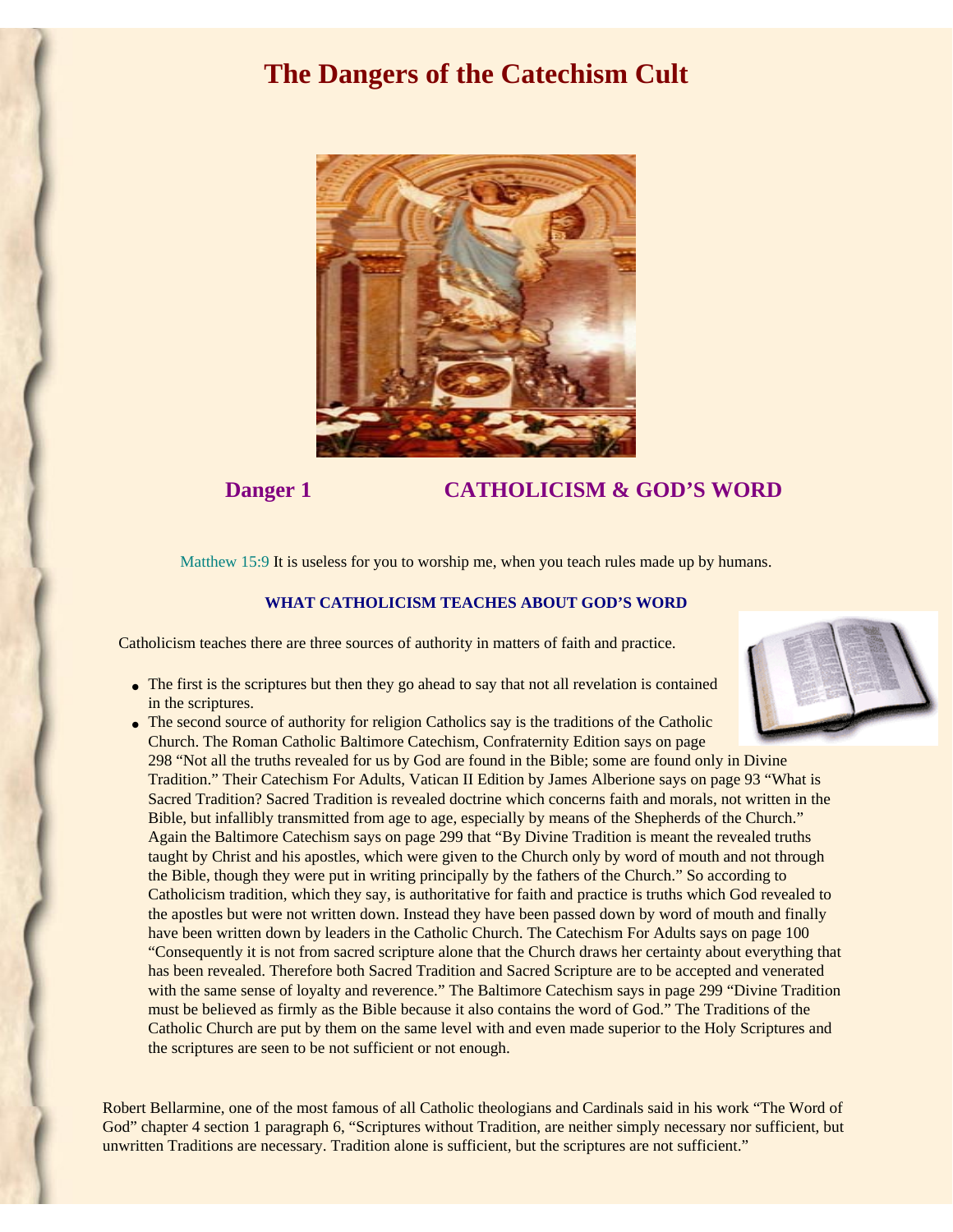• The third source of authority for Catholicism is the Catholic Church itself.

Rome claims the word of God needs an interpreter and that only the Catholic Church has the right to interpret the scripture. Here is what the Baltimore Catechism says about this on page 299. "We can know the true meaning of the doctrines contained in the Bible and in Divine Tradition from the Catholic Church, which has been authorized by Jesus Christ to explain His doctrines and which is preserved from error in its teachings by the special assistance of the Holy Ghost." The 1994 Catechism of the Catholic Church says on page 27 under question #85, "...the task of interpretation has been entrusted to the bishops in communion with the successor of Peter, the Bishop of Rome."

The Catholic Encyclopedia says in Volume 15 "As regards biblical interpretation properly so-called, the Church is infallible in the sense that whether by authentic decision of Pope or Council or by its current teaching that a given passage of scripture has a certain meaning, this meaning must be regarded as the true sense of the passage in question." The Dogmatic Constitution On Divine Revelation written by Vatican II says "Therefore both scripture and tradition should be accepted with equal sentiments of devotion and reverence. Sacred tradition and Holy Scripture form a single, sacred deposit of the word of God entrusted to the Church. It is clear therefore that sacred tradition, holy scripture and the Church's magisterium are by God's most wise decrees so closely connected and associated together that one does not subsist without the other two and that all of them and each in its own manner, under the impulse of the one Spirit of God, contribute efficaciously to the salvation of souls."

Catholicism claims that the sacred traditions of the Church, the Church's body called the magisterium which gathers to decide what the Bible really means and the Bible itself, all three are efficacious to the salvation of souls and that the Bible does not stand alone but that these three things, God's word, Catholic Tradition and the Catholic Church stand or fall together.

The Roman Catholic Council of Trent states that "no one may interpret the scripture if his interpretation goes contrary to that of the Catholic church". "In order to restrain petulant spirits no one, relying on his own skill, shall in matters of faith and of morals pertaining to the edification of Christian doctrine, presume to interpret the sacred scripture contrary to the sense which holy mother Church, whose it is to judge of the true sense and interpretation of the Holy Scripture, hath held and doth hold." Now, can the common man interpret and understand God's word for himself? Catholicism says, No. The Catholic Church alone can say what God's word means. Until recent years Catholicism wouldn't even let people read God's word. Now, at least in the United States because of pressure from non Catholic Christians, laymen may read the Bible but nevertheless must always bring their interpretations into harmony with that of the holy mother Church.

The final authority is therefore not God's word but the Catholic Church since she only is qualified to interpret God's word. In fact, the Catholic is governed, not by God's word and not by God's word and Tradition but by the Church, which sets up the tradition and says what it means. Tradition is what the Catholic Church says it is. God's word means what the Catholic Church says it means. For Catholicism God's word is not the final authority. The important thing is what the Church has to say. The Catholic Church places itself above God's word. Why does Catholicism give such overriding authority to tradition and to the Catholic Church? She does so because she has to somehow justify her doctrines and practices, which have no basis in God's word. Rome's holding of these three sources of authority in religion helps explain the way she has treated God's word in history. Throughout history until modern times Catholicism has denied God's word to the common man. She kept the Bible in Latin for a thousand years so people couldn't read it. She made it a capital offense to even possess a copy of God's word during the middle ages. For 800 years before the Reformation she kept the Bible chained to the pulpits in Catholic Churches so no one could take it home. In the year 1229 the Catholic Church placed the Bible on their "Index Of Forbidden Books." John Wycliffe who translated the Bible into English for the common man died in 1384 but in 1415 the Catholic Church dug up his bones, burned them and threw them into the River Swift because he had done this translating work. Pope Clement XI in 1713 in his Bull Unigenitus declared "We strictly forbid (the laity or common man) to have the books of the Old and New Testaments in the (common language)." In 1816 Pope Pious VII said in another papal bull concerning the distribution of God's word by Bible societies that it is "a fiendish instrument for the undermining of the foundations of religion." Can you imagine these statements against God's word coming from a church professing to be Christian?

### **THE FINAL AUTHORITY IN ALL MATTERS OF RELIGION IS GOD'S WORD**

 God's holy word is the only rule of faith and practice for New Testament Christianity. This is the basic difference between Christians and Catholics. Christians look to God's word alone for authority while Catholics look to the traditions of their Church. The final arbitrator in all matters of faith and practice is scripture itself. Let's look at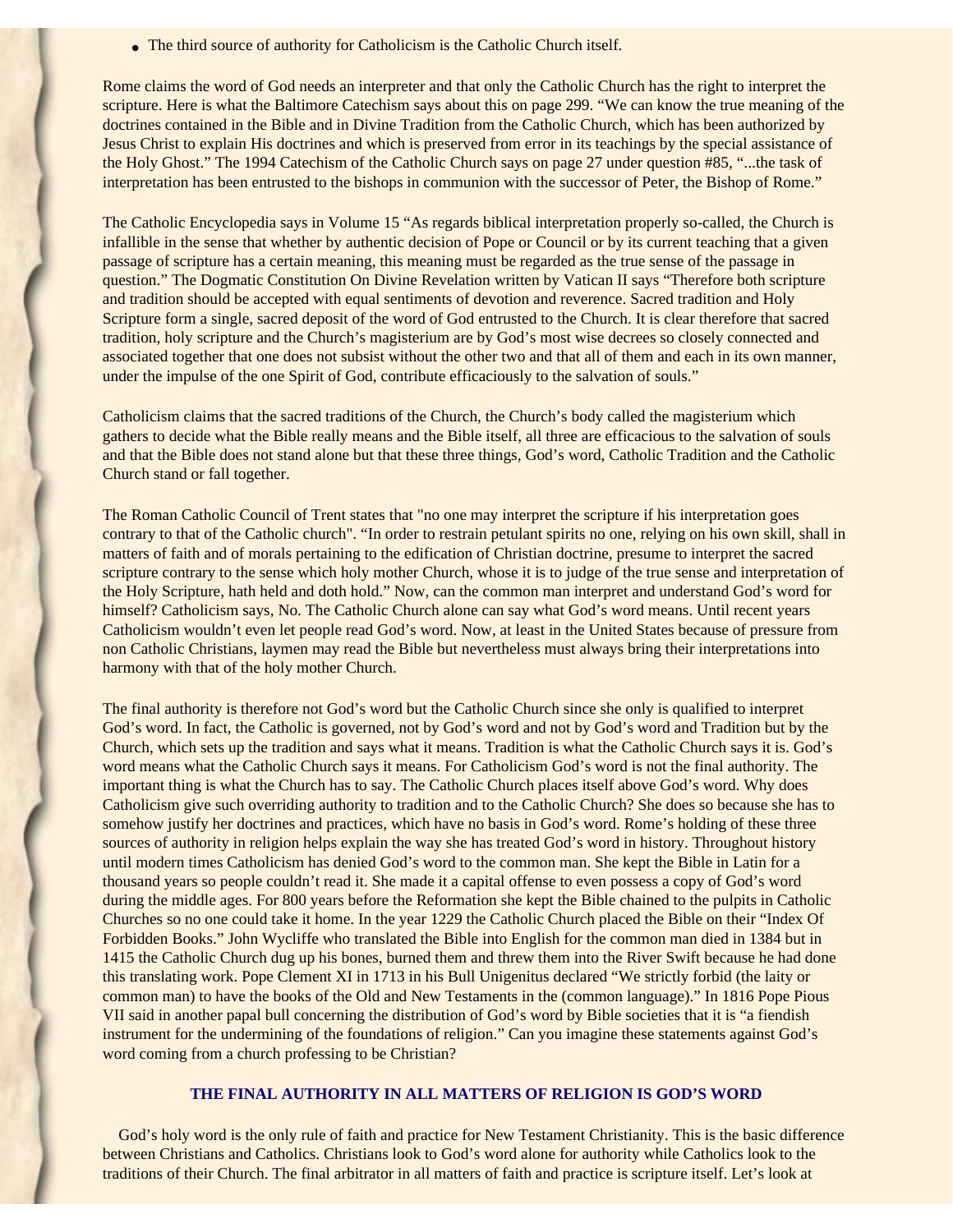some of the many verses that tell us this. First look at Isaiah 8:20. Here Isaiah is telling the people of Judah not to look to the occult for advice and help in their troubles. He says that whatever does not conform to the law and the testimony, that is to the scriptures, God's word, there is no light in that thing. "To the law and to the testimony: if they speak not according to this word, it is because there is no light in them." This of course applies to anything and everything including tradition or whatever. God's word is superior in authority to the Catholic Church and to everything else. Our Baptist forefathers stated the biblical position well when they said in the Philadelphia Confession of faith, "The supreme judge by which all controversies of religion are to be determined, and all decrees of councils, opinions of ancient writers, doctrines of men, and private spirits, are to be examined, and in whose sentence we are to rest, can be no other but the holy scripture delivered by the Spirit, into which scripture so delivered our faith is finally resolved." Another important paragraph in that confession relating to the same subject says, "The infallible rule of interpretation of scripture is the scripture itself and therefore when there is a question about the true and full meaning of any scripture...it must be searched by other places that speak more clearly." In other words the proper interpreter of scripture is not the Church but the scripture itself. God's word is complete and perfect. God never gives anyone the authority to add to or to change his word. In Revelation 22:18 the Lord Jesus says, "For I testify unto every man that hears the words of the prophecy of this book, If any man shall add unto these things, God shall add unto him the plagues that are written in this book." Never once did Christ or the apostles say or hint that tradition was needed in addition to the scripture. Again our Baptist forefathers in early America wrote in the Philadelphia Confession what they believed concerning this matter of the completeness and perfection of God's word. "The whole counsel of God concerning all things necessary for his own glory, man's salvation, faith, and life is either expressly set down or necessarily contained in the Holy Scripture; unto which nothing at any time is to be added, whether by new revelation of the Spirit or traditions of men." God's word is sufficient. It tells us all we need to know for salvation and life. II Timothy 3:15-17 says, "And that from a child thou hast known the holy scriptures, which are able to make thee wise unto salvation through faith which is in Christ Jesus. All scripture is given by inspiration of God, and is profitable for doctrine, for reproof, for correction, for instruction in righteousness: That the man of God may be perfect (or spiritually complete), thoroughly furnished (literally completely equipped) unto all (absolute all) good works." We have no need for traditions nor of new revelations. God's word is sufficient for our every need. Can the common man understand and interpret God's word for himself? Catholicism teaches that the scriptures must be understood only as interpreted by their Church. But God's word is clear and can be understood by any man who reads and desires to understand. We call this the perspicuity of the scripture. God's word is clearly intended for the common man, for all the people The Old Testament prophets constantly addressed the common people with God's word, expecting them to understand it. In I Kings 22:28 the prophet Micaiah said "...Hearken, O people, every one of you." In Deuteronomy 6:4 Moses said "Hear, O Israel." Obviously these same words written down in those days can be understood by readers today. The Lord Jesus did not address the elite and the intelligentsia in his preaching but the common and Mark 12:37 says "...And the common people heard him gladly." They wouldn't have been glad had they not understood what the Lord had said. Acts 17:11 states that the Bereans, the common citizens of that city were Noble because they studied God's word for themselves every day to see if what Paul preached was true. "These were more noble than those in Thessalonica, in that they received the word with all readiness of mind, and searched the scriptures daily, whether those things were so." All the New Testament letters are addressed to the congregations and to the saints and to all who call on the name of Jesus Christ our Lord. There are many scriptures which command individual Bible study by God's people, verses like John 5:39 where the Lord Jesus said to his audience, "Search the scriptures; for in them you think you have eternal life: and they are they which testify of me." I Peter 2:2 says for Christians to "As newborn babes, desire the sincere milk of the word, that you may grow thereby." And in Revelation 1:3 the Lord Jesus says "Blessed is he that reads, and they that hear the words of this prophecy, and keep those things which are written therein..." God's word never even hints that the interpretation of God's word belongs to some individual or to some Church.

### **THE BIBLE AND CATHOLICISM'S VIEW OF GOD'S WORD**

 The only thing our Lord Jesus ever said about religious tradition was to condemn it. Our text is the climactic statement of our Lord in the following situation. The Lord Jesus was upset that the Pharisees had elevated their religious tradition above God's word. Even though God's fifth commandment to honor thy father and thy mother requires people to take care of their parents in their old age, the Pharisees had come up with a tradition which would allow them to escape this law of God by saying the word Corban. When they said Corban they were saying that they had dedicated all their financial resources to God and they no longer were obligated to take care of their aging parents. In our text the Lord Jesus says of these Pharisees, "But in vain they do worship me, teaching for doctrines the commandments of men." The Lord Jesus rebuked the Pharisees here for doing exactly what Catholicism does today, making tradition equal to or superior to God's word. In verse 6 of this same 15th chapter the Lord Jesus says that religious tradition nullifies the commandments of God. "...you made the commandment of God of none effect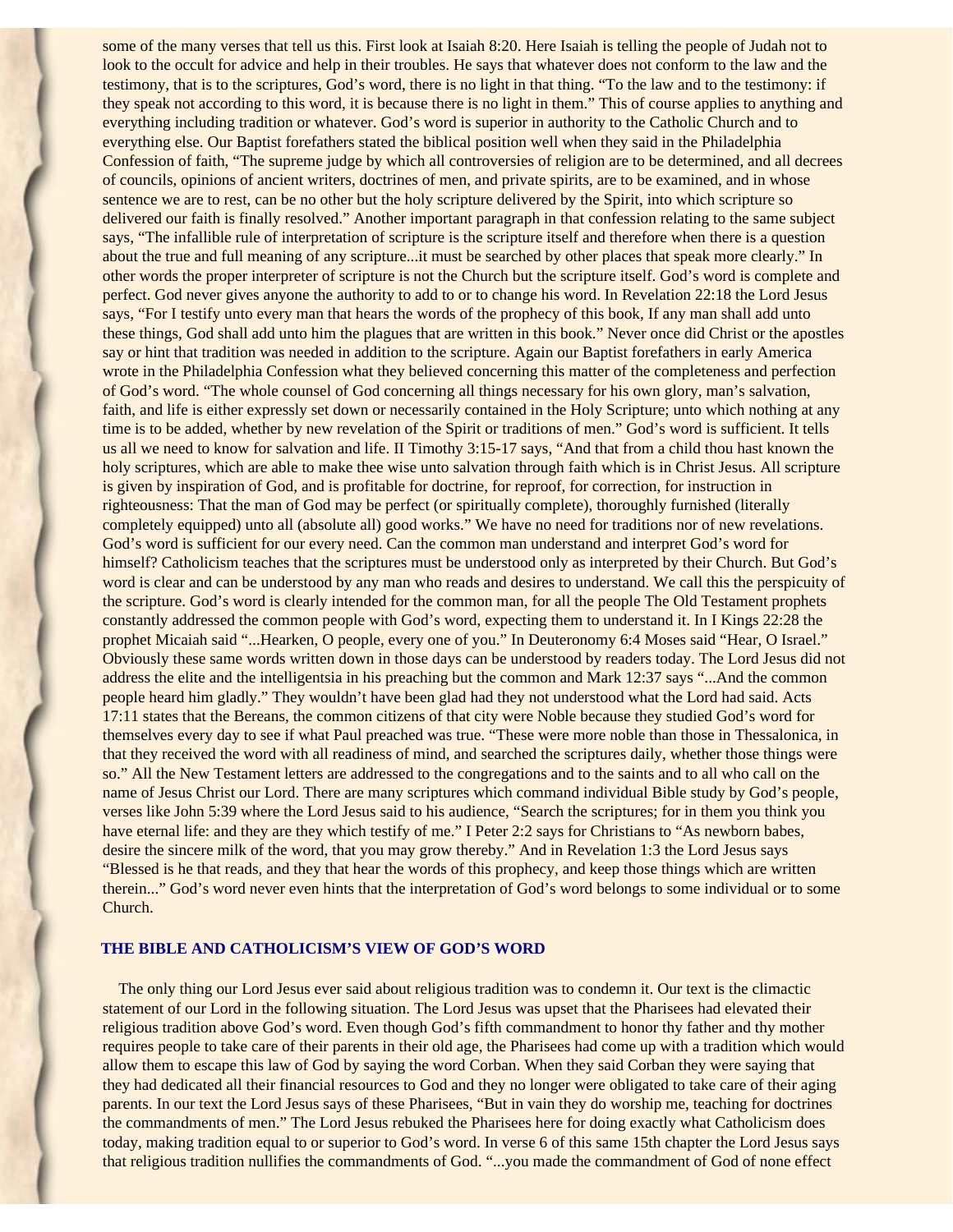by your tradition." Tradition nullifies God's word. Here is an example in relation to Catholicism. I Timothy 2:5 says "For there is one God, and one mediator between God and men, the man Christ Jesus." But Catholic tradition brings in all kinds of mediators between God and men; Mary, the saints, the priest and angels and this nullifies the teaching of I Timothy 2:5 which says that there is only one mediator and that Mediator is Jesus Christ. In our text the Lord Jesus says that teaching tradition as authoritative doctrine makes worship vain. "...In vain they do worship me, teaching for doctrines the commandments of men (or teaching the people commandments of men as if those commandments were doctrines delivered by God himself)." Catholicism today like those Pharisees in the Lord's day added doctrines and traditions of their own invention and design and so their worship was vain or to no purpose. It is an indisputable fact that all the prominent doctrines of Catholicism are based on tradition and not on God's word. Where does God's word say the sacrifice of Christ is offered over again each time the mass is offered? Where does God's word mention sacraments? Where does God's word say that Pete3r was the first Pope? Where does God's word say that the Pope is infallible? Where does God's word mention praying to the Virgin Mary or to the saints? Where does God's word say that Mary rose bodily to heaven? Where does God's word say that we can use images in worship? Where does God's word mention confessing one's sins to a priest? Where does God's word mention purgatory? Where does God's word say a church can add to God's word? Where does God's word say that children should be baptized? Where does God's word say that sprinkling is baptism? Where does God's word say that the Pope should be called the holy father? Where does God's word say that Mary is the mother of God? Where does God's word say that there is an officer in the church called a priest? If you will search God's word for any and all of these doctrines you will find not only absolute silence but strong contradiction concerning them. These things are all traditions of the Catholic Church but not teachings of God's authoritative, complete and sufficient word.

### **CONCLUSION of Chapter 1**

In Colossians 2:8 the apostle Paul warns men not to be deceived by human traditions when he says, "Beware lest any man spoil you through philosophy and vain deceit, after the tradition of men, after the rudiments of the world, and not after Christ."

Dear Catholic, turn away from all human traditions and turn to the infallible word of God for all matters of faith and practice. Base your belief and practice on the solid foundation of God's word. Will you side with God's holy word in your faith and practice or with the traditions of men?

# **Danger 2 CATHOLICISM & CHURCH**

Matthew 16:13 When Jesus and his disciples were near the town of Caesarea Philippi, he asked them, "What do people say about the Son of Man?"

Matthew 16:14 The disciples answered, "Some people say you are John the Baptist or maybe Elijah or Jeremiah or some other prophet."

Matthew 16:15 Then Jesus asked them, "But who do you say I am?"

Matthew 16:16 Simon Peter spoke up, "You are the Messiah, the Son of the living God."

Matthew 16:17 Jesus told him: Simon, son of Jonah, you are blessed! You didn't discover this on your own. It was shown to you by my Father in heaven.

Matthew 16:18 So I will call you Peter, which means "a rock." On this rock I will build my church, and death itself will not have any power over it.

 The word ecclesiology means the study of the church. Catechism teachings declare the foundation of The Roman Catholic Church is built on Matthew 16:13-18 the Lord Jesus appointed Peter the first Pope and thus founded His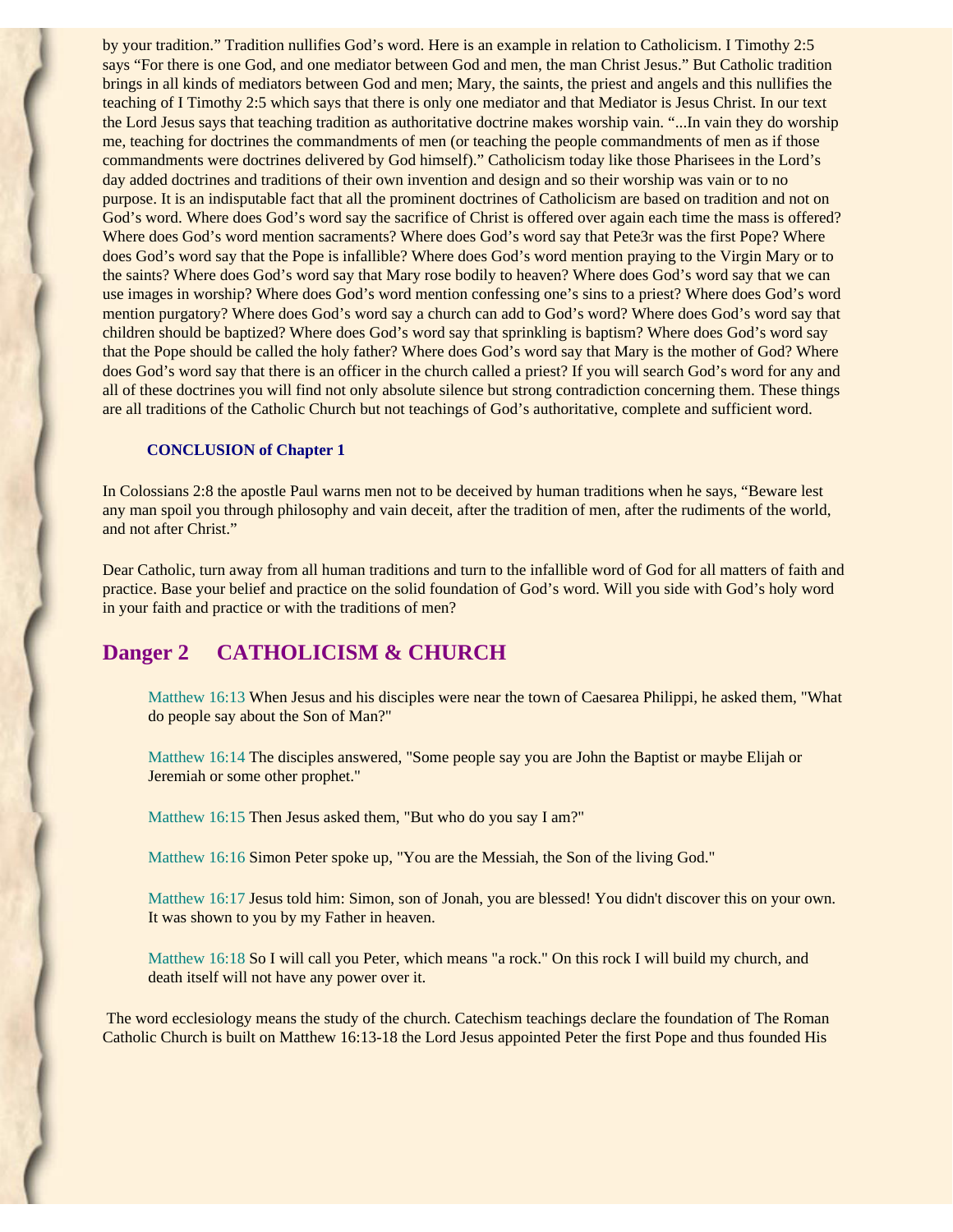church on Peter. Look at verse 18 of our text. "And I say also unto thee, That thou art Peter, and upon this rock I will build my church; and the gates of hell shall not prevail against it." Catholics are fond of quoting Matthew 16:18 as proof that the church was founded on Peter.

The Roman Catholic Church bases its entire existence on their interpretation of Matthew 18. If the Catholic view of this scripture is correct then all Christians must become Catholic.

### **If the Catholic views of scripture are wrong, then the whole Catholic religion is false and must be rejected by true Christians.**



Here is Catholicism's statement taken from the Baltimore Catechism, Confraternity Edition, Question #159.

"The true church is apostolic because it is the church Christ founded upon the apostles, and especially on Peter whom he called the Rock on which the church would be built." Matthew 16:18 is given as a scripture reference here. But is this what God's word actually says? Jesus says in Matthew 16:18. "And I say also unto thee, That thou art Peter, and upon this rock I will build my church; and the gates of hell shall not prevail against it." The Greek words that the Lord Jesus used here are essential to his meaning. The Greek word for Peter is petros which means a small, movable stone. The Greek word for Rock is petra which means an immovable mass or ledge of rock. Using Peter's name the Lord makes a play on words here and says, You are Petros and upon this petra I will build my church. You are a small pebble but upon this massive ledge of rock I will build my church, he says. Also the Greek word Petros which is Peter's name refers to a person and is in the masculine gender. The Greek word petra is in the feminine gender and does not refer to a person but to Christ's deity which Peter had just confessed when he had said in verse 16, "Thou art the Christ the Son of the living God." If Christ Jesus had intended to say that he would found the church on Peter it would have been ridiculous to have changed to the feminine gender in the middle of the statement. It would have been like saying, Thou art Mr. Rock and upon this Miss rock I will build my church. The Lord Jesus made two distinct statements in this verse. 1. Thou art Peter and 2. Upon this rock (change of gender indicating a change of subject) I will build my church.

Jesus makes a sharp distinction between Peter and the Rock. Peter was not the Rock upon which Jesus built His church. If Jesus meant to say that Peter was the Rock here he would have said something like this: Thou art Peter and upon you I will build my church. The true foundation of the church hinges on the identity of the Rock, the immovable mass or ledge of stone. Who or what is the Rock upon which the Lord says here that he will build his church? The Rock is Jesus Christ of whom the scriptures speak repeatedly as the Rock. Thirty four times the Old Testament calls God a Rock or the Rock of Israel in such verses as Psalms 18:31. "For who is God save the LORD? or who is a rock save our God?" Since Christ is God the Son and the Son of God the Rock in scripture when used in reference to God speaks of Christ. In the Messianic passages in the Old Testament Christ is called a Rock or Stone upon which men should believe.



 Isaiah 8:14 says "And he shall be for a sanctuary; but for a stone of stumbling and for a rock of offense to both the houses of Israel..." Psalms 118:22 says "The stone which the builders refused is become the head stone of the corner." The New Testament quotes these passages and applies them to Jesus Christ and a number of scriptures in the New Testament speak specifically of Jesus as a rock or a stone. In Acts 4:10-11 Peter himself says, "Be it known unto you all, and to all the people of Israel, that by the name of Jesus Christ of Nazareth, whom you crucified, whom God raised from the dead, even by him doth this man stand here before you whole. This is the stone which was set at nought of you builders, which is become the head of the corner." In I Corinthians 10:4 Paul says that the Rock from which Israel drank in the wilderness typified Christ. "For they drank of that spiritual Rock that followed them and that Rock was Christ."

The church is not founded on Peter, a sinful, weak and vacillating man but on Jesus Christ, the divine Son of God. The Catholic church is founded upon traditions of men. The Rock upon which Jesus Christ founded his church was not Peter but the great truth the Lord had just revealed to Peter, that Jesus was the Christ the Son of the living God. Jesus is the Rock.

I Corinthians 3:11, "For other foundation can no man lay than that is laid, which is Jesus Christ." Without this true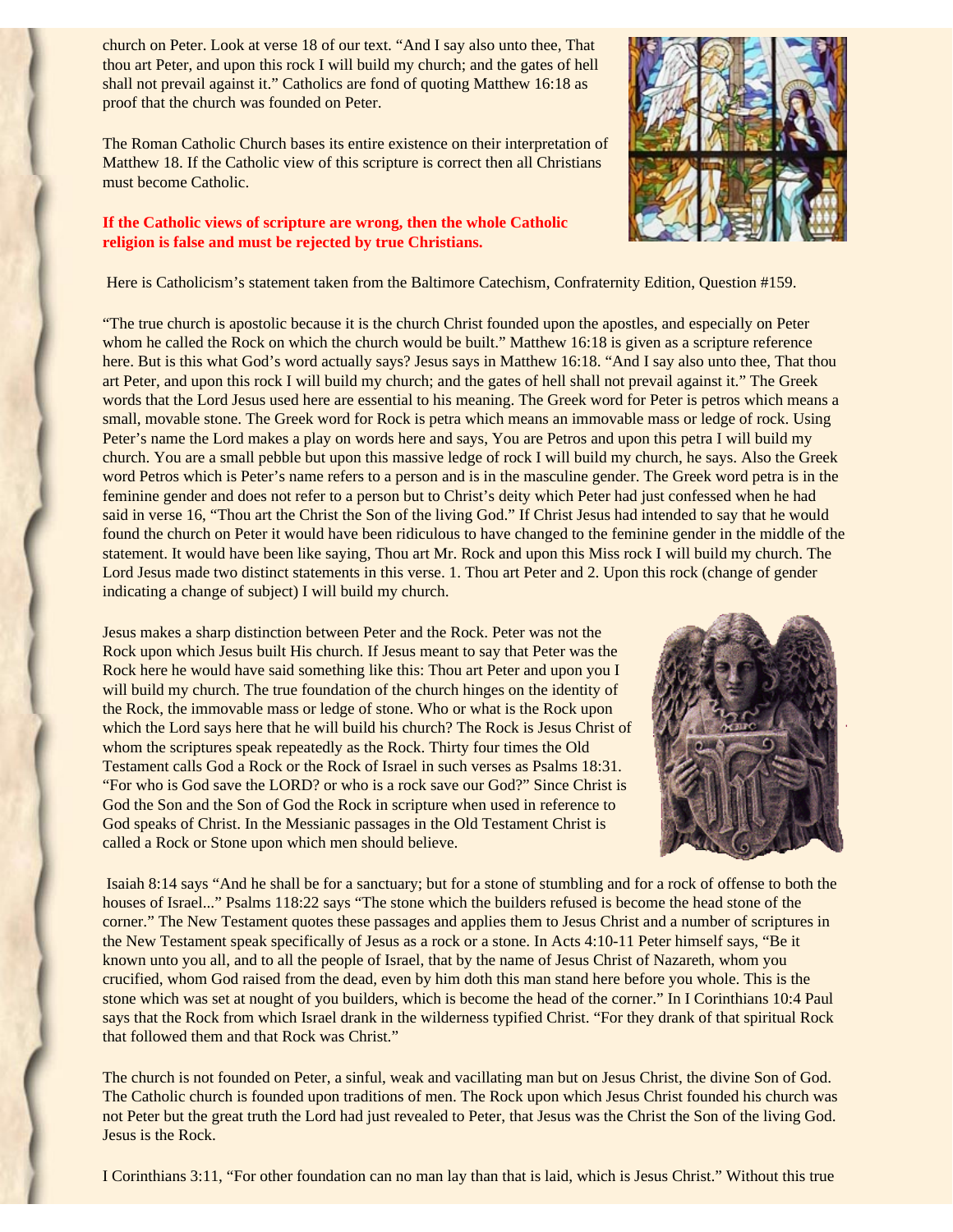foundation of Jesus Christ the Son of God, the true church could not exist. But what about Peter himself? Did Peter claim to be the Rock? In I Peter 2:4-8 the Holy Spirit explains the Rock or Stone. "To whom (the Lord Jesus Christ) coming, as unto a living stone, disallowed indeed of men, but chosen of God, and precious, you also, as lively stones, are built up a spiritual house, an holy priesthood, to offer up spiritual sacrifices, acceptable to God by Jesus Christ. Wherefore also it is contained in the scripture, Behold, I lay in Zion a chief corner stone, elect, precious: and he that believeth on him (the Stone, Jesus Christ) shall not be confounded. Unto you therefore which believe he is precious: but unto them which be disobedient, the stone which the builders disallowed, the same is made the head of the corner, And a stone of stumbling, and a rock of offense, even to them which stumble at the word, being disobedient: whereunto also they were appointed."

Peter calls Jesus the rock and Chief Cornerstone. He calls all believers living stones building up a spiritual house with Jesus Christ as the head of the corner and Peter claims nothing for himself. In our text Peter had seen the basic essential truth concerning Jesus Christ's person and the Lord commended him for that spiritual insight but this is a far cry from founding the church on Peter.

Only Jesus Christ the Son of the living God is the foundation of the true church and it is built upon Jesus Christ the Son of God, the gates of hell shall never prevail against the church. There is an unbridgeable gap between God's word and Catholics concerning the foundation of the church.

Catholicism says Peter is that foundation while God's word says that Christ is. There are two basic views of the nature of the church that Jesus Christ built.

There is the Roman Catholic view of a universal/visible church

And there is the Christian view of a universal/invisible church and

 The Catholic view sees the church as universal and visible meaning that all the Catholic churches in this world are subject to the pope and thus united they collectively constitute the one and only church of Christ on earth.

The word Catholic means universal in the sense of worldwide. In the Catholic view the church is a worldwide organization. No single congregation is a church in any sense but is just a small part of the whole church.

The Catholic Catechism "To Be A Catholic" by Joseph V. Gallegher says in question # 15, "It is the worldwide community of Jesus' followers that is united around the Pope." But the New Testament nowhere speaks of the universal or Catholic church. The word of God nowhere presents the church as a nation-wide or worldwide organization embracing every person in a territory or nation or on earth. The New Testament never refers to all the churches as "The Church."

The Christian view of the church is that the church is universal and invisible. This universal/invisible theory of the nature of the church began during the Reformation and was invented by Christians to offset the Catholic universal/ visible theory. This view says that the true church is made up of all the saved in all the earth. Whenever a person is saved he becomes a member of this great invisible body of Christ. I once read about a man who told a preacher that he belonged to the big church, the universal invisible body of Christ to which that preacher replied, In the New Testament the churches could be located and written to. I want to write to your church. Give me its address and the name of its pastor. In recent youars there has arisen a strange breed of Christians calling themselves Reformed Christians, which is an oxymoron in itself. The other day I received in the mail the confession of faith of one of these churches called the Hampton Road Confession of Faith. Here is what this Reformed Baptist confession says about the church: "The universal church, all of God's elect who have ever lived, are now living or ever will live, comprise one true universal or Catholic Church...In addition to that one Catholic or universal Church which is known fully by God, He also speaks in scripture of the local church...Every local church, brought together by God, is within itself a whole and biblical church and a part, a local expression of that one true universal church." The main problem that Christians and these so-called Reformed Christians have is that the New Testament nowhere speaks of an invisible church. The third view of the nature of the church is the New Testament and Baptist view that the church is local and visible in its nature. The Greek word that is translated church in our King James Version is the word ecclesia which means and can only mean a called out assembly, a public assembly or congregation. Throughout the scriptures the word always retains this meaning of an assembly. A church is an assembly, a group of people that meets somewhere. Ecclesia is never used in either biblical or classical Greek in an unassembled sense. The New Testament knows nothing of an organization more inclusive or geographically larger than the local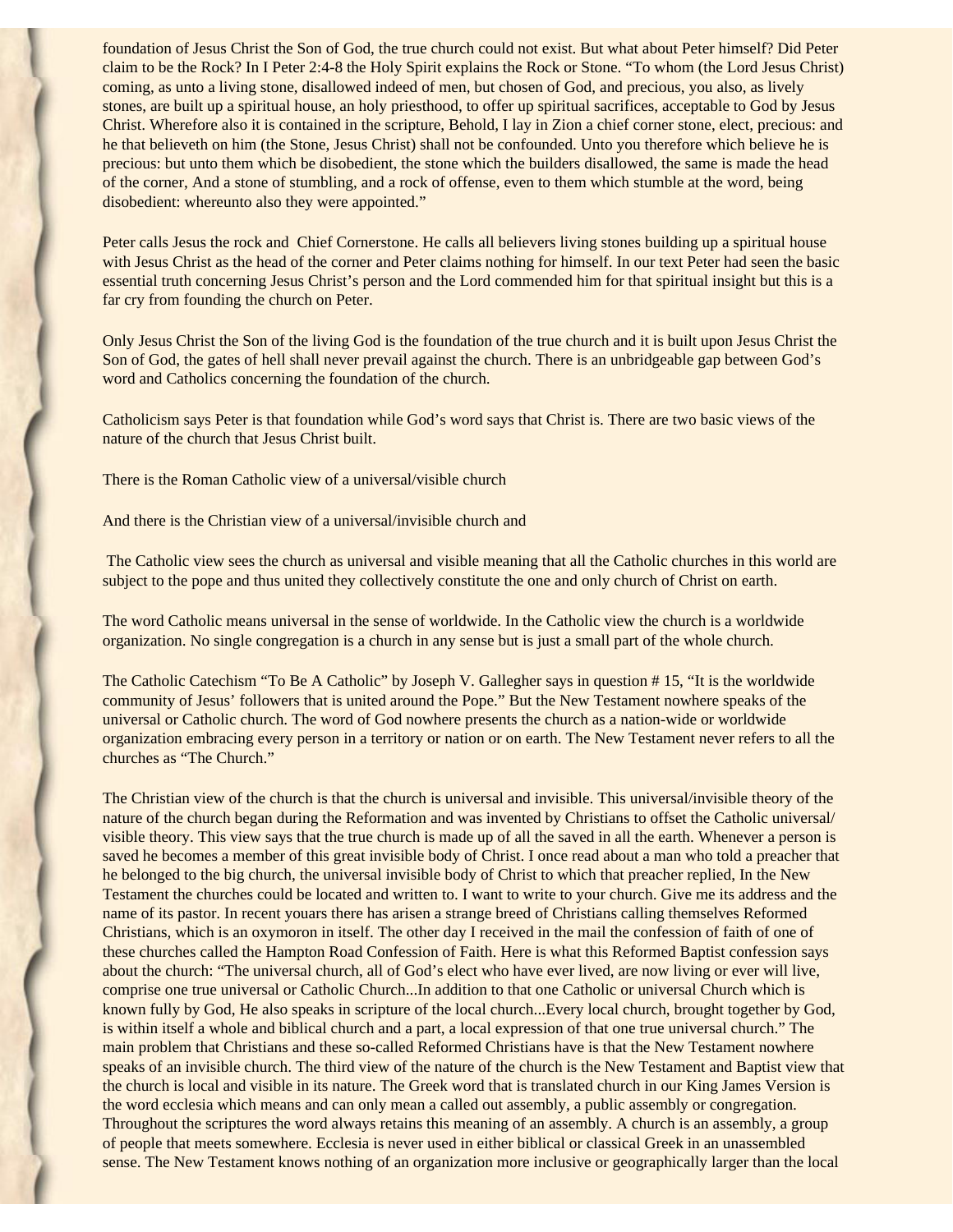church. The word church is used in the New Testament to refer to one local congregation and when more than one church is referred to, the plural word churches is used. The word church in the singular is never used in the New Testament to refer to more than one local congregation. Congregations are always spoken of in the New Testament as so many separate churches such as the seven churches in Asia, the churches in Achaia, the churches in Macedonia etc. True churches today are not invisible churches within visible churches but are assemblies of true believers patterned after the New Testament. Let's take a closer look here at how the New Testament uses the word church because it is so important to any proper understanding of the nature of the church. Keeping in mind that the word church always means an assembly we need to note that there are three aspects of the word church as it is presented in the New Testament. In the great majority of cases the word refers to a local assembly of believers. In a few cases the word is used to refer to an institution or in the abstract and in two cases the word is used in a prospective or eschatological sense. The word church occurs 113 times in the New Testament. Five of these times it refers to non-religious gatherings or assemblies of people. For example at Ephesus the whole city came together in the stadium being stirred up by the enemies of Paul and his gospel. Acts 19:32 says "Some therefore cried one thing, and some another: for the assembly (Greek ecclesia) was confused; and the more part knew not wherefore they were come together." This assembly does not have reference to a church but nevertheless the word does mean an assembly or gathering of persons. In Acts 7:38 Stephen mentions something called the church in the wilderness. "This is he, that was in the church in the wilderness with the angel which spoke to him in the mount Sinai, and with our fathers: who received the lively oracles to give unto us." This word has no reference to a New Testament church. It is referring to Old Testament Israel who had assembled at MT Sinai for the giving of the law to Moses. The three other non-church uses of this word in the New Testament occur in Acts 19:39, 41, and Hebrews 2:12. Ninety six times in the New Testament the word church (ecclesia) is used to refer unmistakably to a local congregation or assembly of Christ's people. Ten times the word is used in another sense, an institutional sense in which the singular is used for the plural. When we speak of the American home we do not have reference to any particular American home but to the home as an institution or in the abstract. This is how Paul uses the word in Ephesians 1:22 and Ephesians 5:25. Paul says of Christ that God "...hath put all things under his feet, and gave him to be the head over all things to the church..." and in Ephesians 5:25 "Husbands, love your wives, even as Christ also loved the church, and gave himself for it." Twice the New Testament uses the word church in a prospective or eschatological sense to refer to all the saved who will one day assemble in one place in heaven, the church in glory as some have chosen to call it. Let's look at both of these. The first is in Ephesians 5:27 where Paul is speaking of the church in the future when he says "That he might present it to himself a glorious church, not having spot, or wrinkle, or any such thing; but that it should be holy and without blemish." This can only refer to the moment of glorification when the saints shall be caught up together to meet the Lord in the air and shall be glorified. Now let's look at Hebrews 12:23 where Paul speaks of "...the general assembly and church of the firstborn, which are written in heaven..." It is important to remember that even in these two instances the church is a local assembly and nothing else. At that future time the church will assemble in the air and then in heaven, a local assembly in a local place. The only church now in existence is the local, independent, self-governing body of baptized believers. There never has been and there never will be a church without an assembly, therefore there never has nor ever will be a universal visible church on earth of unassembled members. All the Catholic churches in the world cannot scripturally be called the Church because they cannot assemble together. All the saved in the world unassembled cannot scripturally be called a church. The fact of the scriptures is, No assembly, no church. The church that Jesus Christ established was a local assembly and this is the church he promised in Matthew 16:18 to perpetuate till he comes back. There is an unbridgeable gap between God's word and Catholics concerning the nature of the church.

### **THE TRUE CHURCH?**

 Here is what the Baltimore Catechism says about which church is the true church. The answer to question #152 in this catechism is "The one true Church established by Christ is the Catholic Church." Question#165 in the revised Baltimore Catechism says "The Church is the congregation of all baptized persons united in the same true faith, the same sacrifices, and the same sacraments, under the Holy father, the Pope....(#75)...All are obliged to belong to the Catholic Church in some way, in order to be saved." According to the New Testament however the true church, the genuine church is the church, which conforms to the teachings and pattern of the New Testament. The true New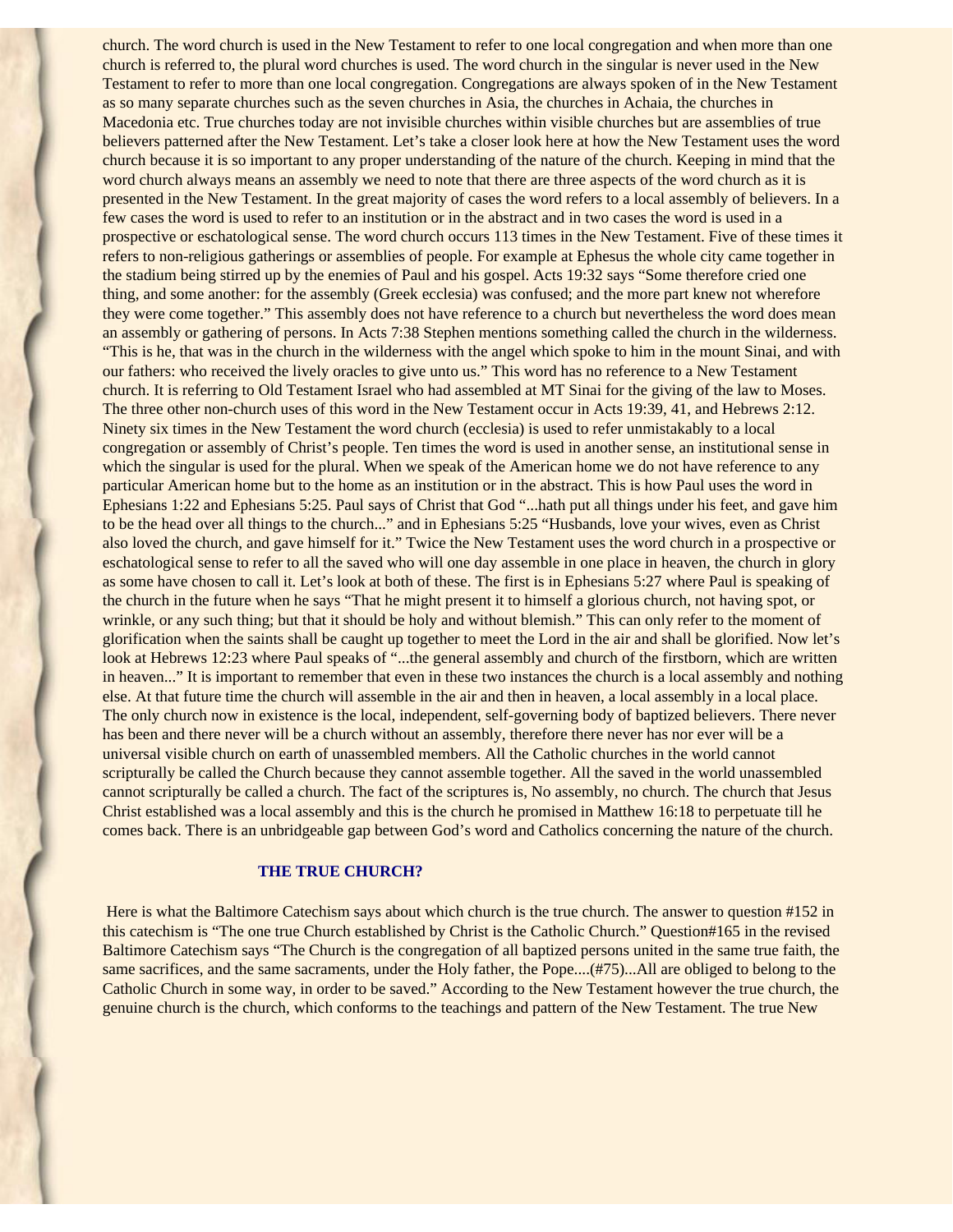Testament church is a congregation of baptized believers in Christ banded together to carry out the great commission and patterned after the commands of the New Testament and the practices of the apostolic churches. This includes matters of organization, government and discipline. In the New Testament true believers in Jesus Christ were called, not Catholics but Christians as we read in Acts 11:26 and 26:28. There is an unbridgeable gap between Catholics and what the New Testament teaches as to the true church.

# **THE GOVERNMENT OF THE CATHOLIC**

### **CHURCH**

 The Catholic church government is a hierarchy and is a gradation of offices downward from the Pope to the cardinals to the bishops to the priests. Catholic church government is also a monarchy in which an autocratic, infallible pope rules over all. Individual churches or individual Catholics have little if any voice in the affairs of the organization. Belief and practice are controlled from above in this organization. The answer to question #137 in the Baltimore Catechism states "The gospels show that



Christ founded the church in the form of a visible, hierarchical society, that is, one made up of subjects and superiors who rightfully rule subjects. The Roman Pontiff and the bishops under him are the ruling hierarchy of the Church. The Church is also a monarchical society in which the Pope rules with full per, that is, with jurisdiction over the entire Church. Peter was the first head of the Church founded by Christ." But the churches in the New Testament never practiced the hierarchy and monarchy of Catholicism. New Testament church government is government of the members, by the members and for the members of the local church. It is a spiritual democracy. Each New Testament church is entirely independent of every other church. Here is a brief survey of the democratic church government of the churches of the New Testament: The whole church at Jerusalem elected a successor to Judas according to Acts 1:15-26. The whole church at Jerusalem elected its deacons according to Acts 6:1-7. The whole church at Antioch ordained Paul and Barnabas as missionaries and sent them forth to the work of the Lord according to Acts 13:1-3. Paul and Barnabas reported on their first missionary journey to the whole church at Antioch according to Acts 14:27. The actions of local churches are final because there is no other level of authority in the New Testament, no appeal from the decisions of the churches according to Matthew 18:15-17. The Lord Jesus Christ never gave his churches the right to change the form of church government revealed in his word.

### **CONCLUSION of Chapter 2**

 There is an unbridgeable gap between Catholics and God's word concerning the government of the church. God's word requires democracy while Catholicism requires a monarchy under the pope. There is an unbridgeable gap between God's word and what the Catholic Church teaches about the church. Let us determine that with the help of the Holy Spirit of God, we as a church shall be faithful to what God's word teaches about the church.

### **Danger 3 CATHOLICISM AND POPERY**

Matthew 23:9 Don't call anyone on earth "Father". All of you have the same Father in heaven.

 The name Pope is from the Greek word papas and the Latin papa meaning father. This title has reference to the chief officer in the Church according to Roman Catholicism. The word papacy refers to the system of ecclesiastical government of which the Pope is recognized as the supreme head. The word papal means of or pertaining to the Pope. The word Pontiff is another term for the Pope. The word See, S-E-E, refers to the seat of the Pope's power and authority which is at Rome. The office of Pope and all these things connected with it is not to be found in the word of God. It's just not there. We need to state this fact at the outset here. The only two offices the Lord Jesus Christ has established in his churches are those of pastor (or bishop or elder as the office is also called) and of deacon.

### **CATECHISM TEACHES PETER WAS THE FIRST POPE**

The Baltimore Catechism, Confraternity Edition says in question #147, "Christ gave special power in His Church to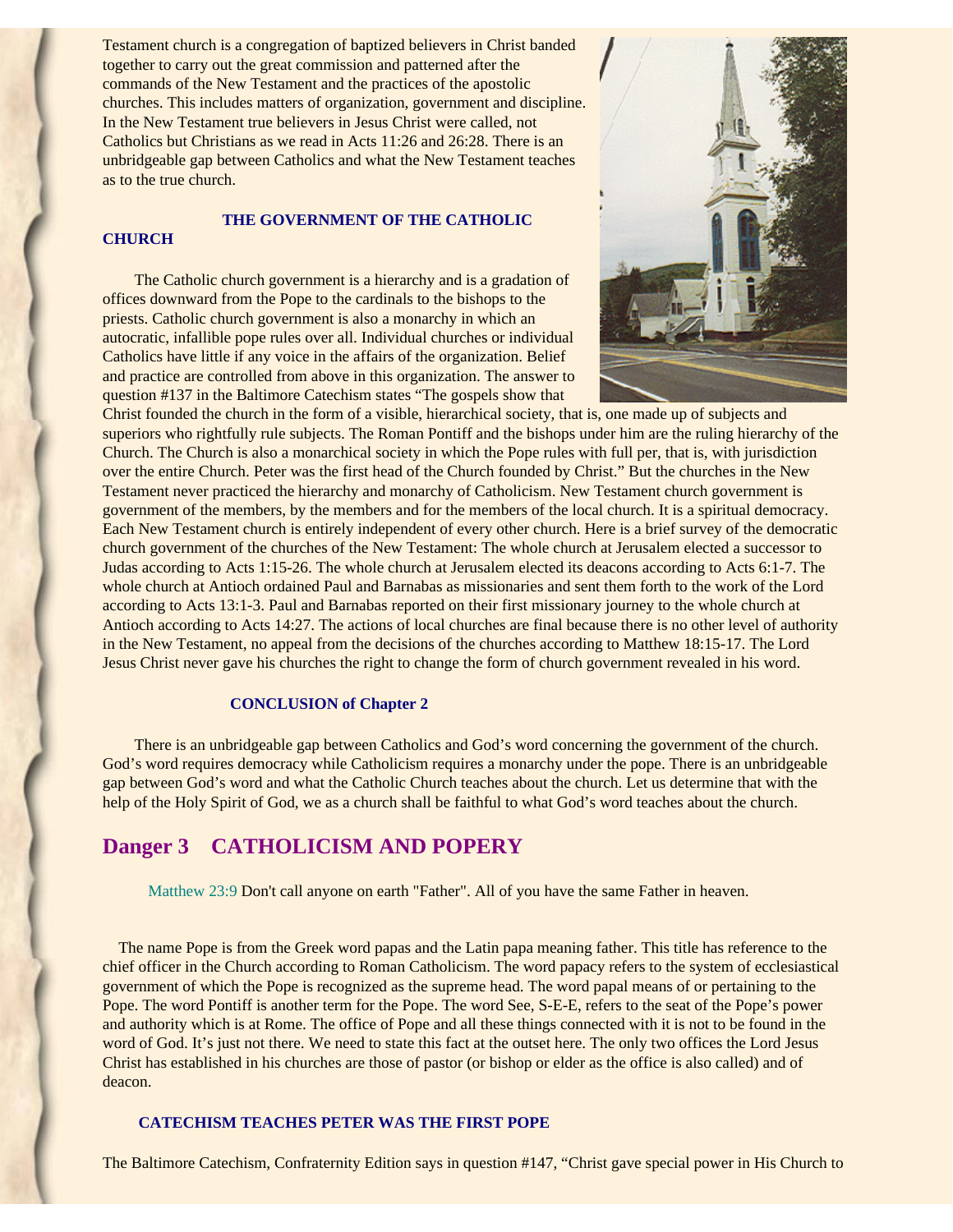Saint Peter by making him the head of the apostles and the chief teacher and ruler of the entire Church...Saint Peter was recognized by the early Christians from the beginning as the head of the Church." Question #148 goes on to say, "Christ did not intend that the special power of chief teacher and ruler of the entire Church should be exercised by Saint Peter alone, but intended that this power should be passed down to his successor, the Pope, the Bishop of Rome, who is the Vicar of Christ on earth and the visible head of the Church." Finally question #159 says "...The supreme power of Saint Peter in the Church has been passed down through the unbroken line of his successors in the See of Rome." Catholicism claims that Peter was Bishop at Rome from 42 AD to 67 AD (25 years) and then was crucified under the emperor Nero. Catholicism's claim that Peter was the first Pope is crucial to the entire

Catholic system. Their claim to be apostolic in origin stands or falls with whether Peter was the first Pope. God's word does not teach that Peter was the first Pope. Nor does God's word teach that Peter had authority over the other apostles. God's word doesn't even tell us that Peter ever went to Rome. The Lord Jesus Christ did not give Peter authority over the other apostles nor over the Church. In Matthew 20:25-27 the Lord Jesus is correcting the disciples for seeking positions of honor and power over others. "But Jesus called them unto him, and said, you know that the princes of the Gentiles exercise dominion over them, and they that are great exercise authority upon them. But it shall not be so among you: but whosoever will be great among you, let him be your minister; And whosoever will be chief among you, let him be your servant:" Who presided over the only conference of the early churches at Jerusalem in Acts 1513-21? It wasn't Peter. It was James. Peter did not speak first nor did he claim headship nor did he deliver the final verdict here. In Acts 8:14 we find Peter being sent by the apostles with John to Samaria to take care of certain business. Peter is not sending here. He is being sent. This is certainly not an indication that Peter was



superior to the other apostles. Peter was rebuked and corrected by the apostle Paul in Galatians 2:11-21 so Peter was obviously not Paul's superior as Catholicism claims. Peter did not have primacy over Paul. It is important that we discover just what Peter claimed for himself in this matter? As we look at the New Testament we find that Peter never claimed such supremacy over the Church or over the other apostles. Peter never claimed to be the Pope. In I Peter 5:1 Peter claims to be an elder among elders. He calls himself an elder, not a Pope. "The elders which are among you I exhort, who am also an elder..." In verse 3 here Peter goes on to tell pastors not to lord it over the churches. "Neither as being lords over God's heritage..." And in I Peter 2:25 Peter says that Christ is the Shepherd and Bishop of souls, not himself and not some Pope. "For you were as sheep going astray; but are now returned unto the Shepherd and Bishop of your souls." On occasion when people tried to bow down in worship to Peter, Peter refused such worship. Acts 10:25-26 says "And as Peter was coming in, Cornelius met him, and fell down at his feet, and worshipped him. But Peter took him up, saying, Stand up; I myself also am a man." This in contrast to each Pope who sits on a throne at his coronation and is adored by Cardinals on bended knees who kiss his right hand and his feet. Peter never even mentions Rome in either of his New Testament letters. This is really strange if Peter was the first Bishop of Rome and the first Pope. In I Peter 5:13 Peter says to those to whom he is writing this letter, "The church that is at Babylon, elected together with you and salutes you..." In order to try to back up their teaching that Peter was Bishop of Rome, Catholicism says that Babylon here is a cryptic reference to Rome. In an introductory note on the book of I Peter the Roman Catholic Confraternity version of the Bible says "The place of composition is given as Babylon...a cryptic designation of the city of Rome." Peter was neither cryptic nor apocalyptic in his writing. Instead he was direct and matter of fact and almost blunt in what he had to say. The Babylon Peter mentions here is the literal city of Babylon on the Euphrates River and Peter is simply saying here that the elect in Babylon send greetings to the Jewish Christians in to whom Peter was writing. Babylon is no more cryptic here than are "...Pontus, Galatia, Cappadocia, Asia, and Bithynia" to whom Paul addresses this letter in I Peter 1:1. In Revelation 17:5 Rome is called Babylon but Revelation is an apocalyptic book with much figurative and symbolic language while I Peter is not. Peter's New Testament letters are neither addressed to Rome or from Rome. What did Paul have to say about Peter being the first Pope and being Bishop of Rome? In all 14 of Paul's letters he never mentions Peter as being Bishop of Rome or as being in Rome. Paul wrote his epistle to the church at Rome in about 58 AD. Catholicism claims that at the very time Paul wrote this letter to the church at Rome, Peter was Bishop or Pastor there. yout Paul makes no mention of Peter in Romans. In Romans 1:11 Paul says to the members of the church at Rome, "For I long to see you, that I may impart unto you some spiritual gift, to the end you may be established..." Such a statement would have been rude and insulting to Peter had Peter been pastor there for sixteen youars as Catholicism teaches. In Romans 16:3-16 Paul sent special greetings to twenty-six individuals by name in the church at Rome but he does not mention Peter. In other New Testament epistles Paul sent from Rome he sends greetings to seventeen individuals by name but he never mentions Peter. If Peter was in Rome when Paul wrote to the church there from Corinth or when Paul wrote from Rome to Colossae, Ephesus, Philippi and to Philemon, Timothy and Titus, why did Paul not even mention Peter once? Paul did not mention Peter in his letter to the church at Rome or in his letters from Rome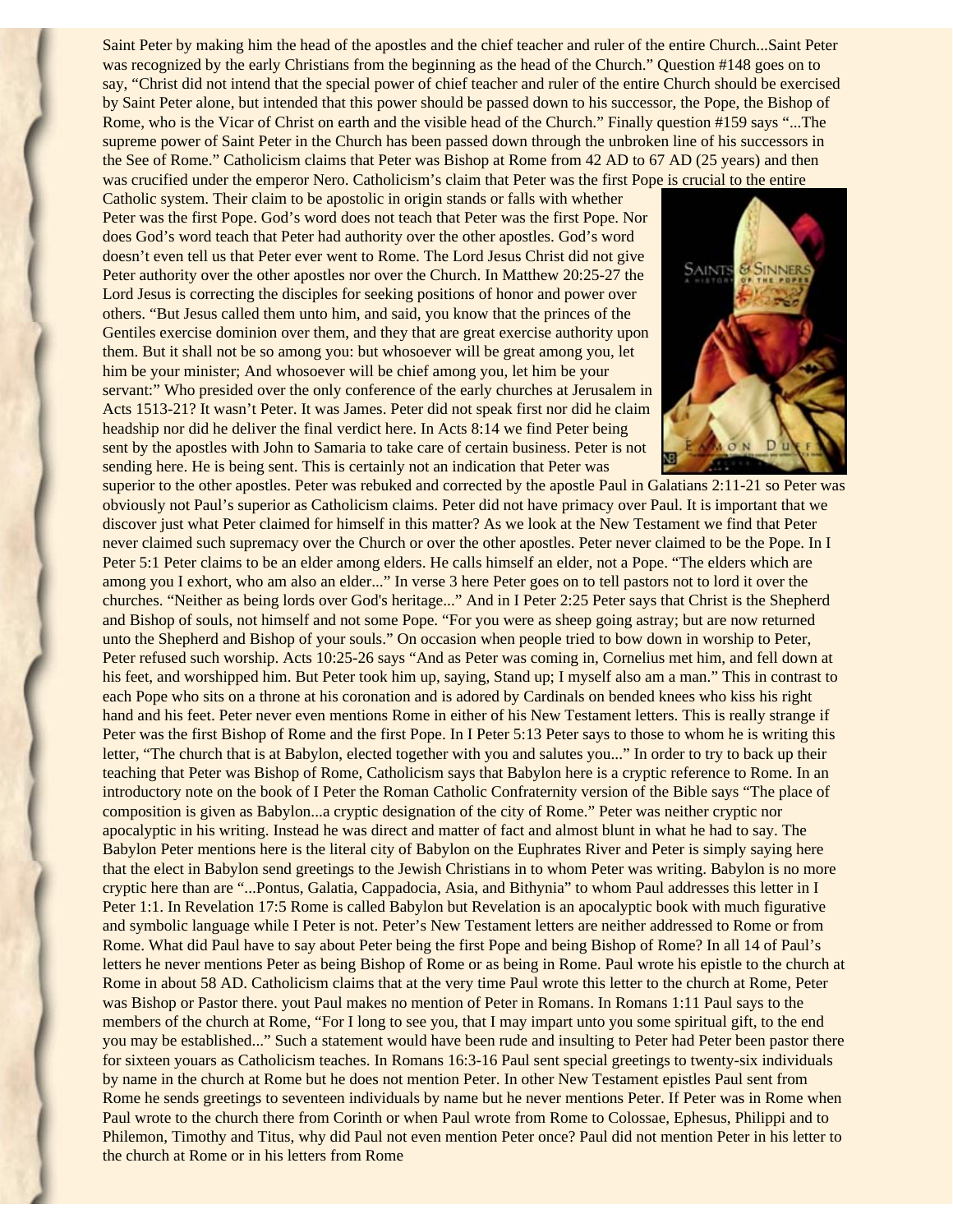### **PETER WAS NEVER IN ROME**

 Luke's history of the early churches in the book of Acts describes Peter's work in Jerusalem, Samaria, Lydda, Joppa, Caesarea and Antioch but says not a word about Peter being in Rome. And once Paul comes on the scene Luke gives very little attention to Peter after that in his history in the book of Acts. This does not make sense if Peter was superior to Paul as Pope over him. Only later tradition and not God's word and not history places Peter in Rome. Most non-Catholic historians agree that Gregory I or Gregory the Great as he is known in history was the first Pope who reigned as "universal bishop." Gregory reigned as the first Pope from 590 to 604 AD. This was a long, long time after Peter had passed off the scene, nearly six centuries as a matter of fact. The primacy of Peter over the Church is not a biblical concept. Everything about Peter as Pope rests on legend and tradition. None of it comes from the word of God.

### **CATECHISM TEACHES THE POPE IS THE TRUE VICAR OF CHRIST AND HEAD OF THE CHURCH**

 The term vicar means a substitute and representative. Our word vicarious is closely related. Our Lord Jesus Christ was the substitute and representative of his elect in his perfect, righteous life and suffering and blood shedding and death on the cross. The New York Catechism says "The Pope takes the place of Jesus Christ on earth... by divine right the Pope has supreme and full power in faith and morals over each and every pastor and his flock. He is the true Vicar of Christ, the head of the entire Church, the father and teacher of all Christians. He is the infallible ruler, the founder of dogmas, the author and the judge of councils; the universal ruler of truth, the arbiter of the world, the supreme judge of all, being judged by no one. God himself on earth." Pope John XXIII said in his coronation address in November of 1958 "No one can enter the sheepfold of Jesus Christ except under the guidance of the Supreme Pontiff. Only when men are in union with him can they safely attain salvation, since the Roman Pontiff is the Vicar of Christ and represents him on earth." If indeed the Pope is the Vicar of Christ on earth there should be many similarities between the two but this is not what we actually find when we look into the word of God. Christ word a crown of thorns but the Pope wears a triple crown filled with jewels. Christ said "My kingdom" is not of this world" but the Pope claims spiritual and temporal sovereignty of the world. Christ washed the disciples' feet thus exhibiting a spirit of humility worthy of being imitated by his followers but the Pope presents his foot to be kissed and requires genuflections and kneeling from those who have audiences with him. Christ was poor and lowly so that he had no place to even lay his head but the Pope's material wealth is in the billions. Christ said: Call no man your father upon earth for one is your father which is in heaven but the Pope commands all to call him Holy Father and his priests feel insulted if people do not address them as father. Christ lived a chaste and pure life but many Popes have lived notoriously wicked and immoral lives. The true Vicar of Christ on the earth is not the Pope but the Holy Spirit. In John 14:26 the Lord Jesus is speaking to his disciples preparing them for the time when he will go away into heaven and he is speaking of the Holy Spirit when he says, "But the Comforter, which is the Holy Ghost, whom the Father will send in my name, he shall teach you all things, and bring all things to your remembrance, whatsoever I have said unto you." Because of the work of the Holy Spirit in this world the office of the Pope as the Vicar of Christ is not necessary nor even desirable. Catholicism says that the Pope is the head of the Church. "A Catechism Of Doctrine" by Thomas L. Kinkaid says in question #496, "Our Holy Father the Pope, the Bishop of Rome, is the Vicar of Christ on earth and the visible Head of the Church." The Baltimore Catechism says

in question #280 "...The Pope, who as the successor of the chief of the apostles, Saint Peter, has the right to make laws for the universal Church. The Roman Pontiff has full...and immediate jurisdiction over the universal Church." But the Pope is not the head of the church as he claims. The word of God says that Christ is the head of the church. Ephesians 5:23 clearly states "For the husband is the head of the wife, even as Christ is the head of the church..."Ephesians 1:22-23 says that Christ is head over all things to the church. God "hath put all things under his feet, and gave him (Christ) to be the head over all things to the church, Which is his body, the



fullness of him that filleth all in all." Colossians 1:18 says that Christ alone is to have pre-eminence in the church. "And he (Christ) is the head of the body, the church: who is the beginning, the firstborn from the dead; that in all things he might have the preeminence." The claims of Catholicism concerning the Pope are nothing short of blasphemous. This is certainly part of the reason for the strong statement of our Baptist forefathers concerning the Pope in the Philadelphia Confession of Faith of 1743. "The Lord Jesus Christ is the head of the church, in whom, by the appointment of the Father, all power for the calling, institution, order or government of the church, is invested in a supreme and sovereign manner neither can the pope of Rome in any sense, be the head thereof but is no other than antichrist, the man of sin and son of perdition, that exalts himself in the church against Christ, and all that is called God' whom the Lord shall destroy with the brightness of his coming." This Catholic teaching that the Pope is the Vicar of Christ on earth and head of the Church also includes the Pope's power and jurisdiction over temporal governments in this world. The Baltimore Catechism says in question #162 "The Pope as the supreme head of the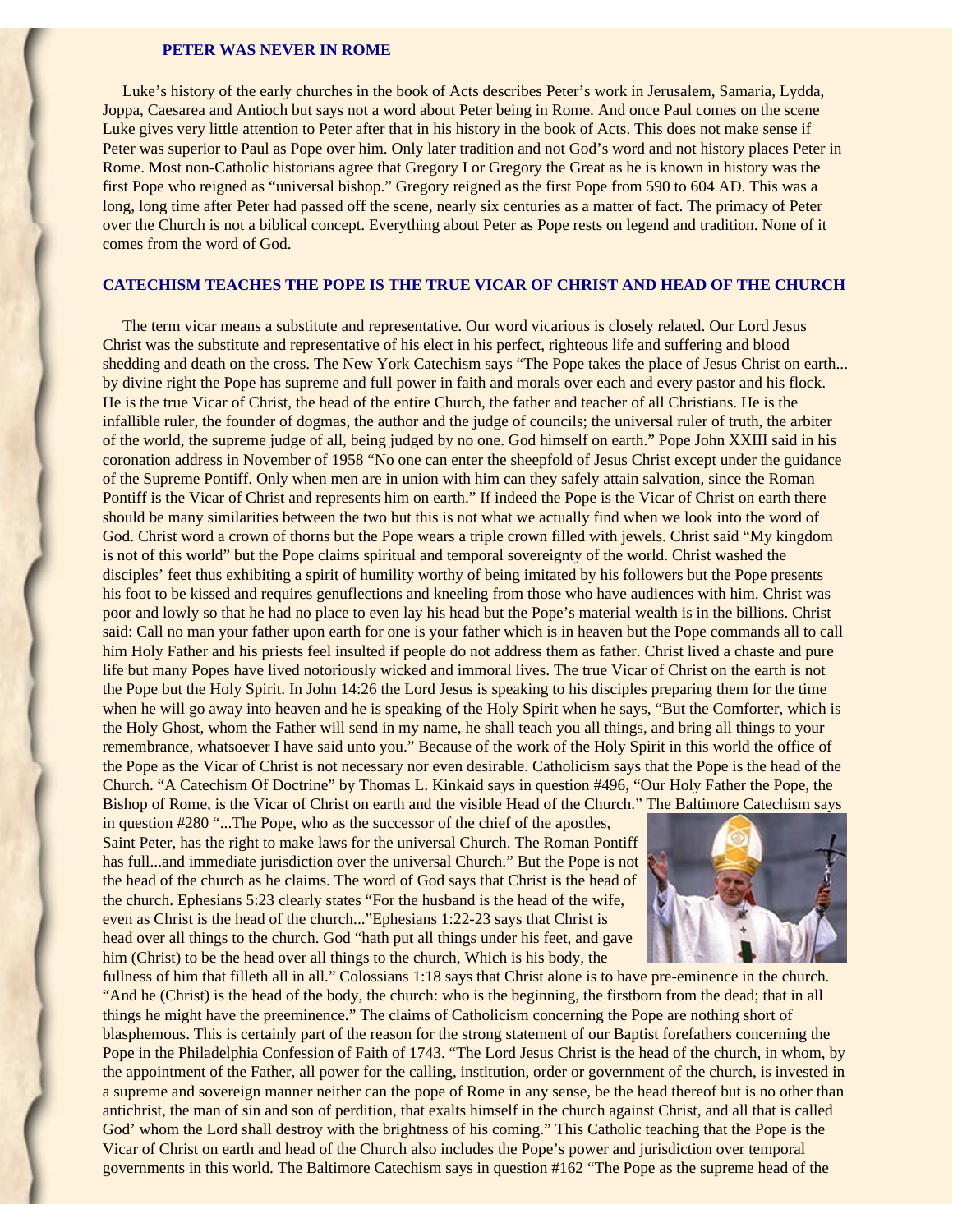Church, cannot rightly be made a subject of any temporal power on earth. The present position of the Pope as head of the Vatican City, shows to the world that he and his household are not the subjects of other temporal powers." The most authoritative of all Catholic creeds is the statement of the Council of Trent and this statement says concerning the Pope, "He hath all power on earth...All temporal power is his; the dominion, jurisdiction, and government of the whole earth is his by divine right. All rulers of the earth are his subjects and must submit to him." The Catholic Church teaches that the triple crown that the Pope wears symbolizes his authority in heaven, on earth and in the underworld. Isn't Ruler of the world the position the Devil offered Christ and to which Christ responded, Get thee hence, Satan? Christ Jesus said that his kingdom is not of this world and he refused to exercise temporal authority. But the Pope is a temporal ruler, a little king with his own country, court system, coinage, postal service and military bodyguard. He reigns over the Vatican, a nation within the city of Rome covering 1/6th of a mile in territory and having a population of about a thousand people plus 2,000 more employees. This nation sends and receives ambassadors to other nations. In Matthew 17:24-27 the Lord Jesus paid Peter's taxes, an indication that Peter was to be in subjection to civil authority rather than vice versa. Here are some important questions all thinking people need to ask: Why doesn't God's word tell us He was sending the Pope as the Vicar of Christ? Why does Catholicism want the Pope to be our teacher instead of the Holy Spirit? Why doesn't God's word tell us that Peter is the head of the church? Why does Catholicism want the Pope to be the head of the Church instead of Jesus Christ?

### **THE CATECHISM TEACHES PAPAL INFALLIBILITY**

 Infallible means incapable of error and when applied to the Pope means that in certain circumstances the Pope cannot make mistakes. Here is what the Catholic Dictionary says on page 29 about the infallibility of the Pope. "Papal infallibility means that the Pope cannot err when he speaks ex cathedra i.e. when, speaking as shepherd and teacher of all Christians, he defines a doctrine concerning faith and morals to be held by the whole Church." What the Pope says and requires when speaking ex cathedra must be considered as having the same authority as God's word or in actuality having more authority. No one may question what the Pope says ex cathedra because he is then infallible, incapable of making errors. Well, Peter was certainly not infallible. The Lord rebuked Peter severely for Peter's view of Christ's sufferings in Matthew 16:22-23. When the Lord was being tried, Peter swore and denied the Lord three times. Paul rebuked Peter for Peter's Spiritual error in Galatians 2:11 where Paul said, "But when Peter was come to Antioch, I withstood him to the face, because he was to be blamed." Can you imagine anyone rebuking today's Pope like this? Peter never claimed to be infallible. The New Testament nowhere teaches or even implies that any man is infallible. In history the papal schisms when several popes ruled at the same time were deathblows to any idea of papal infallibility. The Great Schism of 1378-1417 was an open break between Italian and French factions in the Catholic Church. In this uproarious time both parties elected a Pope. Now there were two Popes, one at Rome and one at Avignon, France. Each Pope at this time pronounced anathemas or curses from God on the other. A Church Council was held at Pisa in 1409 to work things out. The council voted to depose both Popes and elected Alexander V as Pope. But both deposed Popes refused to step down and now the Church had three Popes. Which Pope was infallible, especially since they were all working against each other? The wickedness and immorality of the Popes destroy any claims to infallibility. Pope Alexander VI who ruled from 1492-1503 had many mistresses. His favorite was a woman who had been the wife of three successive husbands. She bore Alexander some children whom the Pope openly acknowledge as his own. The infamous Lucretia Borgia was this Pope's favorite daughter. Alexander actually bought the office of Pope for himself and he was suspected of murdering the husband of one of his mistresses. All of this information came from the Encyclopedia Britannica which I own. The effect of the doctrine of Papal infallibility on Catholics is that it eliminates individual thought and conscience and destroys the spirit of independence. It blocks the way to acquiring a true knowledge of the word of God and the way of salvation. It leads multitudes to look to the Pope rather than to Christ. Nobody but Christ is infallible as far as God's word has anything to say. The revelation of God in the scriptures is the only infallible guide that Christians have. "To the law and to the testimony: if they speak not according to this word, it is because there is no light in them" Isaiah 8:20 says. In his book "Christians And Their Doctrines," B.H Carroll said concerning the infallible authority for Christians: "The New Testament is the law of Christianity. The New Testament is all the law of Christianity. All the New Testament is the law of Christianity. The New Testament always will be the law of Christianity." God's word is the only rule of faith and practice and the Holy Spirit is the only infallible interpreter of God's word. Christ's only infallible Vicar on earth is the Holy Spirit.

### **Patron Saints and What these Dead Humans are Supposed to be in Charge of:**

c. Astronomers St. Cominic August 4

a. Actors **St. Genesius** August 25 b. Architects St. Thomas December 21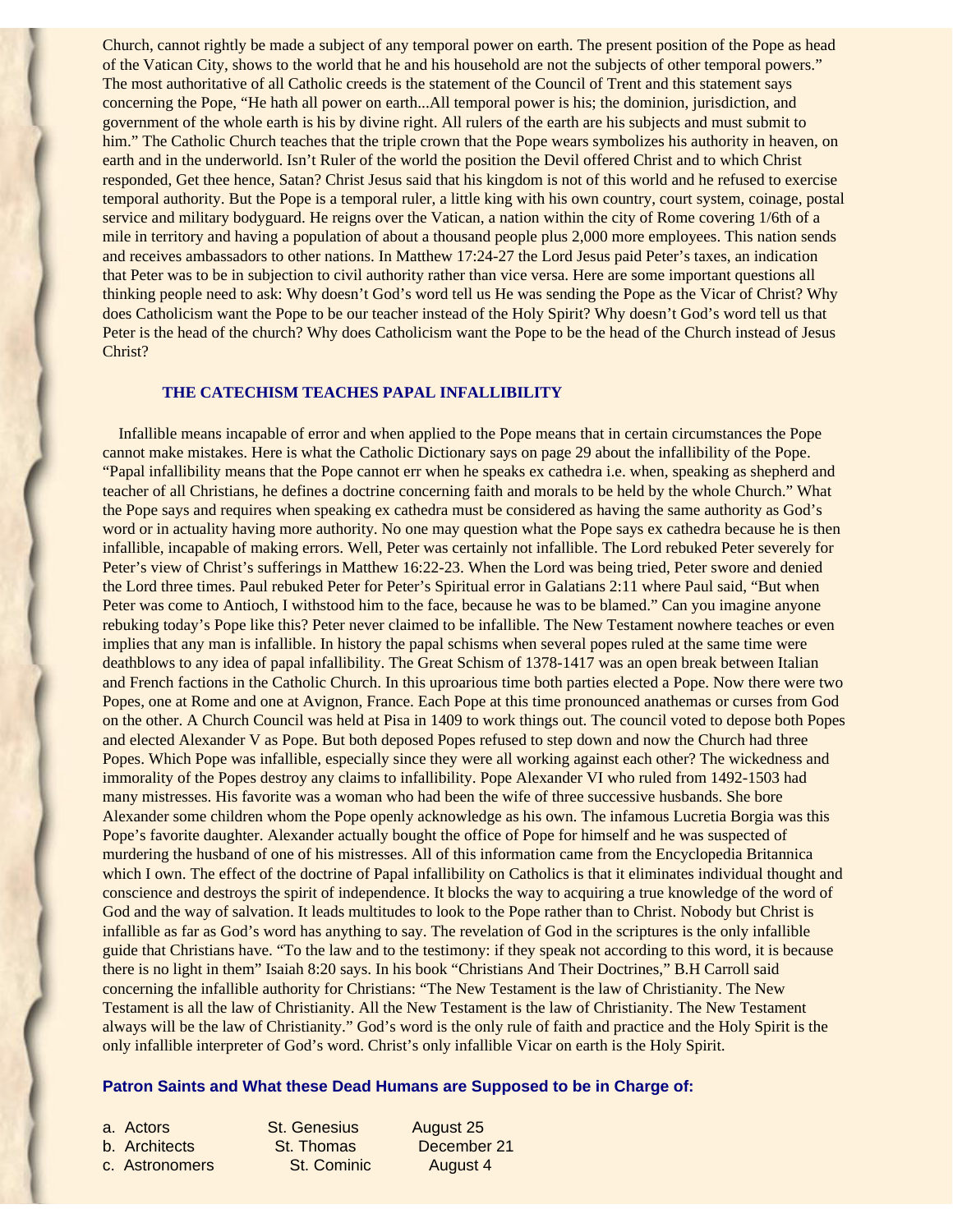| d. Athletes                   | St. Sebastian                | January 20        |
|-------------------------------|------------------------------|-------------------|
| e. Bakers                     | St. Elizabeth                | November 19       |
| f. Bankers                    | <b>St. Matthew</b>           | September 21      |
| g. Beggars                    | <b>St. Alexius</b>           | July 17           |
| h. Book Sellers               | St. John of God              | March 8           |
| i. Bricklayers                | St. Steven                   | December 26       |
| j. Builders                   | <b>St. Vincent Ferrer</b>    | April 5           |
| k. Butchers                   | St. Hadrian                  | September 28      |
| I. Cab Driver                 | <b>St. Fiarce</b>            | <b>August 30</b>  |
| m. Candle-makers              | St. Bernard                  |                   |
|                               | <b>St. Vitus</b>             | <b>August 20</b>  |
| n. Comedians                  |                              | June 15           |
| o. Cooks                      | St. Martha                   | July 29           |
| p. Dentists                   | St. Apollonia                | February 9        |
| q. Doctors                    | St. Luke                     | October 18        |
| r. Editors                    | St. John Bosco               | January 31        |
| s. Fishermen                  | <b>St. Andrew</b>            | November 30       |
| t. Florists                   | St. Dorothy                  | <b>February 6</b> |
| u. Hat Makers                 | St. James                    | May 11            |
| v. Housekeepers               | St. Anne                     | July 26           |
| w. Hunters                    | St. Hubert                   | November 3        |
| x. Laborers                   | St. James/Greater July 25    |                   |
| y. Lawyers                    | St. Ives                     | <b>May 19</b>     |
| z. Librarians                 | St. Jerome                   | September 30      |
| a. Merchants                  | St. Francis/Assisi October 4 |                   |
| b. Miners                     | St. Barbara                  | December 4        |
| c. Musicians                  | St. Cecilia                  | November 22       |
| d. Notaries                   | St. Mark/Evangelist April 25 |                   |
| e. Nurses                     | St. Catherine                | April 30          |
| f. Painter                    | St. Luke                     | October 18        |
|                               |                              |                   |
| g. Pharmacists                | St. Gemma Galgani April 11   |                   |
| h. Plasterers                 | St. Bartholomew              | <b>August 24</b>  |
| <b>Printers</b><br>i.         | St. John of God              | March 8           |
| j. Sailors                    | St. Brendan                  | May 16            |
| k. Scientists                 | St. Albert                   | November 15       |
| I. Singers                    | St. Gregory                  | March 12          |
| m. Steel Workers              | St. Eliguis                  | December 1        |
| n. Students                   | St. Thomas Aquinas March 7   |                   |
| o. Surgeons                   | St. Cosmas/Damian            | September 27      |
| p. Tailors                    | <b>St. Boniface/Credtion</b> | June 5            |
| q. Tax Collectors             | <b>St. Matthew</b>           | S                 |
| r. Barren Women               | St. Anthony                  |                   |
| s. Beer Drinkers              | St. Nicholas                 |                   |
| t. Children                   | St. Dominic                  |                   |
| u. Domestic Animals           | St. Anthony                  |                   |
| v. Emigrants                  | <b>St. Francis</b>           |                   |
| w. Family Troubles            | <b>St. Eustachius</b>        |                   |
| x. Fire                       | <b>St. Lawrence</b>          |                   |
| y. Floods                     | St. Columbian                |                   |
| <b>Lightning Storms</b><br>Z. | St. Barbara                  |                   |
| a. Lovers                     | St. Raphael                  |                   |
| b. Old Maids                  | <b>St. Andrew</b>            |                   |
| c. Poor                       | <b>St. Lawrence</b>          |                   |
| d. Pregnant Women             | St. Gerard                   |                   |
| e. Television                 | St. Claire                   |                   |
|                               |                              |                   |
| f. Apprehend Thieves          | St. Gervase                  |                   |
| g. Have Children              | <b>St. Felicitas</b>         |                   |
| h. Obtain a husband           | St. Joseph                   |                   |
| i. Obtain a wife              | St. Anne                     |                   |
| j. To find lost articles      | St. Anthony                  |                   |
| k. Arthritis                  | St. James                    |                   |
|                               |                              |                   |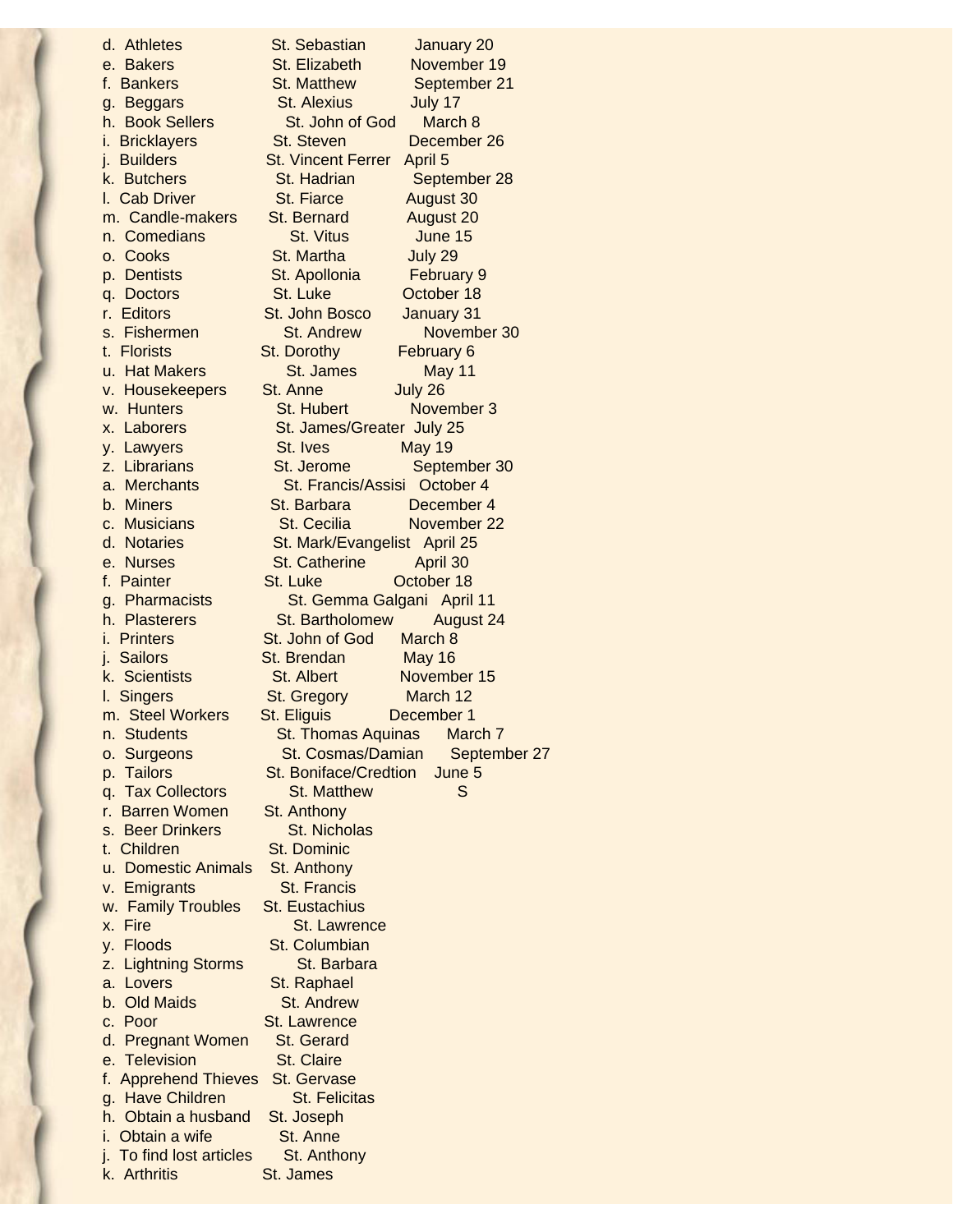| I. Bite of dogs      | St. Hubert        |
|----------------------|-------------------|
| m. Bite of snakes    | St. Hilary        |
| n. Blindness         | St. Raphael       |
| o. Cancer            | St. Peregrine     |
| p. Cramps            | St. Murice        |
| q. Deafness          | St. Cadoc         |
| r. Disease of Breast | St. Agatha        |
| s. Disease of Eyes   | St. Lucy          |
| t. Disease of Throat | St. Blase         |
| u. Epilepsy, Nerves  | <b>St. Vitus</b>  |
| v. Fever             | St. George        |
| w. Foot Diseases     | St. Victor        |
| x. Gall Stones       | St. Liberius      |
| y. Gout              | <b>St. Andrew</b> |
| z. Headaches         | St. Dennis        |
| a. Heart Trouble     | St. John of God   |
| b. Insanity          | St. Dympna        |
| c. Skin Disease      | St. Roch          |
| d. Sterility         | <b>St. Giles</b>  |

### **CONCLUSION of Chapter 3**

 In Matthew 23:9 the Lord Jesus says, "And call no man your father upon the earth: for one is your Father, which is in heaven." Neither Peter nor any of the other apostles was ever addressed as or called, Holy Father or His Holiness or the Pope or Our Most Holy Lord. Only God is holy says Revelation 15:4. Holy and reverend is God's name says Psalm 111:9. In John 17:11 in His great intercessory prayer the Lord Jesus addressed God as "Holy Father." Only God is holy and according to Isaiah 42:8 God will not share his glory with anyone. "I am the LORD: that is my name: and my glory will I not give to another..."

### **Danger 4 CATHOLICISM AND MARIOLATRY**

1 Timothy 2:5 There is only one God, and Christ Jesus is the only one who can bring us to God. Jesus was truly human, and he gave himself to rescue all of us.

 Roman Catholicism gives great prominence to Mary the mother of Jesus in the flesh. God's word presents Mary as a simple, humble, godly woman and refers to her only five times. This "handmaid of the Lord" as she calls herself has been taken by Catholicism and given a place of deity. Some of the many titles Catholicism gives Mary include: Holy Mother of God, Mother of Our Creator, Virgin Most Prudent, Gate of Heaven, Comforter of the Afflicted, Queen of Angels, Queen of All Saints and Queen of the Rosary. Catholics keep images of Mary and kiss those images and burn incense before them and uncover their heads and repeat special prayers before them even though Exodus 20:4-5 says, "Thou shall not make unto thee any graven image, or any likeness of any thing that is in heaven above, or that is in the earth beneath, or that is in the water under the earth: Thou shall not bow down thyself to them, nor serve them: for I the LORD thy God am a jealous God..." Catholicism has five major doctrines in connection with Mary: Mary is the mother of God, Mary was born through immaculate conception, Mary is a perpetual virgin, Mary's bodily assumption and, Mary is the Mediatrix and Co-Redemptrix. In their Catechism For Adults Catholicism states these doctrines all together. Referring to Mary the Catechism says, "She is called and is the true Mother of God: consequently she is our spiritual mother; she was conceived immaculate - exempt, that is from original sin; she was a virgin before, during and after the birth of Christ...she was assumed into heaven body and soul; she is the universal Mediatrix and dispenser of grace." In this message we shall look briefly at each of these five Marian doctrines of Catholicism and compare them with what God's word has to say.

### **CATECHISM TEACHES MARY'S IMMACULATE CONCEPTION**

 Catechism teaches that Mary was miraculously conceived by her mother and born into this world without the taint of original sin and as a result of this miraculous conception Mary never committed actual sin during her earthly life. The Baltimore Catechism, Confraternity Edition says in question #62, "the Blessed Virgin Mary was preserved from original sin in view of the merits of her Divine Son; and this privilege is called her Immaculate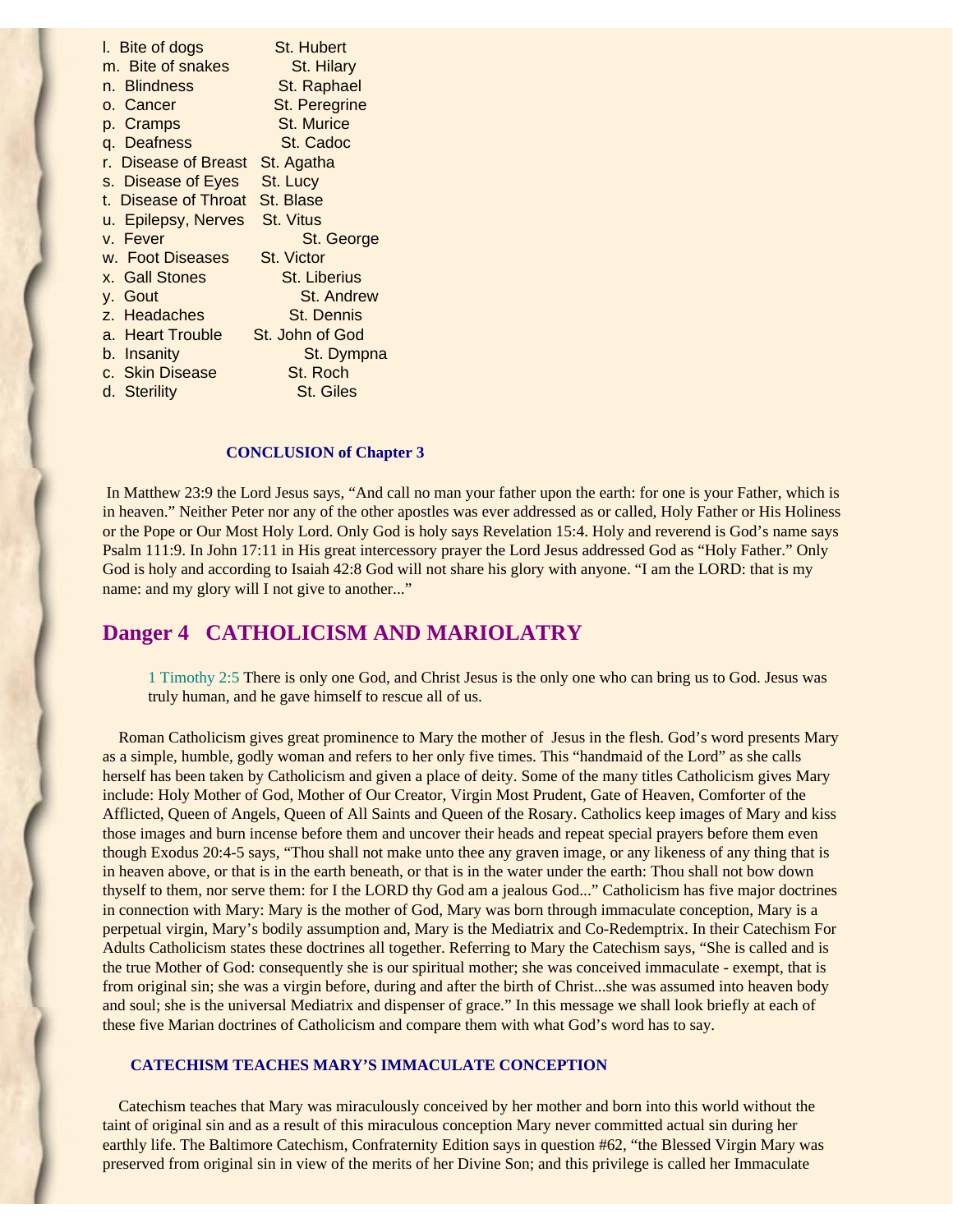Conception...Our Blessed Mother was free throughout her life from all actual sin..." This doctrine was not officially accepted by the Catholic Church until declared ex cathedra by Pope Pious IX in 1954. Mary's Immaculate Conception is a pure invention of Catholicism. Not one verse of scripture states that Mary was conceived without sin. God's word states over and over again that all men are sinners including Mary. Romans 3:23 says "...all have sinned, and come short of the glory of God." It doesn't say all but Mary. Romans 3:10: "There is none righteous, no, not one." Romans 3:12, "There is none that doeth good, no, not one." Ecclesiastes 7:20, "...There is not a just man upon earth, that doeth good, and sins not." In Luke 1:47 Mary herself speaks of Christ as "my Savior" and only sinners need a Savior. Luke 2:22-24 tells us that Mary and Joseph brought a sin offering to the Temple after the days of her purification. According to God's word Mary was just a sinner saved by grace and if she was a sinner who needed a Savior then no Christian should ever pray to her.

### **CATECHISM TEACHES MARY AS THE MOTHER OF GOD**

 Catholicism sometimes refers to Mary as the "God bearer" and often calls her the Mother of God. The Catechism For Adults by James Alberione says "The Virgin Mary...is acknowledged and honored as being truly the Mother of God and Mother of the Redeemed." But according to God's word Mary is in no sense the Mother of God. How can an infinite, eternal God have a mother? Mary was a creature and not the mother of God Almighty. A creature with the ability to be the Mother of her Creator would be preposterous. Who came first? God or Mary? If God came first then how can Mary be his Mother? God has no mother. He is the King, eternal, immortal, invisible as says I Timothy 1:17. Jesus Christ is both human and divine. Mary was not the mother of Christ's deity but of his humanity. God is the Father of Christ's deity. The scriptures call Mary the "mother of Jesus" but never the "Mother of God." As a matter of fact the "mother of Jesus" is the only title God's word ever gives Mary. The Lord Jesus never preached that Mary was the Mother of God or that his mother was sinless and neither did any biblical writer every state that she was. As a matter of fact in God's word the Lord Jesus never even called Mary "mother." He called her "woman" but not "mother." It is nothing short of blasphemy to deify Mary as the Mother of God.

### **CATECHISM TEACHES MARY AS A PERPETUAL VIRGIN**

 Catechism teaches that Mary remained a virgin throughout her entire life. The 1994 Catechism Of The Catholic Church says under question #510, "Mary remained a virgin in conceiving her Son, a virgin in giving birth to him, a virgin in carrying him, a virgin in nursing him at her breast, always a virgin." This doctrine is purely an invention of Catholicism. There is not a trace of it in the New Testament. Quite the contrary. God's word clearly states that Mary had other children in addition to Jesus Christ her firstborn son. In Matthew 13:55-56 the scriptures tell us that Mary had four other sons and at least two daughters. "Is not this the carpenter's son? is not his mother called Mary? and his brethren, James, and Joses, and Simon, and Judas? And his sisters, are they not all with us?"

### **CATECHISM TEACHES OF MARY'S MIRACULOUS ASSUMPTION**

 Catechism teaches that Mary's body did not decay in the grave but was resurrected, united with her soul and taken directly to heaven three days after her death. Pope Pious XII declared ex cathedra in 1950, "We pronounce, declare and define to be a dogma revealed by God that the Immaculate Mother of God, Mary, ever virgin, when the course of her life on earth was finished was taken up body and soul into heaven." The Manual of Catholic Theology Volume 2 says "Mary's corporal assumption into heaven is so thoroughly implied in the notion of her personality as given by Bible and dogma that the Church can dispense with strict, historical evidence of the fact." But the Bible says nothing whatever about the personality of Mary nor does it say anything about her death, her burial or her ascension. How amazing it is then that millions are told to believe in the assumption of Mary without one shred of biblical or historical evidence. This doctrine also includes the claim that at her assumption God took Mary to heaven and gave her the title Queen Over All Things. The 1994 Catechism Of The Catholic Church says under question #966 "Finally the Immaculate Virgin, preserved free from all sin and stain of original sin, when the course of her earthly life was finished, was taken up body and soul into heavenly glory, and exalted by the Lord as Queen of all things." But God's word never refers to Mary as Queen of anything. Heaven has no Queen. A King reigns there.

### **CATECHISM TEACHES MARY IS MEDIATRIX AND CO-REDEMPTRIX**

A Mediatrix is simply a female Mediator. Catholicism teaches that Mary, like the Lord Jesus Christ is a Mediator between God and man. The 1994 Catechism Of the Catholic Church says under question #969 "...The Blessed Virgin is invoked in the Church under the titles of Advocate, Helper, Benefactor and Mediatrix." The "Catechism For Adults" says "As we have a Mediator before the Father, who is Jesus Christ, so we have a Mediatrix before the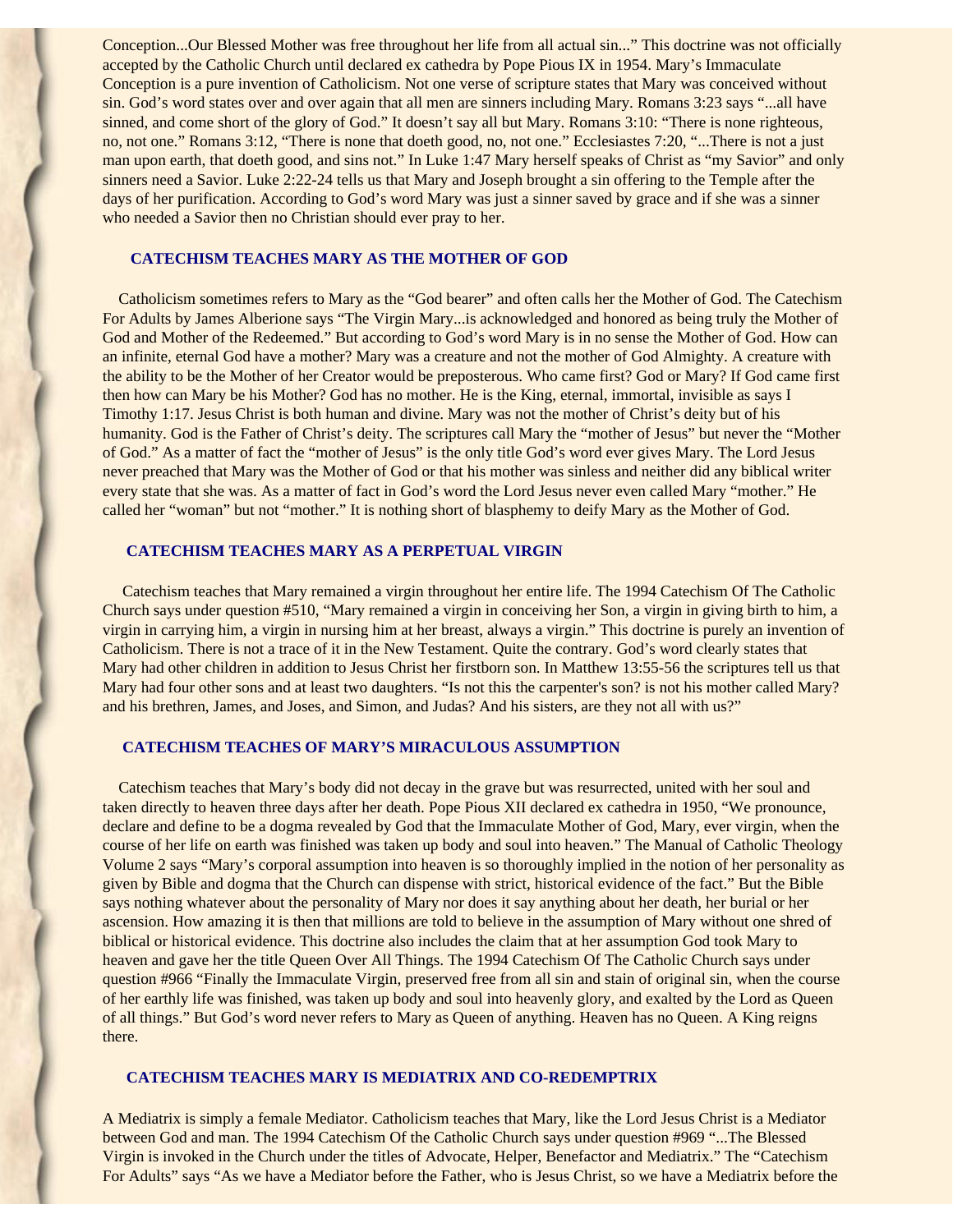Son: Mary most Holy." All of God's grace is supposed by Catholicism to come to men through Mary. Again the Catechism For Adults says "Every grace granted to man has three successive steps: By God it is communicated to

Christ, from Christ it passes to the Virgin, and from the Virgin it descends to us." A Catholic prayer called the Litany of Loretto is found in the Pocket Manual published by the Benziger Brothers and includes the following references to Mary's supposed Mediatory work:

- Holy Mary, pray for us.
- Holy Mother of God, pray for us.
- Holy Virgin of virgins, pray for us.
- Mother of divine grace, pray for us.
- Mother undefiled, pray for us.
- Mother of our Creator, pray for us.
- Holy Virgin most venerable, pray for us.
- Gate of heaven, pray for us.
- Refuge of sinners, pray for us.
- Comforter of the afflicted, pray for us.
- Queen of Angels, pray for us.
- Queen conceived without original sin, pray for us.
- Queen of the most holy rosary, pray for us.

The most famous prayer addressed to Mary is the Ave Maria or Hail Mary. Catholicism teaches that one may come more easily to Mary than to Christ himself. James Cardinal Gibbons in his book The Faith Of Our Fathers said, "...how irresistible must be



the intercession of Mary, who never grieved Almighty God by sin..." And Alphonsus Liguori, one of the highest authorities on Roman Catholic canon law, says on page 248 of The Glories of Mary that "We often obtain more promptly what we ask by calling on the name of Mary, than by invoking that of Jesus." But Mary is not a Mediatrix or Mediator in any sense. There is not one verse in all of God's word that tells us Mary intercedes with Christ on our behalf. On the contrary God's word says that Jesus Christ is the only Mediator between God and man. I Timothy 2:5 says, "there is one God, and one mediator between God and men, the man Christ Jesus." I John 2:1 says that Jesus Christ, not Mary, is our Advocate with the Father. "if any man sin, we have an advocate with the Father, Jesus Christ the righteous..." Hebrews 7:25 says of Jesus Christ, "Wherefore he is able also to save them to the uttermost that come unto God by him, seeing he ever lives to make intercession for them." Hebrews 9:15 says "...He (Christ) is the Mediator of the New Testament." Hebrews 9:24 says "For Christ is not entered into the holy places made with hands, which are the figures of the true; but into heaven itself, now to appear in the presence of God for us." Hebrews 4:15 says that Christ is our great Mediator who was tempted like we are and therefore can sympathize with us and sustain us in our weakness. "For we have not an high priest which cannot be touched with the feeling of our infirmities; but was in all points tempted like as we are, yet without sin." Ephesians 3:12 says, "In (Jesus Christ) we have boldness and access with confidence by the faith of him." Never does Jesus nor anyone else in scripture tell people to pray to Mary. In God's word Mary never invites anyone to pray to her nor to worship her. The scriptures do not teach us to pray to Mary or to the saints or to anyone else but God only. In Matthew 6:9 the Lord Jesus says, "After this manner therefore pray you: Our Father which art in heaven..." Romans 10:13 says "For whosoever shall call upon the name of the Lord shall be saved." In calling Mary the Co-Redemptrix Catholicism means that Mary is a female Redeemer who is involved, along with Jesus Christ, in the redemption of sinners. This comes close to placing Mary within the very Godhead. The present Pope has a move on to officially declare Mary as Co-Redemptrix with Christ. Newsweek magazine of August 25, 1997 quotes this Pope as saying, "Having created man male and female, the Lord also wants to place the new Eve beside the new Adam in the Redemption... Mary the new Eve thus becomes a perfect icon of the Church. We can therefore turn to the Blessed Virgin, trustfully imploring her aid in the awareness of the singular role entrusted to her by God, the role of co-operator in the Redemption..." Mother Teresa of Calcutta and John Cardinal O'Connor of New York were both supporters of this drive to officially declare Mary as Co-Redemptrix with Christ. The Author of the above-mentioned Newsweek article said perceptively that such a move would give us a holy Quartet instead of a holy Trinity. But the Catholic Church already teaches that Mary participates in the redemption achieved by her Son. The Catechism For Adults says, "Mary was...the cooperator with Christ in the work of redemption, therefore she is our Co-Redemptrix..." The 1994 Catechism of the Catholic Church says under question #1172 "She (Mary) is inseparably linked with the saving work of her Son." Under question #968 this same Catechism says "Being obedient she (Mary) became the cause of salvation for herself and for the whole human race." A statement called On The Church issued by the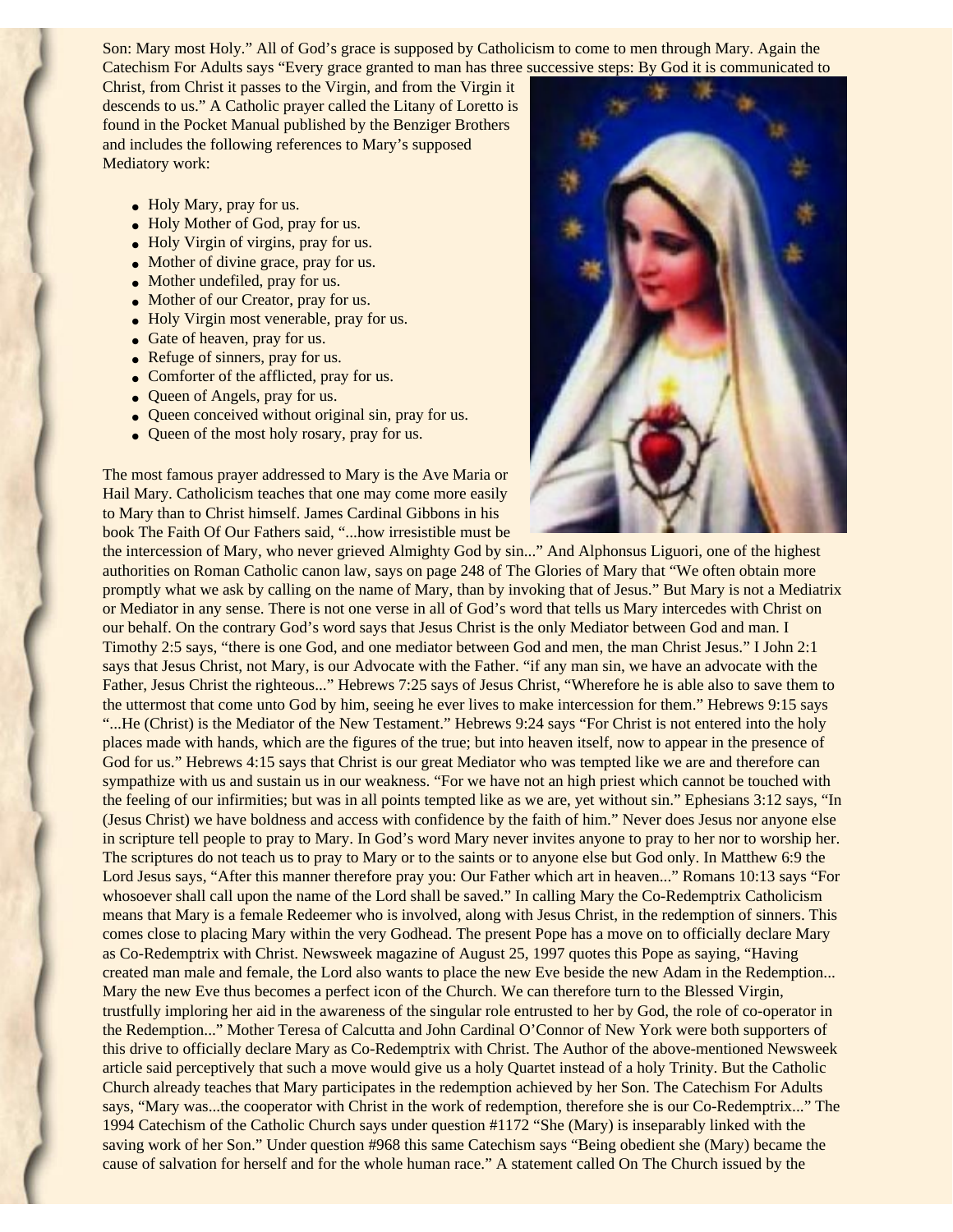Vatican II Counsel says, speaking of Mary, "In an utterly singular way, she cooperated by her obedience, faith, hope and burning charity in the Savior's work of restoring supernatural life to souls." In a work called Devotion To The Mother Of Sorrows which was issued by the Benedictine Convent in Clyde, Missouri we find the following quote in regard to this matter, "It is on account of the exceedingly great sorrows and sufferings which Mary endured for our salvation that she deserves our compassion and high esteem...Mary offered her Son willingly for our salvation: the sacrifice she brought in union with him was so great that St. Alphonsus says of it, 'Two hung upon one cross.'" Ligouri says in The Glories Of Mary that He fails and is lost who has not recourse to Mary" and "Mary is called...the gate of heaven because no one can enter that blessed kingdom without passing through her." The words which Catholic ritual prescribe to be said at death are relevant here also: "Mary, Mother of grace, Mother of mercy, protect us from the foe, and receive me in the hour of death." God's word says absolutely nothing of Mary playing any role in salvation. According to God's word Mary has not one thing to do with the salvation of anyone's soul. There is only one way to be saved and that is through our Lord Jesus Christ. "I am the way, the truth and the life" says the Lord Jesus in John 14:6. "No man cometh unto the Father but by me." "Neither is there salvation in any other" says Peter in Acts 4:12 "for there is none other name under heaven given among men whereby we must be saved." "I am the door, by me if any man enter in, he shall be saved" says the Lord Jesus in John 10:9.

### **CONCLUSION of Chapter 4**

So, the five Marian doctrines of Catholicism are:

- 1. Mary is the Mother of God
- 2. Mary had an Immaculate Conception
- 3. Mary is a perpetual virgin
- 4. Mary was assumed or taken bodily to heaven shortly after her death
- 5. Mary is Mediatrix and Co-Redemptrix.

 Not one of these Catholic doctrines about Mary is found in the word of God. Webster's New Collegiate Dictionary defines Mariolatry as worship of the Virgin Mary. Catholicism's Mariolatry is absolutely unscriptural yet Mary is by far the most worshipped person in the Catholic religion. Catholicism demotes Christ and exalts Mary by giving Mary a place that rightly belongs only to Jesus Christ. In reality Catholicism is a religion of Mary rather than a religion of Jesus Christ. Pope John Paul II credited Mary in the form of our lady of Fatima with saving his life during the 1981 assassination attempt on him. John Paul's papal motto has reference to Mary. Totus Tuus or literally totally yours. Not totally Christ's but totally Mary's. On one occasion the Lord Jesus Christ corrected a woman who tried to exalt his mother. Luke 11:27-28 says, "And it came to pass, as he spoke these things, a certain woman of the company lifted up her voice, and said unto him, Blessed is the womb that bare thee, and the paps which thou hast sucked. But he said, rather, blessed are they that hear the word of God, and keep it." The message of the gospel is not, Worship Mary but Worship Christ. Matthew 4:10 says "Thou shall worship the Lord thy God and Him only shall thou serve." God is jealous and will not allow the worship of any creature, even the mother of Jesus Christ. In God's word no one ever worshipped Mary. Praying to and worshipping Mary is doing what Romans 1:25 condemns as an evidence of man's depravity; worshipping and serving the creature more than the Creator. Philippians 2:9-10 in God's word tells us who to worship when it says of Christ, "Wherefore God also hath highly exalted him, and given him a name which is above every name: That at the name of Jesus every knee should bow, of things in heaven, and things in earth, and things under the earth." The message of the gospel is not, Come to Mary but Come to Christ. Catholicism's Catechism For Adults says "In dangers, in troubles, in doubts, think of Mary, call Mary. Let her not depart from your heart...following her you do not go astray; by praying to her you do not despair; thinking of her you do not err. If she upholds you, you do not fall; if she protects you, you have nothing to fear...if she is propitious to you, you will arrive at the goal..." But what does the Lord Jesus say? "Come unto me all you that labor and are heavy laden and I will give you rest." That's Matthew 11:28. Let our Catholic friends read God's word. There they will find the living, compassionate, redeeming, saving Christ but very little about Mary. Sinner friend, Catholicism will keep you away from the very One who is ready to save you and meet your every need. Turn from Catholicism and come to Christ today.

### **Danger 5 CATHOLICISM AND PRIESTS**

Hebrews 3:1 God has chosen you to be his holy people. So think about Jesus, the one we call our apostle and high priest!

What is a Catholic priest and why does he want to be called Father? What are his functions? The basic idea of a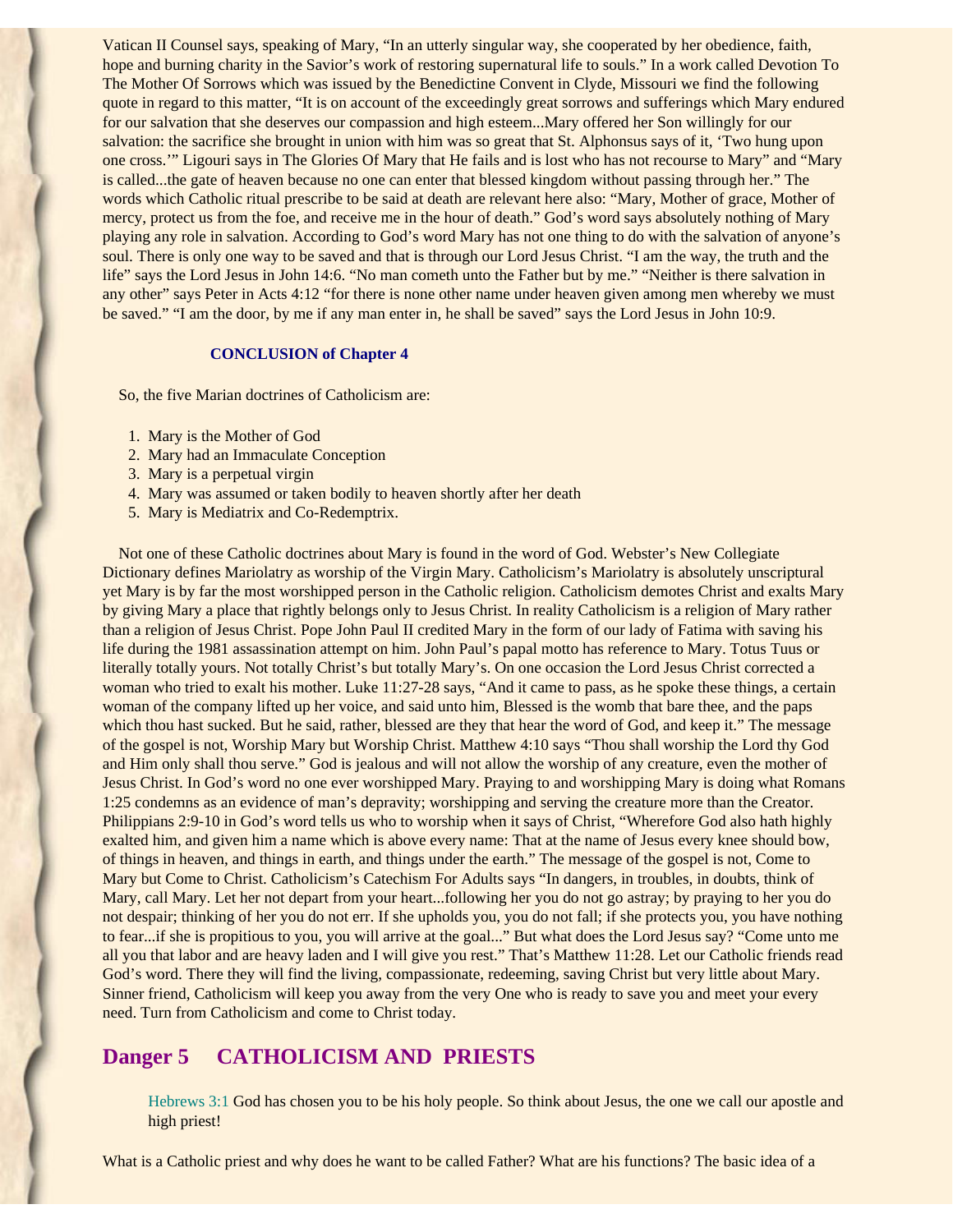priest is a mediator between God and man. Sinful man has no right to approach a holy God nor does he have the ability to do so. He needs a priest, a mediator, a go between to deal with God in his behalf. Priests do two things basically: they offer sacrifices to appease God and they intercede with God on men's behalf. The Roman Catholic Catechism For Adults by James Alberione says on page 194, "Priests are taken from among men and ordained for men in the things that belong to God in order to offer gifts and sacrifices for sins." Catholicism teaches that there is no access to God except through their priests. The Baltimore Catechism Confraternity Edition under questions #453- 454 says " The effects of ordination to the priesthood are: first, an increase in sanctifying grace....third, a character, lasting forever, which is a special sharing in the priesthood of Christ and which gives the priest special supernatural powers. The chief supernatural powers of the priest are: to change bread and wine into the body and blood of Christ in the Holy Sacrifice of the Mass, and to forgive sins in the sacrament of penance." Our question here as it is in regard to any doctrine or practice must be, what does God's word have to say about the priesthood? and God's word is very clear on this matter. God's word says that Jesus Christ abolished the human priesthood once and for all. The reason the Old Testament sacrifices had to be repeated was because the priests were mortal and also were sinners in need of a sacrifice themselves. But Jesus Christ the sinless Son of God who was fully God yout fully man in one indivisible Person offered up himself as a sacrifice to satisfy God's justice. This put an end to all sacrifices for sin making them unnecessary. The book of Hebrews in the New Testament gives several chapters to showing that the Old Testament priesthood has been abolished and that there is no place in Christianity for a sacrificing priesthood. I want us to read a number of verses from the book of Hebrews which emphasize this great fact that Jesus Christ, by his sacrifice of himself, has abolished the priesthood by making the final sacrifice for sinners. Hebrews 9:26 "For then must he often have suffered since the foundation of the world: but now once in the end of the world hath he appeared to put away sin by the sacrifice of himself." Hebrews 10:10 says "By the which will we are sanctified through the offering of the body of Jesus Christ once for all." Hebrews 10:12 says, "But this man, after he had offered one sacrifice for sins for ever, sat down on the right hand of God..." Hebrews 9:12 says, "Neither by the blood of goats and calves, but by his own blood he entered in once into the holy place, having obtained eternal redemption for us." Hebrews 7:27 says "Who needeth not daily, as those high priests, to offer up sacrifice, first for his own sins, and then for the people's: for this he did once, when he offered up himself." Priests are no longer needed since Jesus Christ has offered his once for all sacrifice of himself to God. Jesus Christ is now our only priest. "Wherefore, holy brethren, partakers of the heavenly calling, consider the Apostle and High Priest of our profession, Christ Jesus" says our text in Hebrews 3:1. One Mediator alone is recognized by God's word, Jesus Christ. I Timothy 2:5 says, "For there is one God, and one mediator between God and men, the man Christ Jesus." Our risen, exalted Savior intercedes with God on our behalf. Biblical Christians look only to Christ as their priest. He has perfectly performed the function of a priest for all believers. God's word does not teach a human priesthood for today. In the scriptures there is no mention of a mediating, sacrificing priesthood after Christ. There is not even a hint in the New Testament of the concept of a human priesthood today whose priests offer sacrifices for sin and intercede for God's people. The apostles were never called priests in God's word. In the New Testament lists of ministers and officers in the church priests are never mentioned. Ephesians 4:11-12 is perhaps the best known of these lists. "And he gave some, apostles; and some, prophets; and some, evangelists; and some, pastors and teachers; For the perfecting of the saints, for the work of the ministry, for the edifying of the body of Christ." No mention of priests here. Catholicism tries to make their priests to be the same as the elders of whom the New Testament so often speaks but the words priest and elder are two entirely different words in the Greek original of the New Testament. The word elder is presbuteros meaning older and mature and the word priest is hiereus which is a technical term for one who offers sacrifice and prayers in worship. In the New Testament always means priest and never means elder. The Catholic priesthood is a retrograde to Old Testament ceremonialism of having a sacrificing human priesthood. The Catholic priesthood is solely a man made invention and not until the third and fourth century after Christ did priests begin to appear in Christianity. In this chapter we shall consider three things in relation to the functioning of the Roman Catholic priesthood.

### **THE AURICULAR CONFESSION AND THE PRIESTHOOD**

 To whom should we confess our sins? Who can absolve from sin? Catholicism says we must confess our sins to a priest and that this is necessary to our very salvation. In A Catechism Of Christian Doctrine by Thomas L. Kinkead we have the following definition of confession: "Confession is the telling of our sins to a duly authorized priest, for the purpose of obtaining forgiveness." Auricular confession is the confession of sins in the ear of a priest. Have you ever seen a confessional booth in a Catholic church? When we were in Mexico recently we saw one. It looks something like an old fashioned wooden telephone booth which the priest enters, sits down and closes the door behind him. There are about eight or ten round holes about one inch in diameter in the side of the booth and there is a seat on the outside of the booth where the one confessing sits down to speak through the holes to the priest inside the booth. Absolve means to free from guilt, to forgive. Absolution is forgiveness of sin. In the Catholic book Explanation Of The Baltimore Catechism, Thomas L. Kinkead says on page 180, "The priest has the power of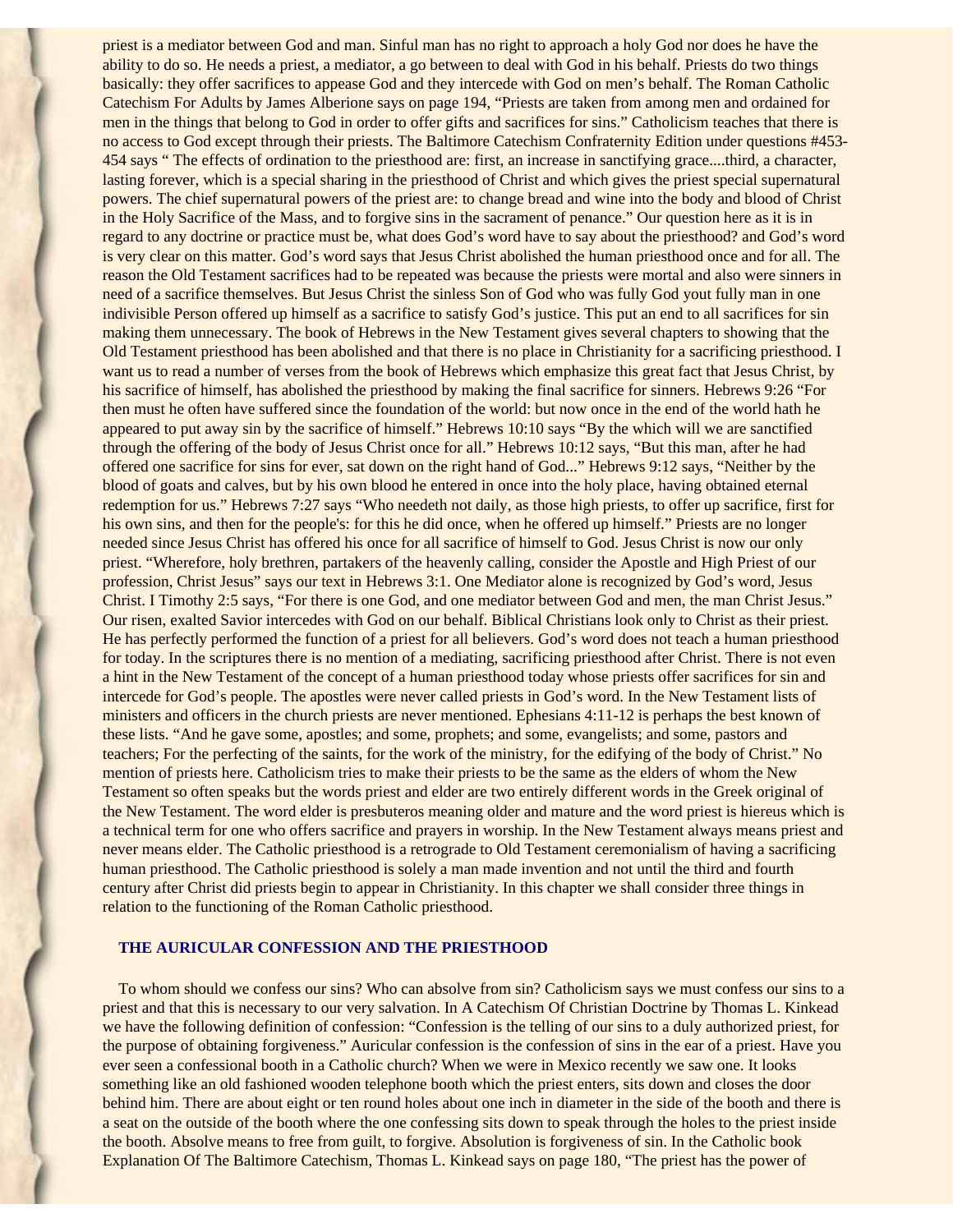absolving from sins after baptism, because Jesus Christ granted that power to the priests of his church when he said: 'Receive you the Holy Ghost. Whose sins you shall retain, they are retained'...The priests of the Church exercise the power of forgiving sins by hearing the confession of sins and granting pardon for them as ministers of God and in His name..." The Baltimore Catechism says under question #381 "The priest forgives sins with the words 'I absolve thee from thy sins in the name of the Father and of the Son and of the Holy Ghost. Amen.'" Here is the official statement of the Roman Catholic Council of Trent on this matter: "If any one denies, either that sacramental confession was instituted or is necessary to salvation; or says that the manner of confessing secretly to a priest alone…is alien from the institution and command of Christ and is a human invention: let him be anathema. If anyone says, that the confession of all sins...is a human tradition to be abolished by the godly; or that all and each of the faithful of Christ…are not obliged thereunto once a year, conformably to the constitution of the great Council of Lateran...let him be anathema." Anathema means cursed of God. But let's look at what God's word says about auricular confession. God's word says that confession of our sins is absolutely necessary. Proverbs 28:13 says "He that covers his sins shall not prosper: but whoso confesses and forsakes them shall have mercy." I John 1:9 says "If we confess our sins, he is faithful and just to forgive us our sins, and to cleanse us from all unrighteousness." God's word specifically teaches the duty of every Christian to confess his sins. The question here is: To whom should we confess our sins? God's word teaches that His people should go straight to Him to confess their sins and have them forgiven. Israel had a high priest when David was king but David confessed his sins to God. Ps 32:5 says "I acknowledged my sin unto thee, and mine iniquity have I not hid. I said, I will confess my transgressions unto the LORD; and you forgave the iniquity of my sin. Selah." We should confess our sins to God because God is our Creator, God is our Judge, God is the one against whom we have sinned. It is God's law that we have broken in our sins. Who can forgive sins but God only? is always a legitimate question (Mark 2:7). No human being, whatever his title, can forgive sins. Forgiveness of sin comes through Jesus Christ alone. It is absolutely impossible for one sinful human being to forgive the sins of another sinful individual like himself because that individual has his own sins to take care of. The 1994 Catechism of the Catholic Church says under question #1493, "One who desires to obtain reconciliation with God and with the Church, must confess to a priest all the un-confessed grave sins he remembers after having carefully examined his conscience." But according to God's word no priest can reconcile the sinner to God. Reconciliation is the work of Jesus Christ and him alone. Hebrews 2:17 says "Wherefore in all things it behooved him (Jesus Christ) to be made like unto his brethren, that he might be a merciful and faithful high priest in things pertaining to God, to make reconciliation for the sins of the people." Jesus Christ who is the great high priest of his people is the only One who can say as he did in Luke 7:48, "Thy sins are forgiven thee." Auricular confession is never mentioned in God's word. Jesus Christ never commanded auricular confession, the apostles never practiced auricular confession and the apostles never taught auricular confession. The apostles never forgave sins nor did they ever ask anyone to confess sins to them. When Simon the sorcerer came to Peter wanting to buy the power of the Holy Spirit Peter did not tell him to confess his sin to him. Instead he told Simon to repent of his sin and confess it to God and ask God to forgive him. Acts 8:18-22 says "And when Simon saw that through laying on of the apostles' hands the Holy Ghost was given, he offered them money, Saying, Give me also this power, that on whomsoever I lay hands, he may receive the Holy Ghost. But Peter said unto him, Thy money perish with thee, because thou hast thought that the gift of God may be purchased with money. Thou hast neither part nor lot in this matter: for thy heart is not right in the sight of God. Repent therefore of this thy wickedness, and pray God, if perhaps the thought of your heart may be forgiven thee." Auricular confession, like all distinctive Roman Catholic doctrines, is totally without scriptural authority. Auricular confession is a pure invention of Catholicism. In auricular confession the priest usurps the place of Almighty God who only can forgive sin. In confession the priest usurps the place of Jesus Christ as the only Mediator between God and man. Auricular confession is a degrading practice. A human priest has no right to know the secret sins of a person's heart and life. It's none of his business. Through the confessional the priest becomes the receptacle of the accumulated dirt and sin of his community. He knows all the dirt on everybody. Where will you go to have your sins forgiven? To a sinful Catholic priest or straight to God Almighty as the scripture teaches?

### **CELIBACY AND THE PRIESTHOOD**

 Priests and nuns in the Roman Catholic Church are forbidden to marry and must remain celibate throughout their lives. Canon 10 of the Council Of Trent says "Whoever shall affirm that the conjugal state is to be preferred to a life of virginity or celibacy, and that it is not better and more conducive to happiness to remain in virginity or celibacy than to be married, let him be anathema." In The Truth About Catholics by the Catholic Literature Society there is a chapter named "Why Priests Do Not Marry" and on page 14 the following statement occurs: "Because Christ, the great exemplar of the clergy...was not married..." As we saw in the above statement in the Canons of the Council Of Trent, Catholicism strives to leave the impression that celibacy is holier than marriage. The 1994 Catechism of the Catholic Church says under question #1579, "Celibacy is a sign of this new life to the service of which the Church's minister is consecrated; accepted with a joyous heart celibacy radiantly proclaims the Reign of God." But the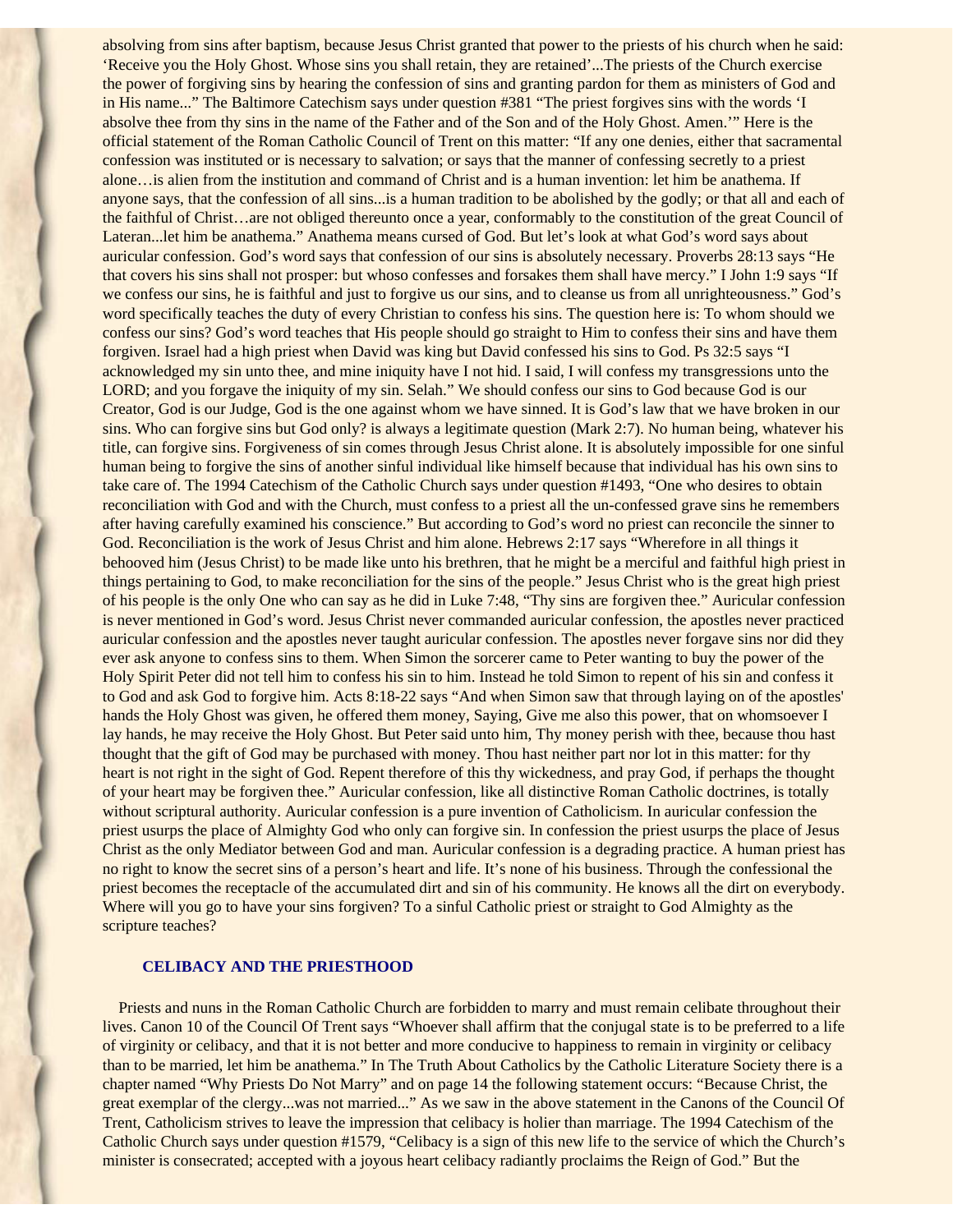doctrine of a celibate ministry is unknown in the New Testament. The New Testament never commands celibacy for the ministry. Neither Christ nor the apostles ever commanded celibacy. Marriage was divinely instituted at the beginning in the Garden of Eden after God had said in Genesis 2:18 "It is not good that the man should be alone; I will make him an help meet for him." Hebrews 13:4 says that "marriage is honorable in all" and this includes religious leaders like priests and nuns. Proverbs 5:18 says to all young men "Let thy fountain be blessed: and rejoice with the wife of thy youth." I Corinthians 7:9 has reference to single people when it says, "But if they cannot contain, let them marry: for it is better to marry than to burn" or it is better to get married than be lustful. In I Corinthians 7:2 Paul says "Nevertheless, to avoid fornication, let every man have his own wife, and let every woman have her own husband." In I Corinthians 9:5 Paul says that he and the apostles and even Peter all had a right to get married when he said, "Have we not power to lead about a sister, a wife, as well as other apostles, and as the brethren of the Lord, and Cephas?" I Timothy 3:2 says that the Bishops or pastors of the churches are to be husbands. "A bishop then must be blameless, the husband of one wife..." Contrary to what



Catholicism teaches about celibacy being superior spiritually to the married state Paul says in I Timothy 4:1-3 that celibacy is a doctrine of demons. "Now the Spirit speaks expressly, that in the latter times some shall depart from the faith, giving heed to seducing spirits, and doctrines of devils; Speaking lies in hypocrisy; having their conscience seared with a hot iron; Forbidding to marry, and commanding to abstain from meats, which God hath created to be received with thanksgiving of them which believe and know the truth." Celibacy is unnatural and morally disastrous. Suppression of sex in men is in defiance of the nature that God gave the male human being so in the mind of the priest we have something frustrated and secretly resentful, something sexually and intellectually malignant. No matter how glamorous and revered the pope, the cardinals, the bishops or any other priest, underneath it all there is something unnatural and perverted and wicked as far as sex is concerned. The practice of celibacy produces nothing but trouble and grief for its slaves. This burden of celibacy that Rome places on men is hard to be borne because God has never commanded it and because it goes against a man's very nature. Celibacy results in great loneliness and leads to great temptations to immorality which ordinary men are unable to resist. The doctrine of celibacy has honeycombed the Catholic Church with rampant and extreme immorality through the centuries. Fornication has been a problem for priests and nuns and popes in all the centuries that Catholicism has required celibacy. On January 30, 2000 the Kansas City Star reported on an extensive study it had done among Catholic priests nationwide in America and one of the glaring findings of this study was that "Catholic priests are dying of AIDS at rates many times higher than the general population..." But what else could one expect as a result of this unnatural requirement of celibacy? No the state of virginity is not holier than marriage. How tragic that hundreds and thousands of priests and nuns in the Roman Catholic Church are missing the joy and pleasure of sharing their lives with a legitimate spouse thinking their sacrifice is pleasing to God when in actuality they are following a doctrine of demons.

### **THE TYRANNY OF THE PRIESTHOOD**

 Catholicism demands great reverence to its priests, a reverence that is more than God's work allows for any man. The Baltimore Catechism says under question #455 "Catholics should show reverence and honor to the priest because he is the representative of Christ Himself and the dispenser of His mysteries. In showing reverence and honor to the priest one shows reverence and honor to Christ Himself, for the priest in a very true sense is 'another Christ'...it is the custom to honor priests by addressing them with the title 'Father'." The Council of Trent makes this statement about reverence for the priests: "He that despises the priest despises God' he that hears him hears God. The priest remits sin as God...Wherefore they are justly called not only angels but also God, holding as they do among us the power and authority of the immortal God." But the Lord Jesus Christ says in Matthew 23:9 "Call no man father upon the earth." Catholic priests have tremendous power over their people. Catholics, especially those in the poorer countries of the world, are characterized by a feeling of dread and fear of the priest. The priest dictates to his people concerning their church, school, marriage, children, family affairs, politics, reading material and everything else in life and may freely ask about any of these things in the confessional. The priest administers extreme unction at the time of death thus directing the soul into eternity and must even pray for one to enter heaven. When the priest knows the secrets of a public leader through the confessional he has control of him and can either silence him or get him to do the Church's bidding. My mother was told by a Catholic lady whom mother was trying to get to come to church that the priest had seriously told her that if she went inside a Baptist church building the roof would fall in on her head. The priests truly have a tyrannical control over their people, the sort of tyrannical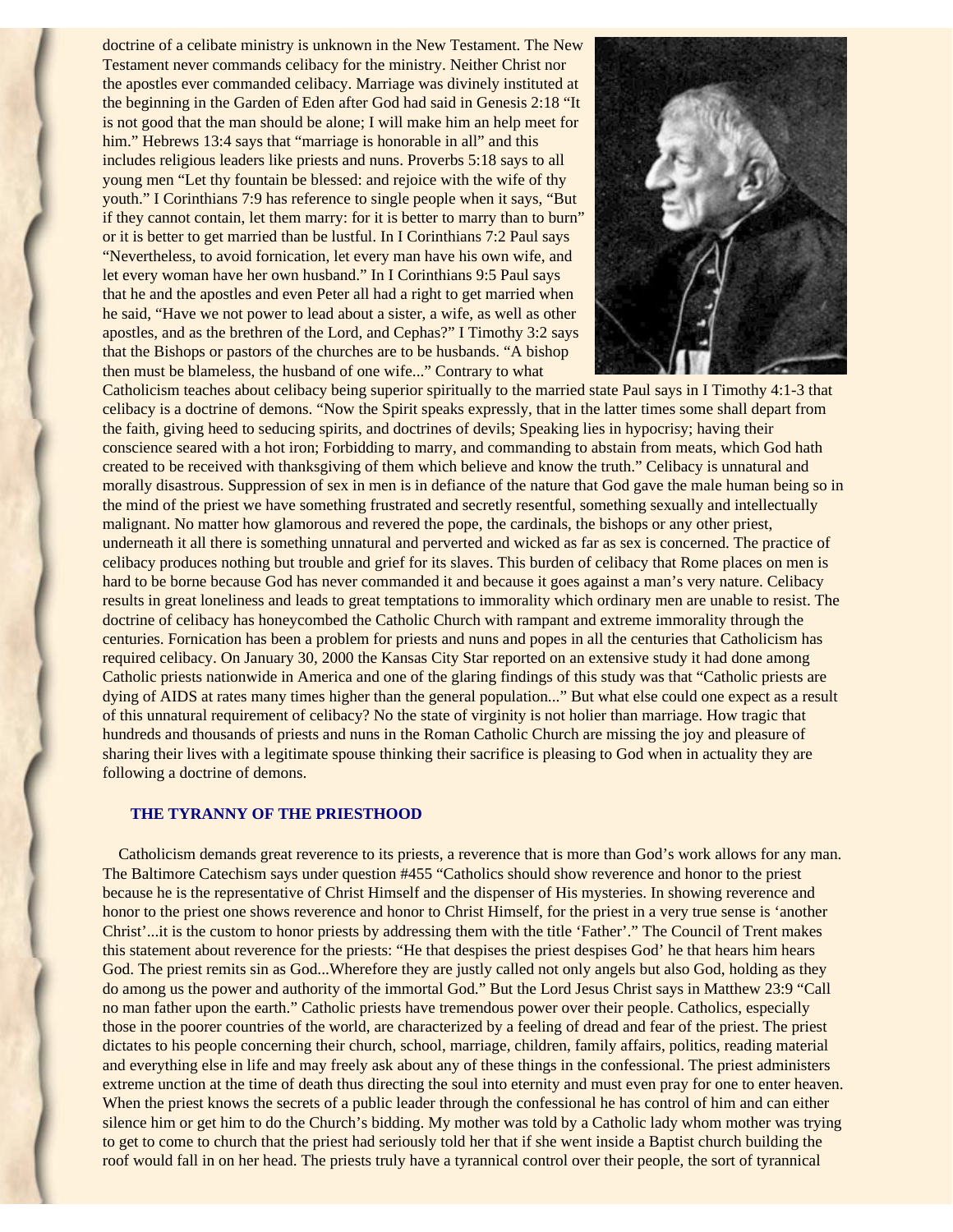control by religious people which our Lord so clearly condemns in Mark 10:42-42. "...you know that they which are accounted to rule over the Gentiles exercise lordship over them; and their great ones exercise authority upon them. But so shall it not be among you: but whosoever will be great among you, shall be your minister."

#### **CONCLUSION of Chapter 5**

Which priest are you going to follow? From which priest will you seek forgiveness of your sins? The Catholic priest whose position is non biblical? Or Jesus Christ the one great high priest who has offered the once for all sacrifice of his own blood for the sins of his people and ever lives to make intercession for them?

### **Danger 6 CATHOLICISM & WATER BAPTISM**

Acts 8:36 As they were going along the road, they came to a place where there was some water. The official said, "Look! Here is some water. Why can't I be baptized?"

Acts 8:37 *(SEE 8:36)*

Acts 8:38 He ordered the chariot to stop. Then they both went down into the water, and Philip baptized him.

Acts 8:39 After they had come out of the water, the Lord's Spirit took Philip away. The official never saw him again, but he was very happy as he went on his way.

 Many people say that the only significant difference between Catholics and Christians is in the amount of water they require for baptism. We still agree, they say, on essential things like the deity of Jesus Christ, the Trinity in the Godhead and the death, burial and resurrection of Jesus Christ and after all, these are the things that really matter. The truth of the matter is that at no point is there any greater difference or a more unbridgeable gap between Catholics and Christians than in the matter of water baptism. Because of the many and far reaching ramifications of their teachings concerning baptism, Christians can never have spiritual agreement with Roman Catholics. We shall consider three things Catholicism teaches about baptism and then look at what God's holy word says about each.

### **CATECHISM TEACHES THAT WATER BAPTISM SAVES**

 The doctrine that teaches water baptism saves a sinner is called baptismal regeneration. Roman Catholics believe in baptismal regeneration. They baptize their babies to save them. They even sprinkle dead bodies to try to save the souls of those departed persons from hell. I am going to quote here several statements from Catholic Catechisms concerning Catholicism's belief that baptism saves the soul. Catholicism goes to great lengths to make sure they are not misunderstood when they say that one must be baptized to be saved. In their statements of belief they use just about every biblical term describing salvation and say that these all come in and through baptism. The Baltimore Catechism, question #117 says "The sacraments of Baptism and penance were instituted chiefly to give grace to those who do not possess it." Baptism is here called a sacrament. A sacrament is a visible sign which confers grace, an act or ceremony that has saving efficacy. To Be A Catholic, a catechism by Joseph V. Gallagher says under question #2 "How does the new birth take place? Through baptism and the Spirit." Question #148 says "Baptism takes away original sin; and also actual sins, if there be any, and all the punishment due them." The Catechism For Adults by James Alberione says on page 192, "Baptism confers the grace of justification...in baptism the followers of Christ truly become sons of God and sharers in the divine nature." To Be A Catholic says under question #7 "What is the result of Baptism? A person is reconciled with God: his sins are forgiven, he receives the life of God, and becomes part of God's people." Question #114 of the Baltimore Catechism says "Those who do not have the use of reason cannot choose to cooperate with God's grace. They can, however, be saved through baptism." God's word takes an absolutely opposite and contrary view of baptism's relation to salvation. In God's word eternal life is promised to faith, not to baptism. John 3:16 says "For God so loved the world, that he gave his only begotten Son, that whosoever believeth in him should not perish, but have everlasting life." The scripture says absolutely nothing about baptism here when speaking of how to receive eternal life. John 3:36 says the same thing. Eternal life is promised to faith, not to baptism. "He that believeth on the Son hath everlasting life." According to God's word baptism doesn't precede faith and it does not give faith. On the contrary baptism follows faith. The whole New Testament teaches that faith must precede baptism, that the only proper subjects of baptism are those who have repented of their sins and trusted in Jesus Christ. Our text in Acts 8:36-37 makes clear that those who would be baptized must first of all possess a heart belief in Jesus Christ for salvation. "And as they went on their way, they came unto a certain water: and the eunuch said, See, here is water; what doth hinder me to be baptized? And Philip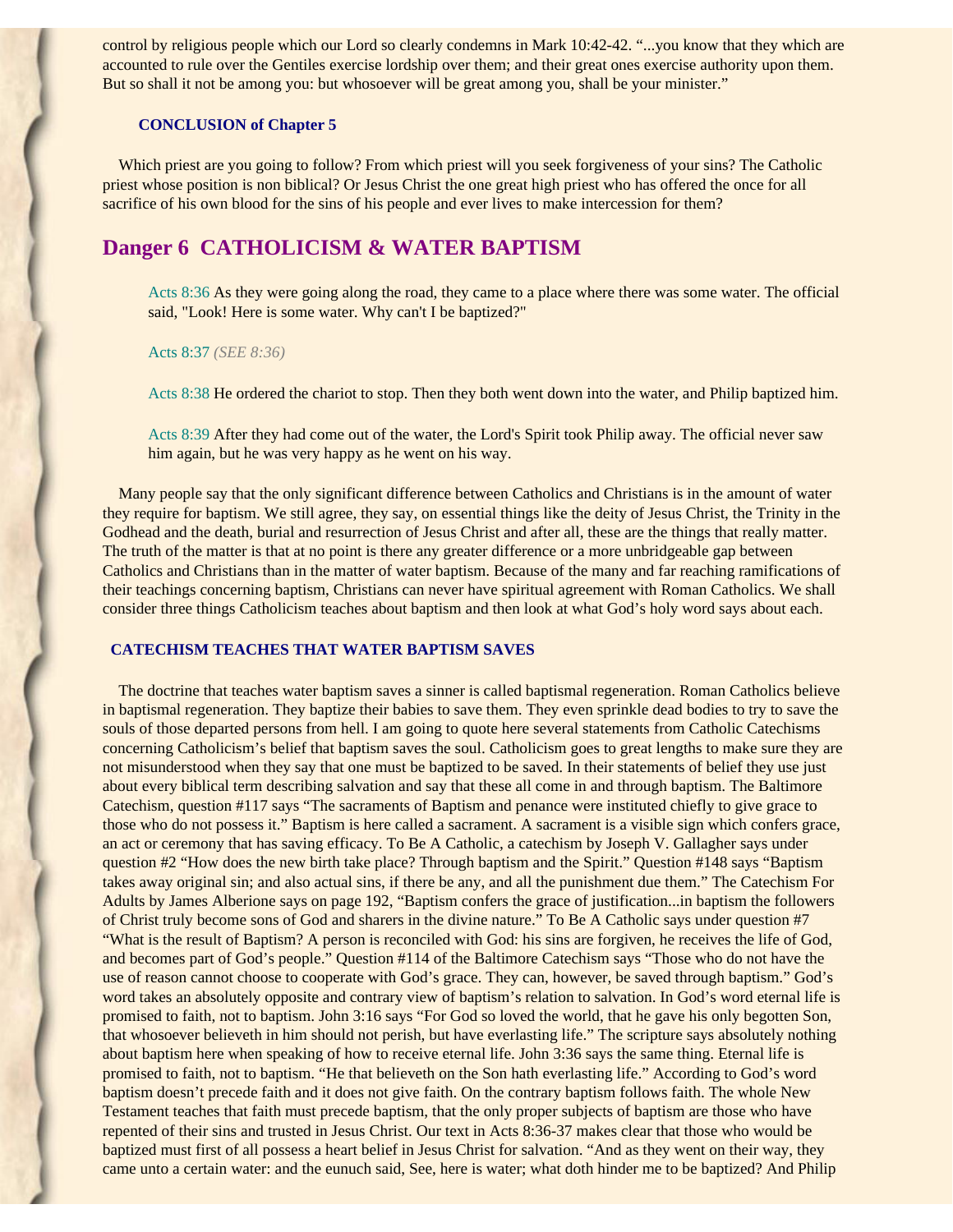said, If you believe with all your heart, you may..."Acts 2:41 tells us that on the day of Pentecost Peter baptized those persons who had received or believed God's word when it says "Then they that gladly received his word were baptized..." Acts 9:6-18 tells us that the apostle Paul believed and then was baptized. Acts 16:16 says that Lydia believed and then was baptized. Acts 16:30-33 tells us that the Philippian jailer believed and then was baptized. When the jailer asked Paul "What must I do to be saved?" Paul did not answer, be baptized." He said "Believe on the Lord Jesus Christ and thou shall be saved and then he baptized him." "Sirs, what must I do to be saved? And they said, Believe on the Lord Jesus Christ, and thou shall be saved, and thy house. And they spoke unto him the word of the Lord, and to all that were in his house. And he took them the same hour of the night, and washed their stripes; and was baptized, he and all his, straightway." The important question here is this: Are we saved by water or by Jesus Christ? Did the water die for our sins? Does the water have life? Is the water our Savior? The physical, material, temporal substance of water cannot cleanse the soul which is spiritual in nature. There is not enough water in all the world to wash away original sin nor actual sins from the soul. Salvation by baptism contradicts the whole tenor of God's word. A work is something one does to earn or deserve or accomplish salvation. In Catholic teaching baptism is a work, an act one must have performed on him in order for him to be saved. But the scriptures say that salvation is not by works. It is not by something a man does whether it be baptism or joining the church or living right or whatever. God's word insists that salvation is a free gift that works can never purchase or earn. Ephesians 2:8-9 says for example "For by grace are you saved through faith; and that not of yourselves: it is the gift of God: Not of works, lest any man should boast." It is absolutely impossible for a spiritual experience to result from the performance of a physical act. According to the scriptures a person does not have to be baptized to be saved. The dying thief at the cross was never baptized yout he went to heaven to be with Christ according to Luke 23:43. "And Jesus said unto him, Verily I say unto thee, To day shall thou be with me in paradise." On the other hand, and equally as telling, a person can be baptized and yout not be saved. Acts 8:13-23 tells how Simon Magus was baptized but was not saved. If baptism were necessary to salvation the apostle Paul would never have said in I Corinthians 1:14 "I thank God that I baptized none of you, but Crispus and Gaius." If baptism saves people then Paul would have been thanking God here that some people were not saved, a ridiculous thought. If salvation were by baptism why would Paul ever say in I Corinthians 1:17 "For Christ sent me not to baptize, but to preach the gospel..."? Someone else has said that while Catholicism teaches that baptism is essential to salvation, the biblical truth is that salvation is essential to baptism.

#### **CATECHISM TEACHES SPRINKLING IS PROPER BAPTISM**

 The Catechism teaches that the proper mode of baptism is sprinkling or in some cases pouring water on the person being baptized. Question #150 of the Baltimore Catechism says "I would give baptism by pouring ordinary water on the forehead of the person to be baptized, saying while pouring it: 'I baptize thee in the name of the Father, and of the Son and of the Holy Ghost." But what does God's word say about the mode of baptism? First of all the symbolism of scriptural baptism requires one and only one particular mode of baptism and that mode is not sprinkling or pouring. Baptism symbolizes or pictures certain blessed truths in relation to the believer who submits to it. Baptism pictures the believer's death and burial to sin and his former life of disobedience. Romans 6:3-6 says "Know you not, that so many of us as were baptized into Jesus Christ were baptized into his death? Therefore we are buried with him by baptism into death: that like as Christ was raised up from the dead by the glory of the Father, even so we also should walk in newness of life. For if we have been planted together in the likeness of his death, we shall be also in the likeness of his resurrection: Knowing this, that our old man is crucified with him, that the body of sin might be destroyed, that henceforth we should not serve sin." This passage also tells us another thing pictured in baptism is the believer's resurrection to walk in the new life in Christ. This passage also tells us a third thing symbolized in baptism is the burial and resurrection of Christ. Look again at verses 4-5. "Therefore we are buried with him by baptism into death: that like as Christ was raised up from the dead by the glory of the Father, even so we also should walk in newness of life. For if we have been planted together in the likeness of his death, we shall be also in the likeness of his resurrection." Baptism, properly observed, symbolizes the great underlying facts of the gospel; the death, burial and resurrection of Jesus Christ. Immersion of a believer in water symbolizes and pictures the death, burial and resurrection of Christ for his sins. W.H. Rone in his book "Faith And Roman Catholicism" points out six things God's word says about baptism which describe its mode as being immersion in water. He says: 1. Scriptural baptism requires water. In our text the Eunuch asked Philip, "See, here is water; what doth hinder me to be baptized?" 2. Scriptural baptism requires much water and John 3:23 says that John was baptizing in Aenon near unto Salem because there was much water there. 3. Scriptural baptism requires going down into the water. Acts 8:38 in describing the baptism of the Ethiopian Eunuch says "...And they went down both into the water, both Philip and the eunuch; and he baptized him." 4. Romans 6:4 that we read a moment ago says that scriptural baptism requires a burial in water. 5. Scriptural baptism requires a resurrection from the water according to Romans 6:5 and 6. Scriptural baptism requires a coming up out of the water according to Acts 8:39. "And when they were come up out of the water, the Spirit of the Lord caught away Philip..." If all these things are required in scriptural baptism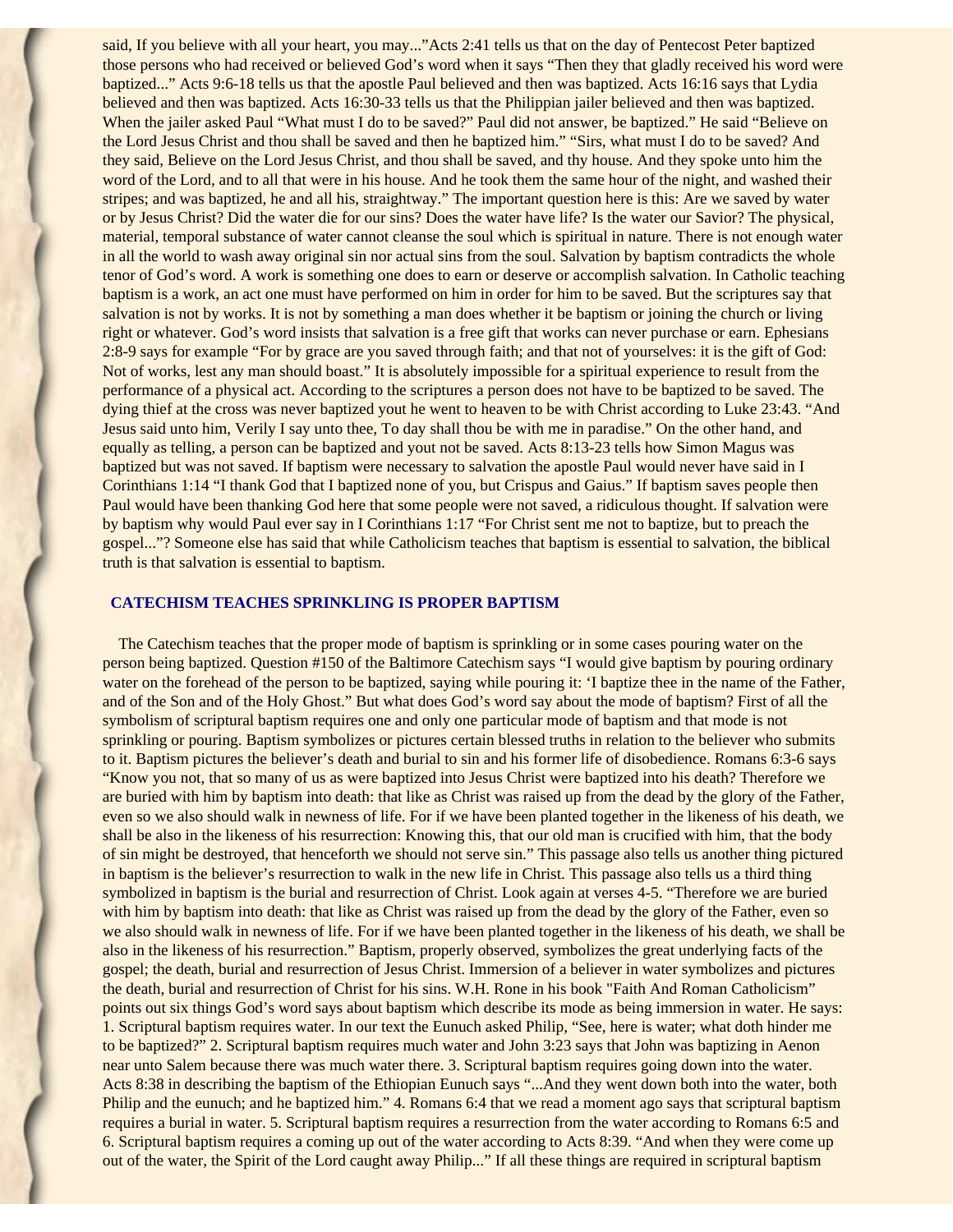then to change the mode of baptism is to change the meaning and significance of baptism. To discard immersion for sprinkling destroys the symbolism of death, burial and resurrection. When you destroy the picture or substitute something else for the picture you destroy baptism. God's word also tells us the proper mode of baptism by the very meaning of the word baptize. The Greek word that is translated baptize in our KJV is the word baptizo and it means and can only mean to dip, plunge or immerse. The word baptizo means to immerse but never means to sprinkle. It is unmistakably clear from these facts that scriptural baptism is an act involving immersion in water. God's word teaches that without immersion in water there is no baptism. According to God's word no form of sprinkling or pouring is baptism. Roman Catholic baptisms are therefore null and void because they lack a scriptural subject which is a believer in Christ and they lack a scriptural mode which is immersion only.

### **CATECHISM TEACHES BAPTISM OF BABIES**

 Infant baptism is an essential doctrine of Catholicism. The great majority of Catholics are baptized in infancy. Catholics call their baptizing of babies Christening. The 1994 Catechism of the Catholic Church says under question #1250 "The Church and the parents would deny a child the priceless grace of becoming a child of God were they not to confer Baptism shortly after birth." Catholics and others who baptize babies are sometimes referred to by the technical name of pedoChristians which means literally, baby baptizers. But look with me at what God's word says about baptizing babies. 1. The word of God never commands that infants be baptized. All positive Christian ordinances require positive commands in the scriptures but the positive ordinance of infant baptism is nowhere commanded in God's word. There is not one single command of Christ nor of any of his apostles for babies to be baptized. 2. The word of God gives us no example of infant baptism. There is not one single example in all of God's word of a child being baptized. On the contrary every person baptized in the scriptures was an adult. John the Baptist never baptized an infant. Neither the Lord Jesus nor his disciples ever baptized an infant. At Pentecost Peter said nothing whatsoever about infant baptism and our of 3,000 believers who were baptized at Pentecost not one infant was baptized. If there were just one command or one example of infant baptism in all the word of God surely Rome could have found it in all these last fourteen or fifteen centuries of her existence. 3. There are no instructions or directions in God's word for how infant baptism is to be administered which there surely would be if it were something God wanted done. 4. Infant baptism is not even mentioned in the word of God. Not even once. 5. More than this, infant baptism is not even alluded to in God's word. Infant baptism is just not to be found in God's word. Infant baptism is wrong because: 1. sprinkling, the mode used in infant baptism, is an unscriptural mode and as we have seen the mode of baptism cannot be changed without changing its meaning and symbolism. 2. Infant baptism is wrong because it is done for the wrong reason, to regenerate the soul which is not the purpose for scriptural baptism. 3. Infant baptism is wrong because it does not involve a proper subject for baptism which is a believer, one who is already a disciple of Christ. God's word says that belief must precede baptism. Baptism is for believers only. The real issue here is not adult baptism versus infant baptism. The real issue is believers' baptism versus unbelievers' baptism. 4. Infant baptism is wrong because it is not a personal voluntary, conscious act of obedience to Christ by the individual involved but Catholic infant baptism is an act of constraint and compulsion instead. Infant baptism is opposed to the principle of the individual responsibility of every human soul to God. I Peter 3:21 says that baptism is the answer of a good conscience toward God. Infants have no conscience at least that is active. Infant baptism disregards the conscience altogether. 5. Infant baptism is wrong because it brings the unregenerate into the church and thus is subversive of the church and contrary to God. From all of this it is clear that baby sprinkling is not scriptural baptism.

### **CONCLUSION of Chapter 6**

 Infant baptism is the very keystone of the strength of Catholicism. Without it the whole Roman Catholic system would collapse. This is why John Gill called infant baptism "part and pillar of popery." Where did the practice of infant baptism come from? The 1994 Catechism of the Catholic Church gives us the answer in the Catholic Church's own words when it says under question #1252 "The practice of infant baptism is an immemorial tradition of the Church. There is explicit testimony to this practice from the second century on..." This catechism admits that infant baptism is not based on scripture but on man made tradition. In this as in all its major distinctive doctrines Catholicism has left the commandment of God to follow the traditions of men. The words of the Lord Jesus to the Jews in Mark 7:9 certainly describe the Catholic Church in regards to the issue of infant baptism. "Full well you reject the commandment of God, that you may keep your own tradition." J.L. Dagg in his "Manual Of Church Order" encourages Christians to "...leave the muddy streams of tradition and drink at the pure fountain of revelation." Catholicism says that baptism is necessary to salvation, that sprinkling is baptism and that babies must be baptized. God's word says none of these is true. Which will you believe?

# **Danger 7 CATHOLICISM AND THEIR MASS**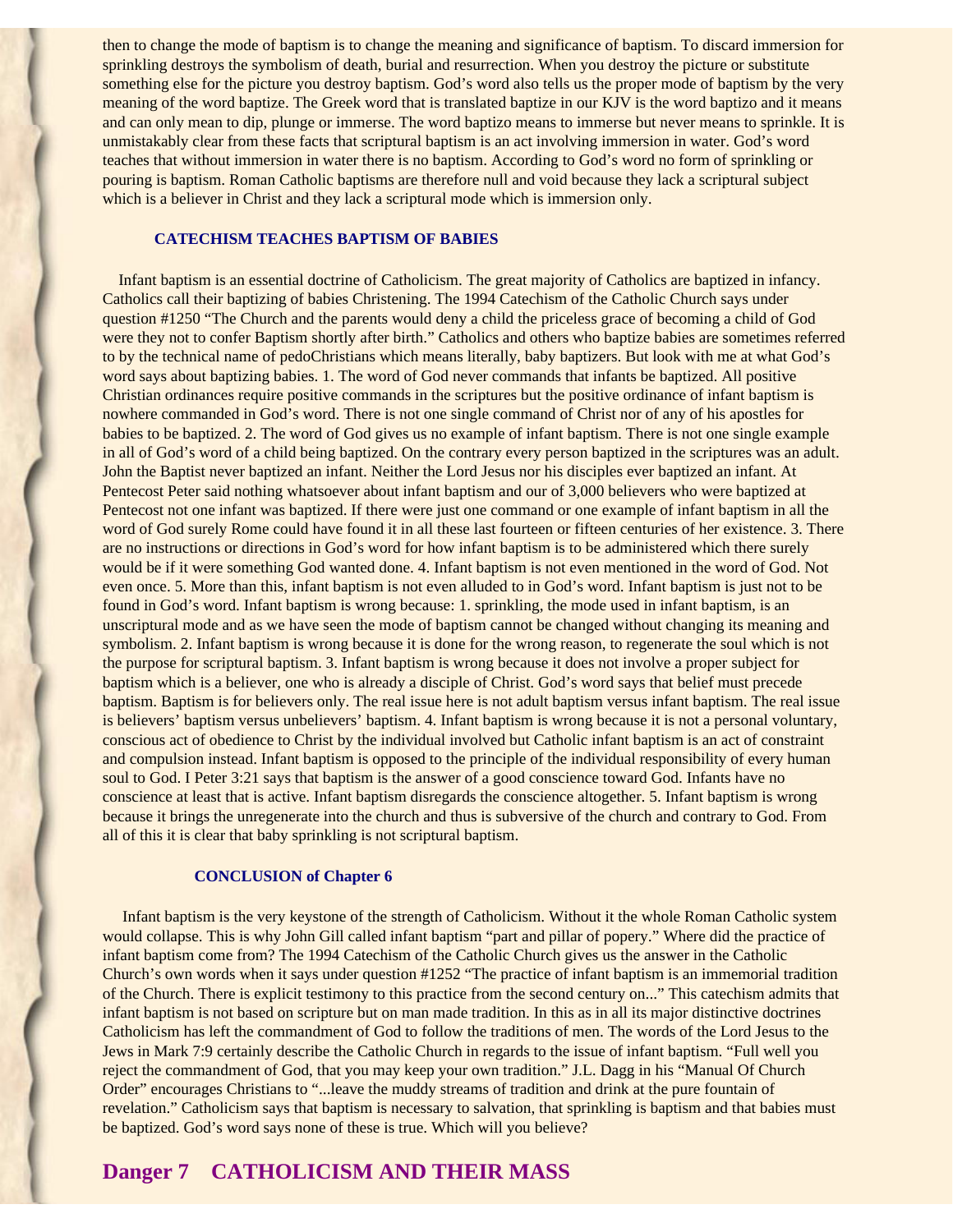Hebrews 9:25 Jesus Christ did not have to offer himself many times. He wasn't like a high priest who goes into the most holy place each year to offer the blood of an animal.

Hebrews 9:26 If he had offered himself every year, he would have suffered many times since the creation of the world. But instead, near the end of time he offered himself once and for all, so that he could be a sacrifice that does away with sin.

 Every minute of every day somewhere in this world, Roman Catholic masses are being offered. The sacrifice of the mass is the central point in Roman Catholic worship. Even the preaching of the gospel is given a lesser place than the mass if there is gospel preaching at all. In this chapter we hope to answer the questions: What is the mass and what does God's word have to say about it?

### **CATECHISM TEACHES THE MASS IS A SACRIFICE**

 The Eucharist refers to the sacrifice involved in the mass. The mass refers to the celebration of the Eucharist or sacrifice. Catholicism teaches that in the mass the bread and wine are changed into the body and blood of Christ and then presented to God as a sacrifice by which God is appeased and atonement for sin is made. Catholicism teaches that in the mass the sacrifice of the Lord Jesus Christ is offered again and again. The Baltimore Catechism says under question #161 "The mass is the same sacrifice as the sacrifice of the cross." Catholicism says that the sacrifice of the mass is just as efficacious to take away sin as was the sacrifice of Calvary. The Baltimore Catechism says under question #154 "The Holy Eucharist is a sacrament and a sacrifice; in it our Savior Jesus Christ, body and blood, soul and divinity under the appearance of bread and wine, is contained, offered, and received." Question #356 of the same catechism says, "Why does Christ give us his own body and blood in the holy Eucharist?...to remain ever on our altars as the proof of His love for us and to be worshipped by us." According the Roman Catholic teaching the Eucharist involves the literal body and blood of Christ although it does not appear to do so. Question #160 of the Baltimore Catechism says "The mass is the sacrifice of in the Baltimore Catechism says "When our Lord said, 'This is my body,' the bread was changed into His body; and when he said, 'This is my blood,' the wine was changed into his blood." The Council of Trent declared in Canon 1 the title of which is "On The Most Holy Sacrament Of The Eucharist," "If anyone denies that, in the sacrament of the most holy Eucharist, are contained truly, really, and substantially the body and blood together with the soul and divinity of our Lord Jesus Christ, and consequently the whole Christ; but says that he is only therein as in a sign, or in figure, or virtue: let him be anathema." The Mass was unknown until about 800 AD when it was first proposed by a Benedictine monk named Radbertus but it did not become an official part of Catholicism until it was officially recognized by the Council Of Lateran in 1215 under Pope Innocent III.

### **CATECHISM TEACHES THE MASS IS A SACRAMENT**

 A sacrament is a visible sign that confers grace on a person. It is something that has saving efficacy. It is something one does or participates in in order to gain or to aid in gaining salvation. The Baltimore Catechism under question #154 says "The Holy Eucharist is a sacrament and a sacrifice..." The 1994 Catechism Of The Catholic Church says under question #1393 "For this reason the Eucharist cannot unite us to Christ without at the same time cleansing us from future sins." Here the Church claims that the mass both unites a person to Christ and cleanses him from sins. Actually the mass puts salvation in the hands of the priest. The supposed body and blood of Christ are in the mass lifted up before the altar in the hands of the priest and offered to God for the sins of both the living and the dead. Question #1371 of the 1994 Catechism Of The Catholic Church says "The Eucharistic sacrifice is also offered for the faithful departed who 'have died' in Christ but are not yet wholly purified, so that they may be able to enter into the life and peace of Christ." Huge sums of money are collected by the Catholic Church for saying Masses for the dead. If one pays the priest a prescribed amount the priest will say a mass to alleviate the suffering of the soul of one's loved one in purgatory.

### **WHAT GOD'S WORD REVEALS ABOUT THE CATHOLIC MASS**

 The word of God says absolutely nothing about the Mass or about transubstantiation. There is no scripture that teaches either the mass or transubstantiation. There is not a single reference in God's word to the offering of masses. There is not one promise, not one command and not one example in God's word having to do with the mass or transubstantiation. These things were never taught by Christ or his apostles. The New Testament gives no absolutely no instructions on how to offer the mass. The Lord Jesus Christ sent his disciples to make, baptize and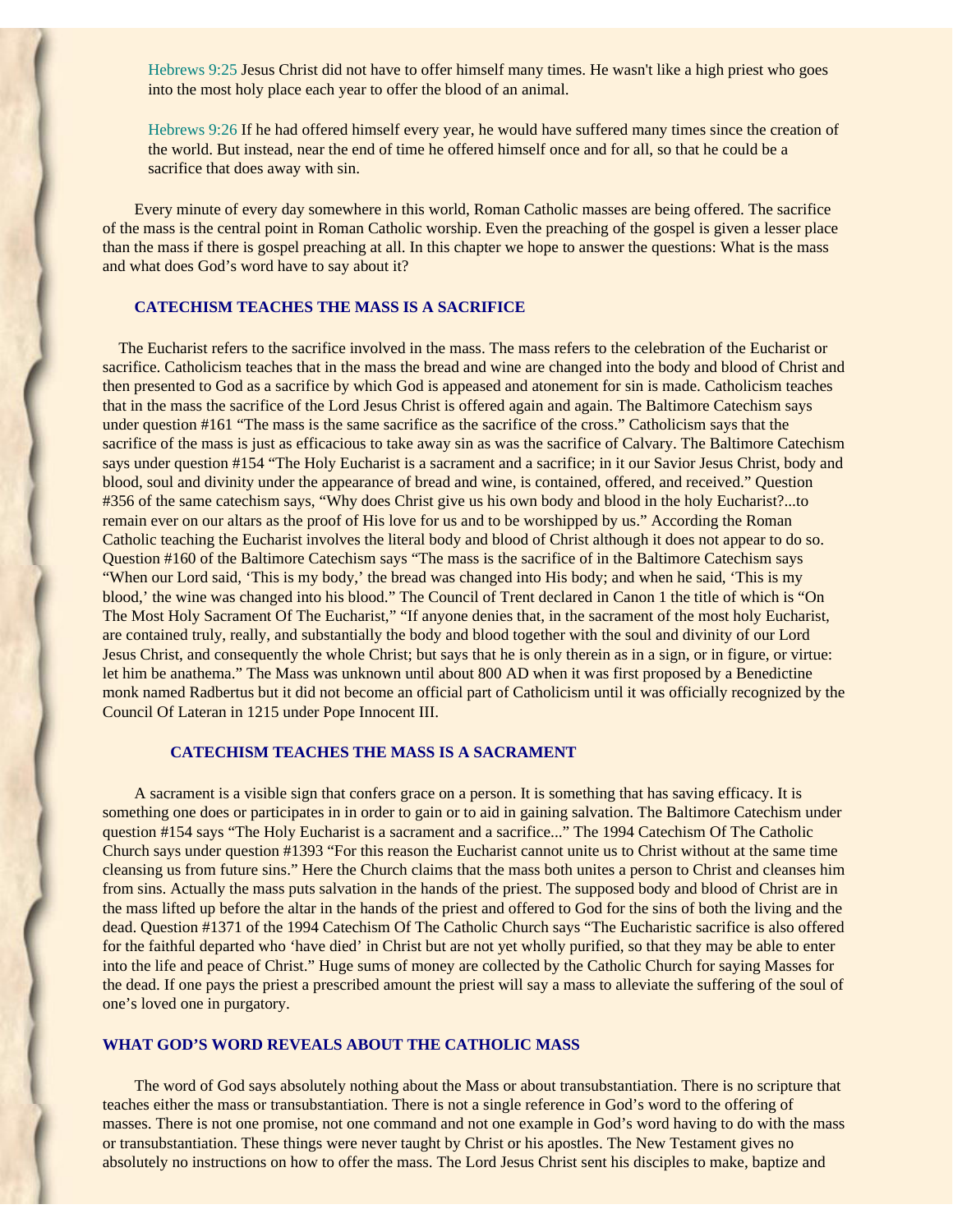teach disciples, not to say mass. In the New Testament the Lord's Supper is never called a sacrifice and altars, priests and consecrations are never mentioned in the New Testament churches. Sacrifices, altars and priests are remnants of Judaism which the Lord Jesus abolished by his death on the cross. Over 100,000 masses are said throughout the world every day. This means according to the Catholic doctrine of the mass that the Lord Jesus Christ suffers the terrible agonies of Calvary over 100,000 times every day in this world. But according to God's word it is not possible to repeat the sacrifice of Christ. The New Testament announces the termination of all

sacrifices stating that Christ alone is our true sacrifice and that he offered himself once for all, thus forever ending all sacrifices. According to the word of God there is only one sacrifice for sin. According to the scriptures Christ's perfect sacrifice atones for all the sins of all God's elect in all the ages and will never be repeated. The book of Hebrews in the New Testament has so very much to say about the sacrifice of Jesus Christ on the cross being the once for all and final sacrifice for sin that it is almost as if this book was written for the purpose of refuting the Catholic doctrine of the mass. Let's look at several passages from the book of Hebrews that tell us that Christ's sacrifice for sin on the cross was the once and for all and thus final sacrifice for sin and that by that one time sacrifice the Lord Jesus has obtained eternal redemption for us. Look first at Hebrews 7:27. This is speaking of the Lord Jesus. "Who needeth not daily, as those high priests (the priests in the Old Testament), to offer up sacrifice, first for his own sins, and then for the people's: for this he did once (an emphatic expression of once for all), when he offered up himself." Now look at Hebrews 9:11-12. "But Christ being come an high priest of good things to come, by a greater and more perfect tabernacle, not made with hands, that is to



say, not of this building; Neither by the blood of goats and calves, but by his own blood he entered in once (this is the same emphatic word meaning once for all) into the holy place, having obtained (past tense, he has already obtained it) eternal redemption (the redemption Christ obtained at the cross is eternal in duration and thus need not be repeated) for us." Look next at Hebrews 9:26-28. "For then must he often have suffered since the foundation of the world: but now once (the word means once for all) in the end of the world hath he appeared to put away sin by the sacrifice of himself. (Sin doesn't need to be repeatedly atoned for because it has been put away in relation to God's people) And as it is appointed unto men once to die, but after this the judgment: So Christ was once (the same word meaning once for all) offered to bear the sins of many; and unto them that look for him shall he appear the second time without sin unto salvation." Now look at Hebrews 10:10-18. "By the which will we are sanctified through the offering of the body of Jesus Christ once for all. And every priest stands daily ministering and offering oftentimes the same sacrifices, which can never take away sins: But this man, after he had offered one sacrifice for sins for ever, sat down on the right hand of God; From henceforth expecting till his enemies be made his footstool. For by one offering he hath perfected for ever them that are sanctified. Whereof the Holy Ghost also is a witness to us: for after that he had said before, This is the covenant that I will make with them after those days, says the Lord, I will put my laws into their hearts, and in their minds will I write them; And their sins and iniquities will I remember no more. Now where remission of these is, there is no more offering for sin." Could anything possibly be more clear than the fact that the sacrifice of Jesus Christ offered on Calvary's cross was a one time once and for all sacrifice and that it does not need to be repeated? But if Christ is offered again each time the mass is said then the scriptures we have just looked at are not true. Catholicism claims to continue an act God's word says was completed and finished 2,000 years ago. The Roman Catholic mass is thus a gross insult to the finished work of Christ on the cross. Catholicism is denying the sufficiency of Christ's sacrifice. They are contradicting Romans 6:9 which says, "Knowing that Christ being raised from the dead dies no more; death hath no more dominion over him." They are doing what Hebrews 6:6 condemns, crucifying to themselves the Son of God afresh and putting him to an open shame. Catholicism teaches that transubstantiation occurs in the mass even though the bread and wine continue to appear to be bread and wine. They teach that transubstantiation is a fact even though it does not seem to be a fact. A moment ago we read an official statement of Catholicism calling the mass "an unbloody sacrifice." What kind of blood is unbloody blood? Since Catholicism admits that there is no blood in the mass, the mass could not possibly be a sacrifice for sin anyway because Hebrews 9:22 says that "without shedding of blood is no remission" of sin. A bloodless sacrifice is an ineffectual sacrifice. As we pointed out earlier Catholicism attempts to justify their doctrine of transubstantiation by referring to Luke 22:19 where the Lord Jesus said of the bread in the Lord's Supper, "This is my body." But how could the Lord have meant, This is my literal body when his own body was at that moment holding that bread? Did Christ have two bodies when he said "This is my body?" No, what Jesus meant when he said This is my body is, This represents my body, this stands for my body. He did not mean, This has become my body or This has turned into my body but This represents my body, This stands for my body. The Catholic Church cannot consistently interpret "This is my body" literally unless they also interpret other similar statements literally such as I am the door and The seven kings are the seven years. What is the difference in transubstantiation and cannibalism? Cannibalism is the eating of human flesh and/or drinking of human blood by another human being. God's word forbids cannibalism in such verses as Leviticus 17:10-12. Let's look at them. "And whatsoever man there be of the house of Israel, or of the strangers that sojourn among you, that eats any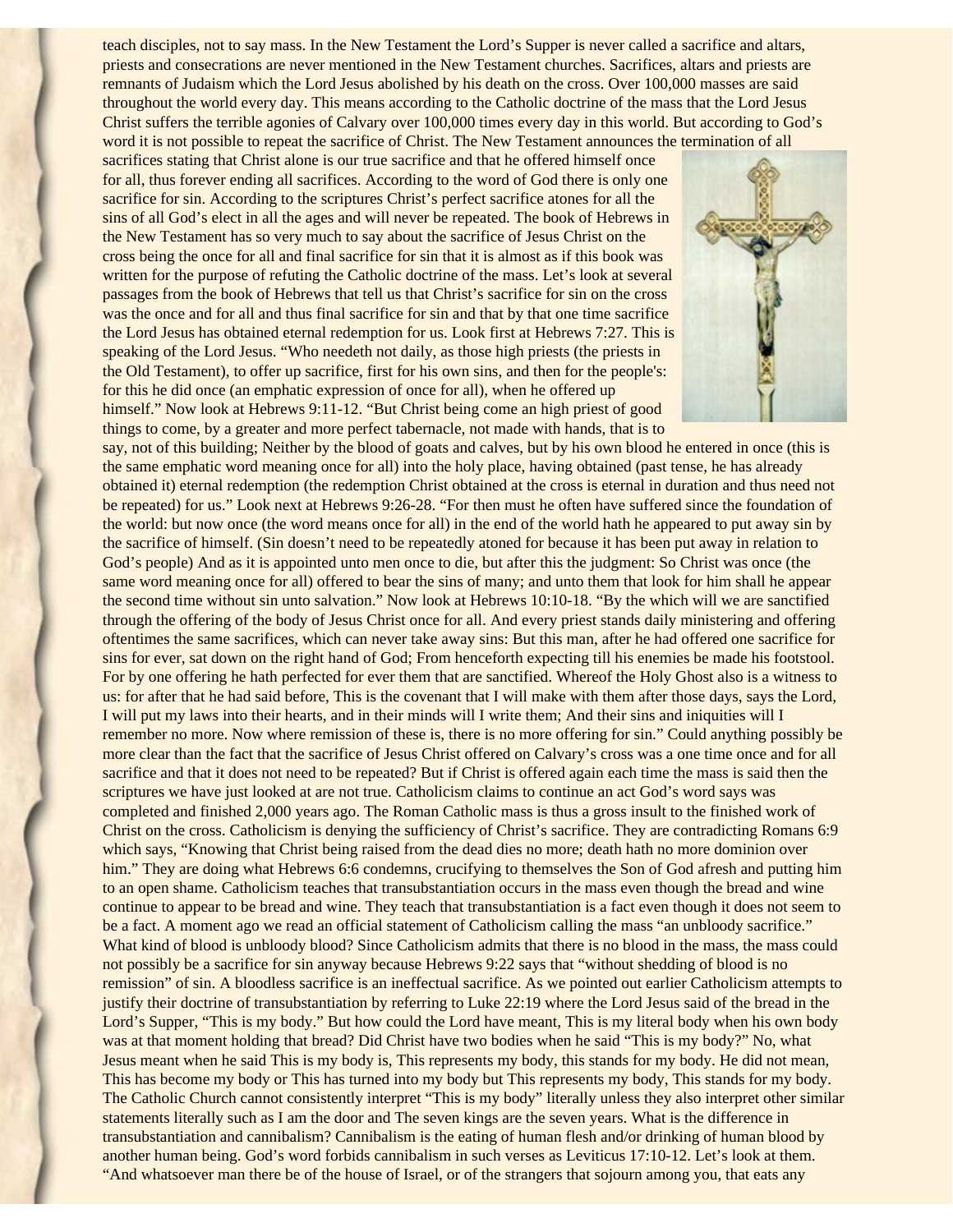manner of blood; I will even set my face against that soul that eats blood, and will cut him off from among his people. For the life of the flesh is in the blood: and I have given it to you upon the altar to make an atonement for your souls: for it is the blood that makes an atonement for the soul. Therefore I said unto the children of Israel, No soul of you shall eat blood, neither shall any stranger that sojourns among you eat blood." It is important in connection with the Catholic doctrine of transubstantiation that we realize just where the body of Jesus Christ is right now. Jesus Christ has a finite body. A finite body has to be in one place at a time so if Christ's body is in heaven then it cannot be here on this earth at the same time. The body of Christ is in one place right now and that place is heaven. Hebrews 1:3 says of Christ that "...when he had by himself purged our sins, sat down on the right hand of the Majesty on high." Hebrews 10:12 that we read a moment ago says "But this man, after he had offered one sacrifice for sins for ever, sat down on the right hand of God..." Now it is true that in a sense Christ is everywhere but that is in the Person of His Holy Spirit. His body is in heaven right now and cannot be seen or touched much less offered again as a sacrifice on the altar and eaten by Catholic communicants. Christ's body is in heaven where it can never be humiliated again and where it certainly cannot be present on thousands of Catholic altars worldwide at the same time. Jesus Christ has just one body, not many bodies at the same time as Roman Catholic transubstantiation requires. The resurrected body of Jesus Christ is right now seated at the right hand of the Father in heaven and will remain there until he comes again in his body to judge the quick and the dead. In Matthew 24:26 the Lord Jesus himself says, Don't believe those who tell you that He has come back to earth. "Wherefore if they shall say unto you, Behold, he is in the desert; go not forth: behold, he is in the secret chambers; believe it not." The Catholic mass is a complicated perversion of the Lord's Supper in which communicants go to the front of the church, kneel at the railing, close their eyes and open their mouths into which the priest places a small wafer which is supposedly the host. The ceremony of the mass is very complicated. In it the priest makes the sign of the cross 16 times, he turns to the congregation 6 times, he lifts his eyes to heaven 11 times, kisses the altar 8 times, folds his hands 4 times, strikes his breast 10 times, bows his head 21 times, genuflects 8 times, bows his shoulders 7 times, blesses the altar with the sign of the cross 30 times, lays his hands flat on the altar 29 times, prays secretly 11 times, prays aloud 13 times, covers and uncovers the chalice 10 times, goes back and forth 20 times and MANY other things. By way of contrast the scene in the upper room when the Lord instituted the Supper was very simple. Paul outlines the whole thing in four verses in I Corinthians 11:23-26. In the New Testament ordinance of the Lord's Supper there are just four actions concerning the bread and two concerning the cup. According to the New Testament the Lord's Supper is simply a remembrance of the Lord's death until he returns. I Corinthians 11:23-26 says "For I have received of the Lord that which also I delivered unto you, That the Lord Jesus the same night in which he was betrayed and took bread: And when he had given thanks, he brake it, and said, Take, eat: this is my body, which is broken for you: this do in remembrance of me. After the same manner also he took the cup, when he had supped, saying, This cup is the new testament in my blood: this do you, as oft as you drink it, in remembrance of me For as often as you eat this bread, and drink this cup, you do show the Lord's death till he come." That's it. That's the New Testament description of the Lord's Supper. It was not meant to be a sacrifice. It is to commemorate the finished sacrifice of Calvary. A memorial does not present the reality. It is only a reminder of the real thing. I may show you a photo and say, This is my wife. You would readily understand that that photo is not my wife but a representation of my wife. Never does God's word mention the Eucharist as helping any dead person. No person in the Bible ever received the Eucharist on behalf of a dead person. On the contrary Romans 14:12 says that we must all give account of ourselves to God. "So then every one of us shall give account of himself to God."

#### **CONCLUSION of Chapter 7**

One cannot have it both ways. He cannot be in agreement with both Catholicism and God's word. One must choose Hebrews 9 & 10 and a Savior who died once and for all or Catholicism with its constant and unscriptural repetition of masses. A person should remember that when he enters Rome he leaves a once and for all Christ outside.

### **Danger 8 CATHOLICISM AND THEIR IDOLATRY**

Exodus 20:4 Do not make idols that look like anything in the sky or on earth or in the ocean under the earth.

Exodus 20:5 Don't bow down and worship idols. I am the LORD your God, and I demand all your love. If you reject me, I will punish your families for three or four generations.

Exodus 20:6 But if you love me and obey my laws, I will be kind to your families for thousands of generations.

In a Cathedral in Juarez, Mexico lays a hideous life sized wax figure of a dead Christ in a glass coffin. The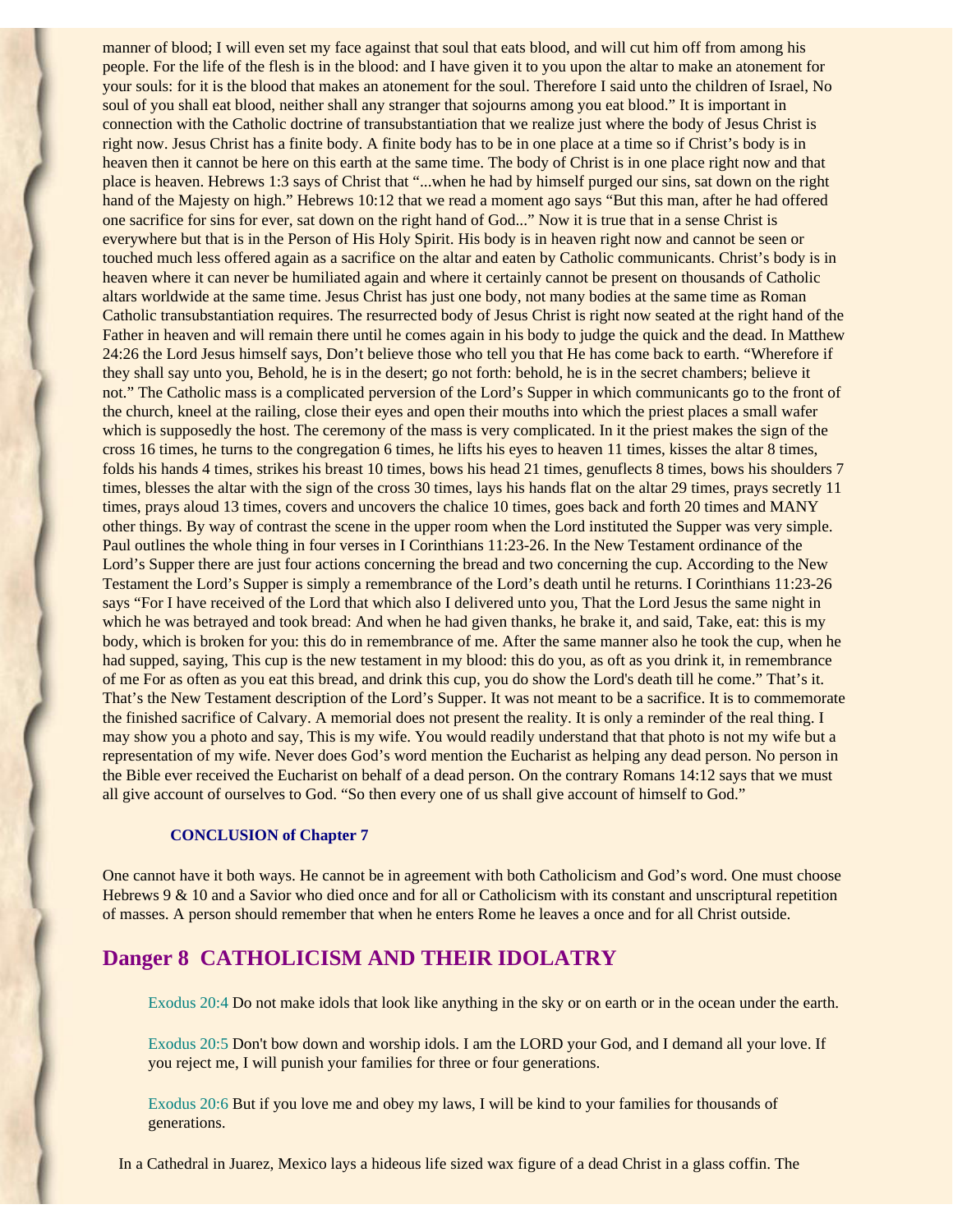worship of images and relics is a central part of the Roman Catholic religion. In Lesson 17 the Roman Catholic Baltimore Catechism defines images as "statues and pictures" and relics as "portions of the bodies of saints or objects which they used." The "Random House Dictionary of the English Language" defines venerate as coming from a Latin word which means to reverence, to worship. Veneration according the Webster's New Collegiate Dictionary is "an act expressing worship."

### **CATHOLICISM'S USE OF IMAGES AND RELICS**

 Catholics feel the need to see a tangible object in worship. All one needs to do to realize that Catholics worship images is open his eyes. Catholic images are everywhere in this city and nation and world. I sometimes visit our people in St. Joseph's hospital here in Kansas City and most of the time when I am there I pass the larger than life statue of St. Joseph out in the atrium. Drive down many streets and you will see yard Marys and yard saints and even plastic statues of "Jesus" on the dashboards of some people's cars. People have crucifixes and pictures supposedly representing the Lord Jesus with pagan bleeding hearts on the outside of the chest. Catholic women and girls usually wear crosses on chains around their necks. In their churches Catholics offer incense before their images and kiss them and bow before them and uncover their heads before them and kneel before them in prayer and carry them about in processions from time to time. Catholics think their images have miraculous powers to weep real tears and sometimes bleed and even heal sick people. When some of our people visited Brazil a couple of years ago we learned about the Black Virgin of Aparecida, an image who is the patron saint of the nation of Brazil. Miracles are constantly associated with this image. People leave plastic body parts such as arms or legs which represent the places they want healed. Huge sums of money are raised in connection with the sale of these plastic body parts and as offerings to the Virgin so she will grant healing. In 1980 the image of Our Lady of Fatima was brought to St. Louis from Portugal. The man in St. Louis who was in charge of the visit of this image told the St. Louis Globe Democrat in an interview in the July 2, 1980 edition of that paper that "wonders have been associated with the statue. In 1978, during a visitation in Las Vegas the statue shed real tears..." Every Roman Catholic church building is supposed to contain at least one relic. The other day I came across the following list of relics on exhibit in St. Peter's in Rome: Pieces of the true cross of Christ, two thorns from the Savior's crown of thorns, vials of the Savior's blood, the lance that pierced His side, the robe he wore, the cradle in which Mary rocked the Lord and the bones of Peter. I remember as a boy hearing my father speculating that if all the true pieces of the cross now in the churches in Europe were to be put together in one place there would be enough wood to build forty five room houses. Other relics in various Catholic churches around the world include nails from the cross, Mary's wedding ring, vials of Mary's milk and Mary's house which has somehow been miraculously transported to Italy. The church in Wittenberg, Germany in Martin Luther's day had one of the largest collections of relics in the world outside of Rome. They had over 17,000 relics on display in twelve aisles in the church building and visitors who would pay a fee were told that their stay in purgatory after death would have 1,902,202 years and 270 days knocked off. Like their images, each Catholic relic is thought to have some degree of supernatural power attached to it depending to a great extent of course on the education level of the worshipper. Fantastic stories of healings are connected with these relics. People make pilgrimages to shrines where relics are kept. Truly Catholicism today is Like Athens was in Paul's day, thoroughly given over to idolatry.

### **CATHOLICISM ATTEMPTS TO JUSTIFY USE OF IMAGES AND RELICS**

 It is important that we consider here the official pronouncements of Catholicism concerning the use of images and relics in worship. The Council Of Trent stated "The images of Christ and the Virgin Mother of God, and of the other saints, are to be had and to be kept, especially in the churches, and due honor and veneration are to be given them." The Baltimore Catechism Confraternity Edition says under question #223 "Of all holy images, the most sacred is the representation of Christ's death on the cross, the crucifix. This should find a place in every Catholic home. The most venerated relic of the Church is the cross on which our Savior died. The largest portion of this is kept in the church of the Holy Cross in Rome, and small pieces are distributed to different churches throughout the world." The Council Of Trent said "The sacred bodies of holy martyrs...are to be venerated by the faithful. Through their bodies many benefits are bestowed by God on men...they who affirm that veneration and honor are not due to the Relics of saints...are wholly to be condemned..." Catholicism gives several reasons as to why they use images and relics in their worship. Question #223 of the Baltimore Catechism says "We do not pray to the crucifix or to the images and relics of the saints but to the persons they represent." Lesson 17 of the Baltimore Catechism says "We use pictures, statues and crucifixes to remind us of our Lord, His Blessed Mother, and the saints. We do not pray to images and relics but to the persons of whom they remind us." It is significant that heathen idol worshippers around the world give the very same explanations as Catholics as to why they bow down before statues and relics: their images are for the purpose of reminding them of their gods and their prayours are actually to the persons whom the statues represent. Question #223 of the Baltimore Catechism explains Catholicism's veneration of images like this: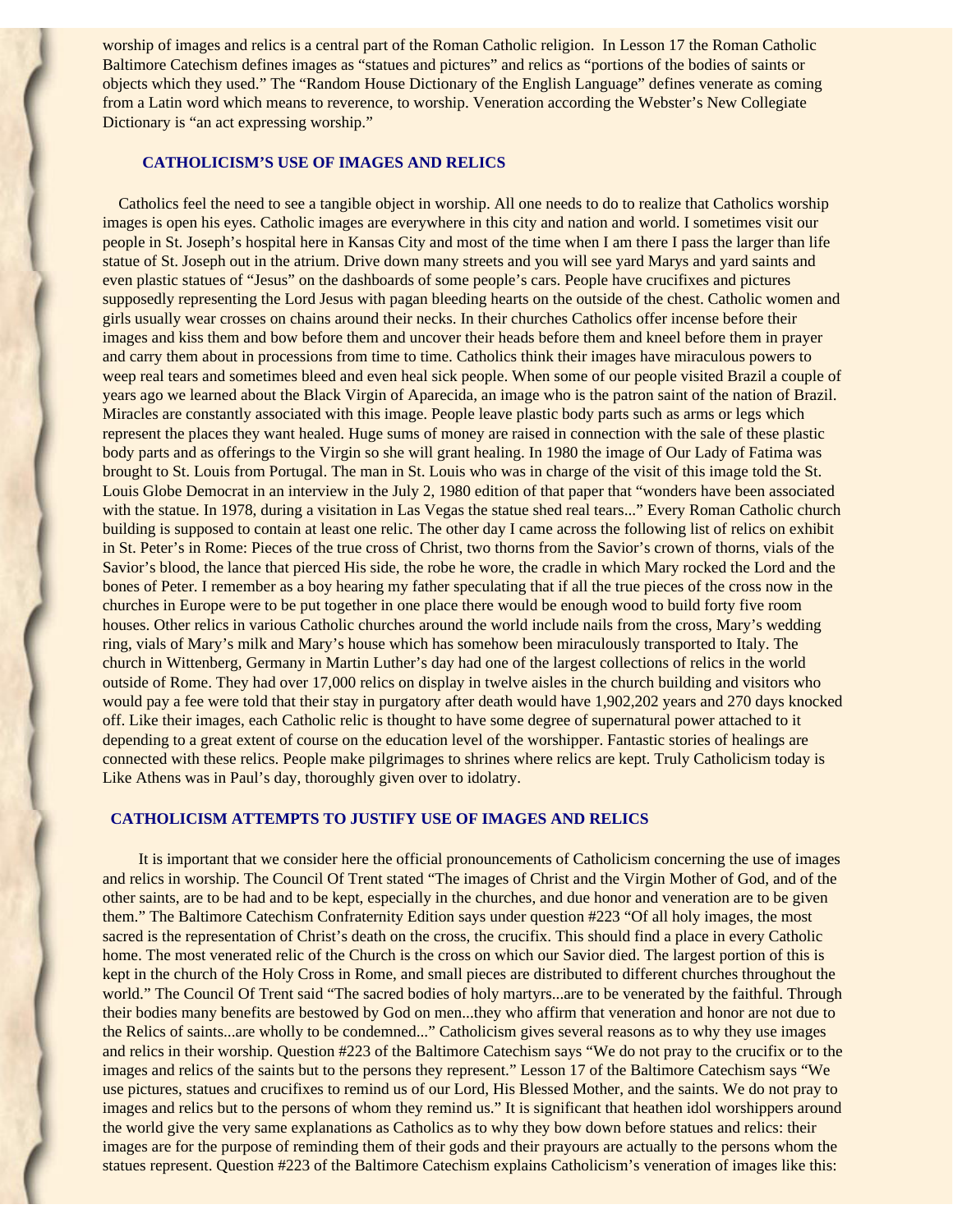"We find in them a means of inspiring us with pious affections, of reminding us of the saints, and of helping us to pray more devoutly. That is why every true Catholic home bears holy pictures on the walls or sacred images among the furnishings." Down the street from my boyhood home in Oklahoma City was the Corpus Christi Catholic Church whose priest was John J. Walde. This priest wrote a booklet "What You Should Know About Catholics" in which he said concerning Catholic pictures of the saints, "Seeing their pictures reminds us to imitate them. Besides, since they are now friends of God in heaven they can help us by their intercession with God if we ask them to help us." Question #219 of the Baltimore Catechism says "We honor relics because they are the bodies of the saints or objects connected with the saints or with our Lord..." Roman Catholic attempts to justify their veneration or worship of images and relics certainly require some skilled hermeneutical gymnastics. Hermeneutics means methods of interpreting the scripture and Catholicism performs some pretty fancy hermeneutical gymnastics in order to try to justify their practices in this area. They try to explain their position by juggling the ten



commandments and then interpreting and reinterpreting them. This is because the second of God's ten commandments is just too plainly against the use of images and relics not to require extended and complicated explanation if images are going to be used in worship. The second of God's ten commandments is found in our text for this message, Exodus 20:4-6. "Thou shall not make unto thee any graven image, or any likeness of any thing that is in heaven above, or that is in the earth beneath, or that is in the water under the earth: Thou shall not bow down thyself to them, nor serve them..." Most Catholic catechisms omit this second commandment and renumber the rest making number three to become number two and number four become number three until they reach the tenth commandment which they then divide into two separate commandments, Thou shall not covet thy neighbor's wife number nine and Thou shall not covet thy neighbor's goods. Here's what the Baltimore Catechism says under question #220: "The first commandment forbids the making or use of statues and pictures only when they promote false worship." But if one will just look at his Bible he will find that the first commandment does not deal specifically with images. It is the second commandment that deals with images but Rome has omitted that commandment from their catechisms. And the second commandment makes no distinction between true and false worship but prohibits all images in worship. Question #224 of the Baltimore Catechism says "What is the second commandment of God? The second commandment is: Thou shall not take the name of the Lord thy God

in vain." But again if one will look at his Bible he will find that this is not the second commandment. This is the third. The Douay-Rheims version of the scriptures, an official Catholic version, has this footnote on Exodus 20:4; "But otherwise images, pictures or representations, even in the house of God, and in the very sanctuary so far from being forbidden, are expressly authorized by the word of God." It really takes some fancy hermeneutical gymnastics to have such an explanation of the second commandment. Where did the use of images and relics in Catholic worship come from? By their own admission and by the facts of history they came from the traditions of the church and not from the word of God. The worship of images was officially sanctioned by the Catholic Church at the second Council of Nicea in 787 AD. The official statement of that Council concerning the use of images is as follows: "Christians should not only serve and honor images, but adore and worship them."

### **WHAT GOD'S WORD REVEALS ABOUT WORSHIP OF IMAGES AND RELICS**

 The Bible defines the word idolatry as it occurs in the scripture as "the making of any image or likeness of God or any creature for a religious end." This is certainly a biblical definition of idolatry. Catholicism's argument that they don't actually worship their images but the people whom the images represent just won't hold water. For one thing their official statements one of which we just read from the Council of Nicaea actually state that Catholics worship their images. God's word says that the use of images and relics in worship is idolatry. According to God's word all image worship is idolatry no matter who or what the images may represent. And God's word strictly forbids the use of images and relics in worship. Hundreds of passages in God's word condemn the making or using of images. According to God's eternal moral law in the ten commandments the making or worshipping of an image is an act forbidden by God. God's second commandment is one of the plainest and easiest of all the commandments to understand. Exodus 20:4-6 says "Thou shall not make unto thee any graven image, or any likeness of any thing that is in heaven above, or that is in the earth beneath, or that is in the water under the earth: Thou shall not bow down thyself to them, nor serve them: for I the LORD thy God am a jealous God, visiting the iniquity of the fathers upon the children unto the third and fourth generation of them that hate me; And showing mercy unto thousands of them that love me, and keep my commandments." It is clearly contrary to God's moral law to make or to bow down to or even to possess an image of God or Christ or of any saint. God's holy word absolutely forbids the use of images. Leviticus 26:1 says "you shall make you no idols nor graven image, neither rear you up a standing image,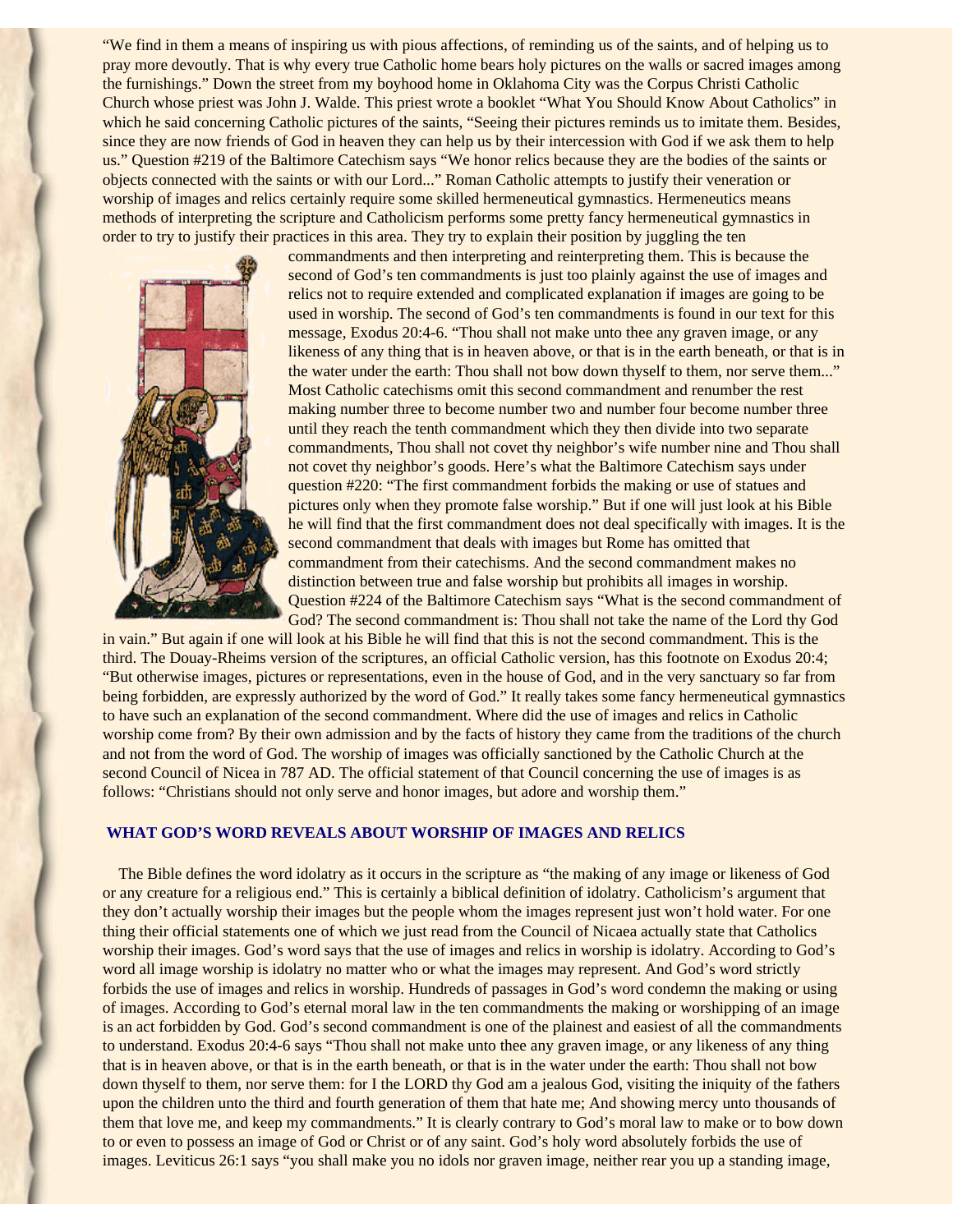neither shall you set up any image of stone in your land, to bow down unto it: for I am the LORD your God." Whenever you see a photograph of the Pope bowing down in front of a statue of Mary just remember God's second commandment that says "Thou shall now bow down thyself to them." Deuteronomy 4:15-16 & 23 expands on God's second commandment. "Take you therefore good heed unto yourselves; for you saw no manner of similitude on the day that the LORD spoke unto you in Horeb out of the midst of the fire: Lest you corrupt yourselves, and make you a graven image, the similitude of any figure, the likeness of male or female...Take heed unto yourselves, lest you forget the covenant of the LORD your God, which he made with you, and make you a graven image, or the likeness of any thing, which the LORD thy God hath forbidden thee." Isaiah 42:8 says "I am the LORD: that is my name: and my glory will I not give to another, neither my praise to graven images." Statues of Mary and Peter and "Jesus" are as much graven images as are statues of Buddha and Baal. Even if it is true that Catholics pray only to the person represented by the image it would still be sin to use idols because God has forbidden the use of images in worship and because there is only one mediator between God and men and that mediator is not Mary nor the saints nor images or relics of them but Christ himself. There is only one thing Catholicism's worship of images and relics can be called according to God's word and that is idolatry. The Jerusalem conference in Acts 15:20 warned against idol worship by Christians as being spiritually polluting. I Corinthians 10:14 tells Christians "Wherefore, my dearly beloved, flee from idolatry." I John 5:21 warns Christians, "Little children, keep yourselves from idols. Amen." God's word tells us that God hates idolatry. In God's word one of the most heinous sins of Old Testament Israel was the worship of images. Deuteronomy 16:22 says that God hates images. "Neither shall thou set thee up any image; which the LORD thy God hates." The strongest word of detestation ever used in God's word is the word abomination and many times God's word calls imitate worship an abomination. For example I Kings 11:5 & 7 say that the images that Solomon worshipped because of the influence of his wives were abominations in the sight of God. "For Solomon went after Ashtoreth the goddess of the Zidonians, and after Milcom the abomination of the Ammonites...Then did Solomon build an high place for Chemosh, the abomination of Moab, in the hill that is before Jerusalem, and for Molech, the abomination of the children of Ammon." In Deuteronomy 27:15 God places a terrible curse on all who break His second commandment. "Cursed be the man that makes any graven or molten image, an abomination unto the LORD, the work of the hands of the craftsman, and puts it in a secret place. And all the people shall answer and say, Amen." God's word emphasizes the foolishness of using images and relics in worship. For example Psalms 115:4-8 says, "Their idols are silver and gold, the work of men's hands. They have mouths, but they speak not: eyous have they, but they see not: They have ears, but they hear not: noses have they, but they smell not: They have hands, but they handle not: feet have they, but they walk not: neither speak they through their throat. They that make them are like unto them; so is every one that trusteth in them." In his great book "Roman Catholicism" Loraine Boettner describes the foolishness of image worship.

FOR LIFE MAN PRAYS TO THAT WHICH IS DEAD. FOR HEALTH HE PRAYS TO THAT WHICH HAS NO HEALTH OR STRENGTH. FOR A GOOD JOURNEY HE PRAYS TO THAT WHICH CANNOT MOVE A FOOT. FOR SKILL AND GOOD SUCCESS HE PRAYS TO THAT WHICH CANNOT DO ANYTHING. FOR WISDOM AND GUIDANCE AND BLESSING HE COMMITS HIMSELF TO A SENSELESS PIECE OF WOOD OR STONE.

 God's word never teaches the use of images or relics. The Lord Jesus never used or possessed any images or relics while on earth. He never commanded the use of these things. No New Testament churches had any statues or relics in them. The Lord Jesus said that the worship which God desires from his creatures is a spiritual worship, not one which involves the use of visible symbols and objects. In John 4:23-24 the Lord says "But the hour cometh, and now is, when the true worshippers shall worship the Father in spirit and in truth: for the Father seeks such to worship him. God is a Spirit: and they that worship him must worship him in spirit and in truth." The only image of the invisible God of the Bible is Christ himself according to Colossians 1:15. Paul is speaking of Christ here "Who is the image of the invisible God, the firstborn of every creature." Jesus Christ is the only visible representation of the invisible God. Hebrews 11:1 says, "Now faith is the substance of things hoped for, the evidence of things not seen." True faith does not require tangible, visible representations. I Peter 1:8-9 says of Christ, "Whom having not seen, you love; in whom, though now you see him not, yet believing, you rejoice with joy unspeakable and full of glory: Receiving the end of your faith, even the salvation of your souls." Tangible material images cannot aid in spiritual worship. As someone else has said, Material things act as a non conductor of worship. God's word tells us that image worshippers are not regenerate persons. They have never been born anew. Paul says in Ephesians 5:5-6, "For this you know, that no whoremonger, nor unclean person, nor covetous man, who is an idolater, hath any inheritance in the kingdom of Christ and of God. Let no man deceive you with vain words: for because of these things (including idolatry) cometh the wrath of God upon the children of disobedience."

### **False Practices**

The following is a partial list of heathen, unscriptural practices that became a part of Roman Catholic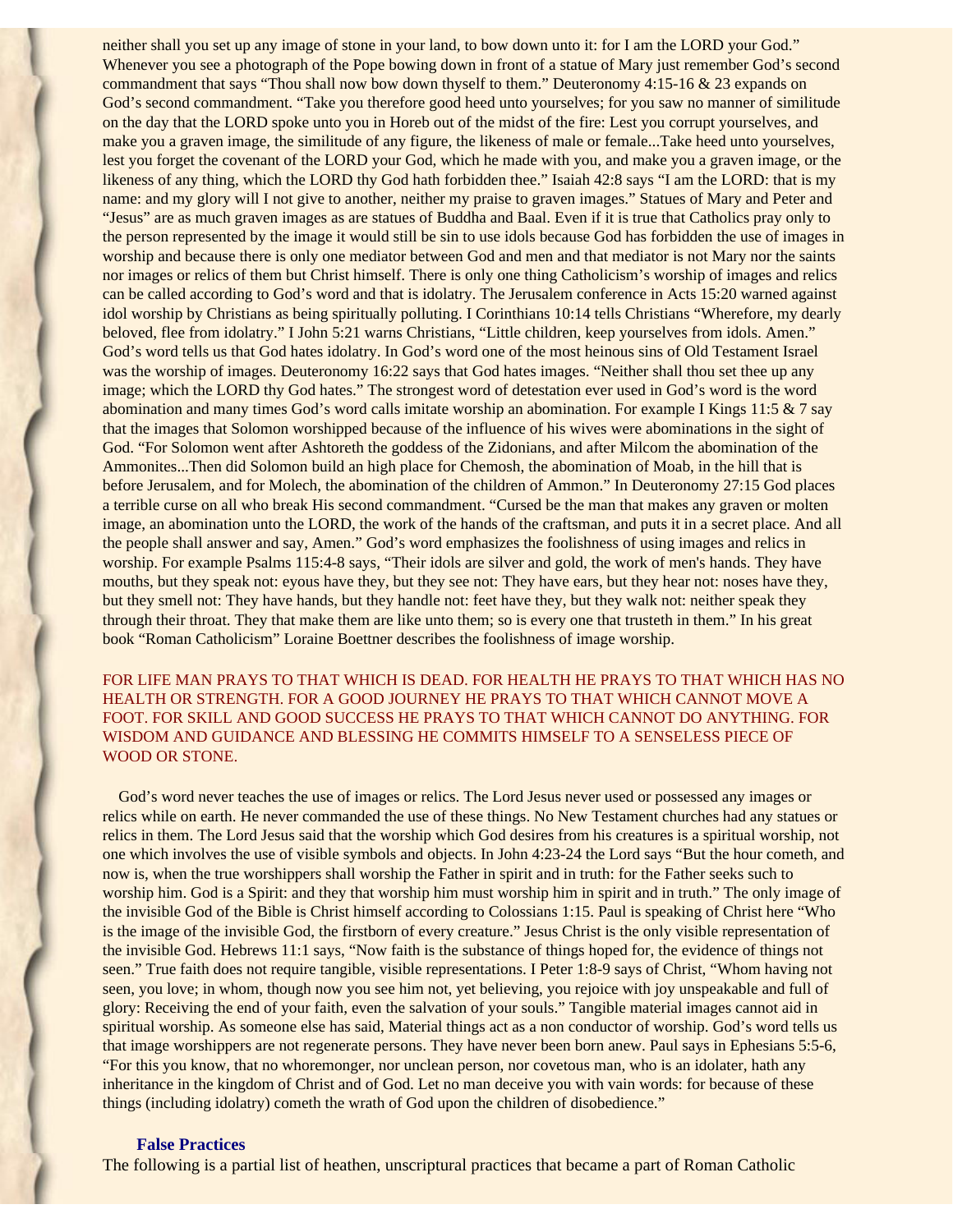dogma over a period of seventeen centuries. Some of the dates given are approximate. In many cases, these heresies were even debated for years before being given the status of required beliefs. Although some of these heresies are now being questioned by many individuals inside and outside the Roman Catholic Church, none have been officially repudiated and all continue to be practiced by millions of Catholics around the world (Source: "The Truth About Roman Catholicism," September-October 1996, *Foundation*  magazine, pp. 5-16.):

- 1. Prayers for the dead -- 300 AD
- 2. Making the sign of the cross -- 300 AD
- 3. Veneration of angels & dead saints -- 375 A.D.
- 4. Use of images in worship -- 375 A D.
- 5. The Mass as a daily celebration -- 394 AD
- 6. Beginning of the exaltation of Mary; the term, "Mother of God" applied at Council of Ephesus -- 431 AD.
- 7. Extreme Unction (Last Rites) -- 526 AD
- 8. Doctrine of Purgatory (Gregory I) -- 593 AD
- 9. Prayers to Mary & dead saints -- 600 AD
- 10. Worship of cross, images & relics -- 786 AD
- 11. Canonization of dead saints -- 995 AD
- 12. Celibacy of priesthood -- 1079 AD
- 13. The Rosary -- 1090 AD
- 14. Indulgences -- 1190 AD
- 15. Transubstantiation (Innocent III) -- 1215 AD
- 16. Auricular Confession of sins to a priest -- 1215 AD
- 17. Adoration of the wafer (Host) -- 1220 AD
- 18. Cup forbidden to the people at communion -- 1414 AD
- 19. Purgatory proclaimed as a dogma -- 1439 AD
- 20. The doctrine of the Seven Sacraments confirmed -- 1439 AD
- 21. Tradition declared of equal authority with Bible by Council of Trent-- 1545 AD
- 22. Apocryphal books added to Bible -- 1546 AD
- 23. Immaculate Conception of Mary -- 1854 AD
- 24. Infallibility of the pope in matters of faith and morals, proclaimed by the Vatican Council -- 1870 AD
- 25. Assumption of the Virgin Mary (bodily ascension into heaven shortly after her death) -- 1950 AD
- 26. Mary proclaimed Mother of the Roman Catholic Church -- 1965 AD

### **CONCLUSION of Chapter 8**

Which Christ are you worshipping? The Christ of human artistic conception or the Son of the living God revealed in God's written word?

# **Danger 9 CATHOLICISM AND FALSE SALVATION**

Romans 10:2 They want to love God, but they don't understand

Romans 10:3 what makes people acceptable to God. They refuse to trust God, and they try to be acceptable by obeying the Law.

Romans 10:4 But Jesus makes the Law no longer necessary for those who become acceptable to God by faith.

 The way of a sinner's acceptance with God is the most important of all matters in time and eternity. The main question is How may a man be accepted unto God? Roman Catholicism says that it is by doing certain works. God's word says that it is by faith alone. We shall take a closer look at the answer of Catholicism to this question.

### **CATECHISM TEACHES SALVATION COMES BY KEEPING SACRAMENTS**

 A sacrament is an action or ceremony that has saving efficacy. It is something necessary to save or help save a sinner. Catholicism teaches that there are seven sacraments; baptism, confirmation, the Holy Eucharist, Penance,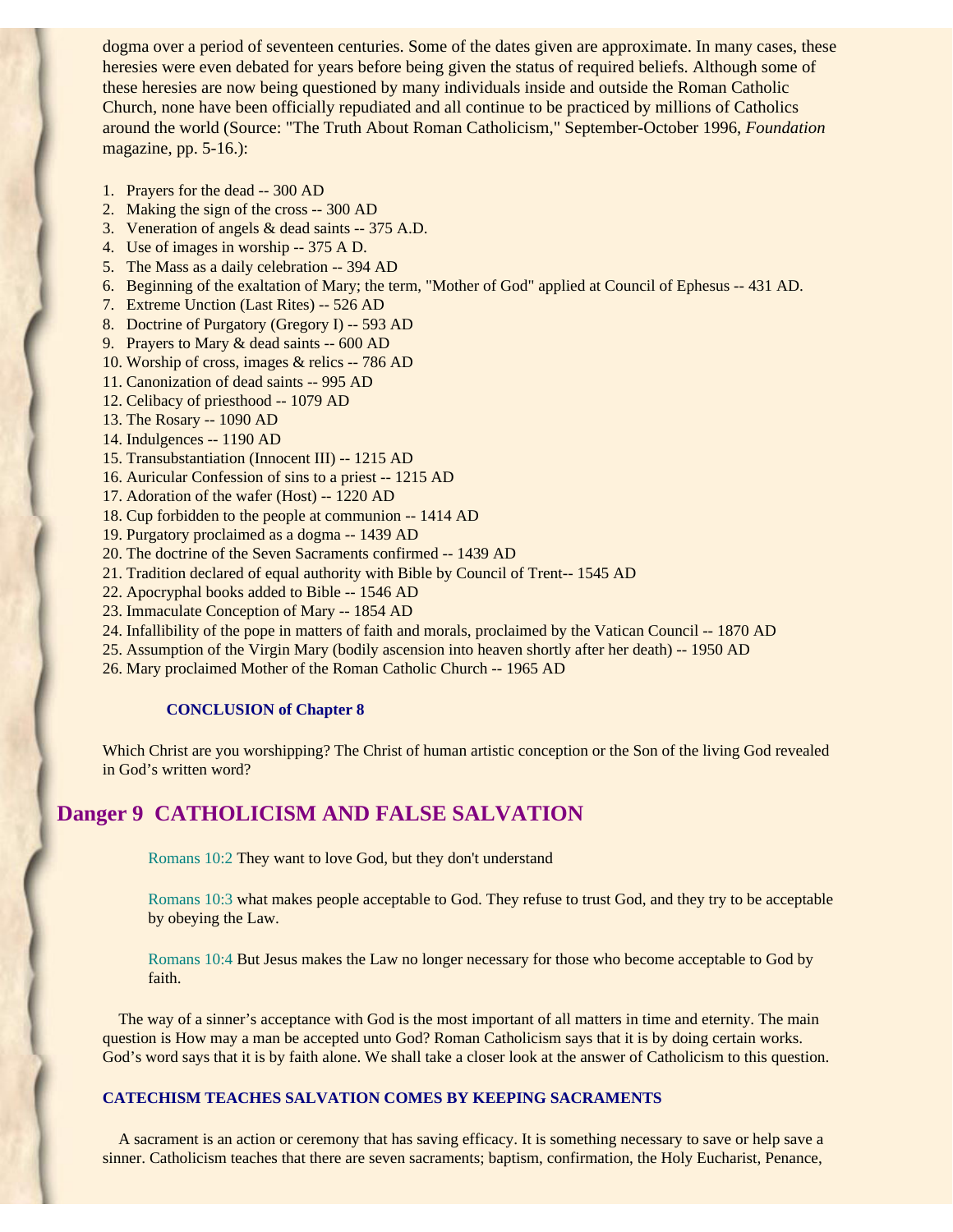Extreme Unction, Holy Orders and Matrimony. The 1994 Catechism of the Catholic Church says under question # 1129 "The Church affirms that for believers the sacraments of the New Covenant are necessary for salvation." The Council of Trent met in the 1500's and officially stated the major doctrines of the Catholic Church, committing them to writing. The decrees of this council have never been repealed nor renounced by the Catholic Church. Here is the official statement of the Council of Trent in their decrees on the sacraments in Canon IV "If anyone says that the sacraments...are not necessary unto salvation but superfluous, and that without them...men obtain of God through faith alone the grace of justification...let him be anathema (or literally Let the curse of God be upon him.)" Canon VIII says "If anyone says, that by the said sacraments...grace is not conferred through the act performed but that faith alone in the divine promise suffices for the obtaining of grace: let him be anathema." Question #17 in the Baltimore Catechism says, "The sacraments of baptism and penance were instituted, chiefly to give grace to those who do not possess it." In its decrees on baptism the Council of Trent stated in Canon V "If anyone says, that baptism is...not necessary unto salvation: let him be anathema." Catholicism teaches that the Lord's Supper conveys grace to the soul. Canon V of the Council of Trent says "If anyone says either that the principle fruit of the most holy Eucharist is not the remission of sins or that other effects do not result there from: let him be anathema (cursed)." Catholicism says then that a person may be accepted with God by keeping the sacraments.

Roman Catholic doctrine substitutes this simple Plan of Salvation into a salvation of:

- 1. Sacraments
- 2. Praying to the dead -- the Virgin Mary and Roman Catholic Saints
- 3. Worship of relics
- 4. Fasting on holy days
- 5. Sprinkling of "holy" water
- 6. Praying the forbidden Rosary [Matthew 6:7-8; "But when ye pray, use not vain repetitions, as the heathen do: for they think that they shall be heard for their much speaking. Be not ye therefore like unto them". Jesus truly hit the nail on the head. Heathens invented the Rosary and pray to it today. We have been vigorously warning of all the Paganism that the Roman Catholic Church has inserted into their doctrines! The very fact that you pray using the Heathen Rosary should be a huge red signal to you, telling you something is deadly wrong.
- 7. Trusting in the supposed ability of human priests to forgive sin
- 8. Trusting in the silly cloth Scapular for Salvation
- 9. Trusting in an "infallible" Pope, and his indulgences
- 10. Trusting in good works to save you

### **CATECHISM TEACHES SALVATION COMES BY DOING GOOD WORKS**

 Catholicism says that salvation may be merited or earned or achieved by one's good works. Catholicism teaches furthermore that men may in this life perfectly fulfill the law of God. Trent says in Canon XVIII "If anyone says, that the commandments of God are, even for one that is justified and constituted in grace, impossible to keep; let him be anathema." Catholicism teaches that the works of the believer are an essential prerequisite to his justification and have a salvation attaining character. Canon XXIV of Trent says "If anyone says, that...works are merely the fruits and signs of justification obtained, but not a cause of the increase thereof: let him be anathema." Catholicism teaches that good deeds done by saints which are over and above what is needed for their own salvation can be stored up and used by others. Such good deeds as church attendance and masses and rosaries and fastings and wearing medals and crucifixes can earn merits and these merits can be stored up for use by other people. Under question #440 the Baltimore Catechism says "The superabundant satisfaction of t he Blessed Virgin Mary and of the saints is that which they gained during their lifetime but did not need, an d which the church applies to their fellow members of the communion of saints." Those in my generation will remember the famous Catholic Bishop Fulton J. Sheen. In his book Peace of Soul Sheen says on page 208, "The Church has a tremendous Spiritual capital, gained through centuries of penance, persecution and martyrdom; many of her children prayed, suffered and merited more than they needed for their own individual salvation. The Church took these superabundant merits and put them into the spiritual treasury, out of which repentant sinners can draw in times of spiritual depression." The pope can supposedly dispense these extra merits to Catholics as they perform the works assigned by the priests. Rome calls these extra merits, "works of supererogation." Catholicism teaches that "men may satisfy the justice of God by their (own) sufferings" to quote Session V Chapter 16 of Trent. Catholicism puts much of the punishment for a Catholic's sins on the sinner himself in purgatory where he goes at death and atones for his own sins by suffering for specified periods of time in fire. So Catholicism magnifies the merits of the works of men teaching that salvation can be merited or earned or achieved by the good works of men.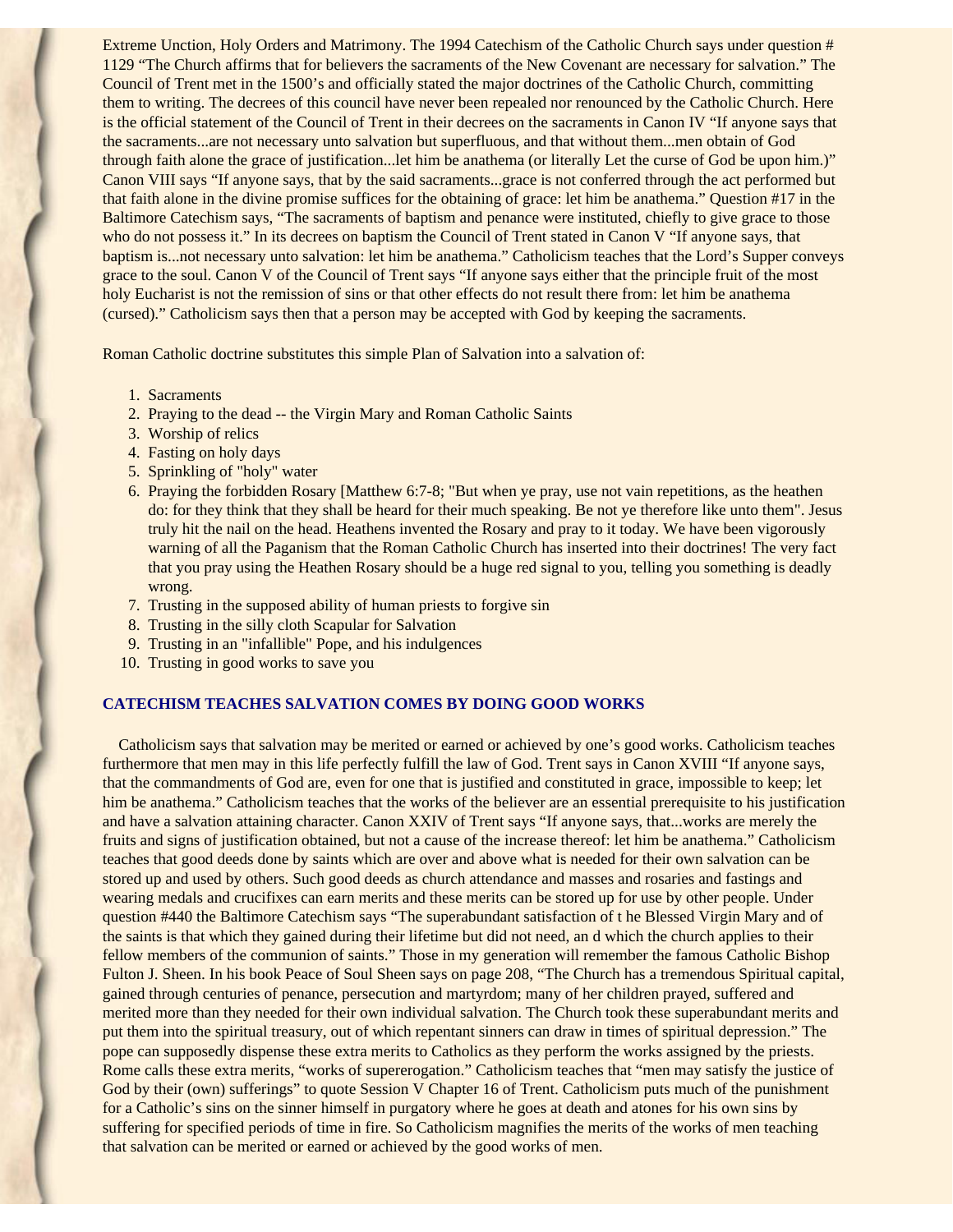### **JUSTIFICATION IS A WORK DONE IN THE BELIEVER INSTEAD OF FOR THE BELIEVER**

 Catholicism teaches that in justification a man receives an infusion or righteousness by the Holy Spirit and God then pronounces the believer just because of the work the Spirit has done in him. Session VI Chapters 7 & 16 of Trent say that justification is by the infusion of Christ's righteousness into the Christian so that he actually becomes righteous. Catholicism teaches that a man is justified before God only when the Spirit of God has given that man a just nature. Catholicism says that the righteousness of Christ flows into the believer especially through the sacraments. In its teaching on justification Catholicism mixes and confuses justification and sanctification. Catholicism sees no distinction between sanctification and justification, between the subjective and the objective operations of God, between the work of the Holy Spirit within us and the work of the Father on us and for us. The Baltimore Catechism says under question #112 "The chief effects of sanctifying grace are: first, it makes us... pleasing to God...and...it gives us the right to heaven." Biblically however it is justification and not sanctification that makes a sinner pleasing to God and gives him title to eternal life.

### **WHAT GOD'S WORD SAYS ABOUT REAL SALVATION**

As we have seen the Catholic Church is built on a system of salvation by works, on human merit and not solely on the merits of Jesus Christ's perfect life and substitutionary death for sinners. Thus Romanism destroys the purely gracious character of salvation and substitutes a system of grace plus works.

### **GOD'S WORD REVEALS THAT SALVATION DOES NOT COME BY KEEPING THE SACRAMENTS**

 The Bible doctrine of justification by personal faith in Jesus Christ lays the ax to the root of all Sacramentalism. As a matter of fact the so-called sacraments did not even come from God. They are not taught in God's word. Nowhere in God's word are these things called sacraments or said to be necessary to salvation. They are inventions of men which have been added to God's word and Acts 5:29 says "We ought to obey God rather than men."

### **GOD'S WORD REVEALS THAT SALVATION DOES NOT COME BY DOING GOOD WORKS**

 Isaiah 64:6 tells us what God thinks about all our own good works when the prophet says "...all our righteousness are as filthy rags..." And in Luke 17:10 the Lord Jesus says that after we have done everything it is our duty to do, we must then confess that we are just unprofitable servants because we have only done what is our duty to do. "So likewise you, when you shall have done all those things which are commanded you, say, We are unprofitable servants: we have done that which was our duty to do." Over and over again God's word says that salvation is by faith and not by works. Romans 3:28 says "Therefore we conclude that a man is justified by faith without the deeds of the law." Romans 4:5 says "But to him that works not, but believes on him that justifies the ungodly, his faith is counted for righteousness." In Matthew 7:21-23 the Lord Jesus says that even many wonderful works will not save a sinner. "Not every one that says unto me, Lord, Lord, shall enter into the kingdom of heaven; but he that doeth the will of my Father which is in heaven. Many will say to me in that day, Lord, Lord, have we not prophesied in thy name? and in thy name have cast out devils? and in thy name done many wonderful works? And then will I profess unto them, I never knew you: depart from me, you that work iniquity." According to God's word justification is received only by simple faith. Romans 1:16 tells us that salvation is for those who believe. "For I am not ashamed of the gospel of Christ: for it is the power of God unto salvation to every one that believeth..." According to Catholicism salvation can be merited by man but this clearly contradicts the doctrine of grace in God's word. By the very meaning of the word, grace cannot be earned. The very meaning of the word is gratuitous or free. Romans 11:6 says, "And if by grace, then is it no more of works: otherwise grace is no more grace. But if it be of works, then is it no more grace: otherwise work is no more work." Ephesians 2:8-9 clearly says that salvation is not a matter of works but of grace. "For by grace are you saved through faith; and that not of yourselves: it is the gift of God: Not of works, lest any man should boast." The use of human merits in salvation is salvation by works pure and simple. According to God's word salvation is based solely on the merits of Jesus Christ, achieved in his righteous life and substitutionary death and when man contributes any works to his own salvation, God is robbed of part of His glory. Catholicism says that faith plus works results in justification. God's word says that faith results in justification and works. The book of James makes clear that a living faith always leads to good works, that real faith produces works and if works are absent then faith is not genuine. Catholicism says that works are necessary to gain salvation. God's word says that works are necessary because of salvation.

### **GOD'S WORD TEACHES THAT JUSTIFICATION IS BY FAITH ALONE**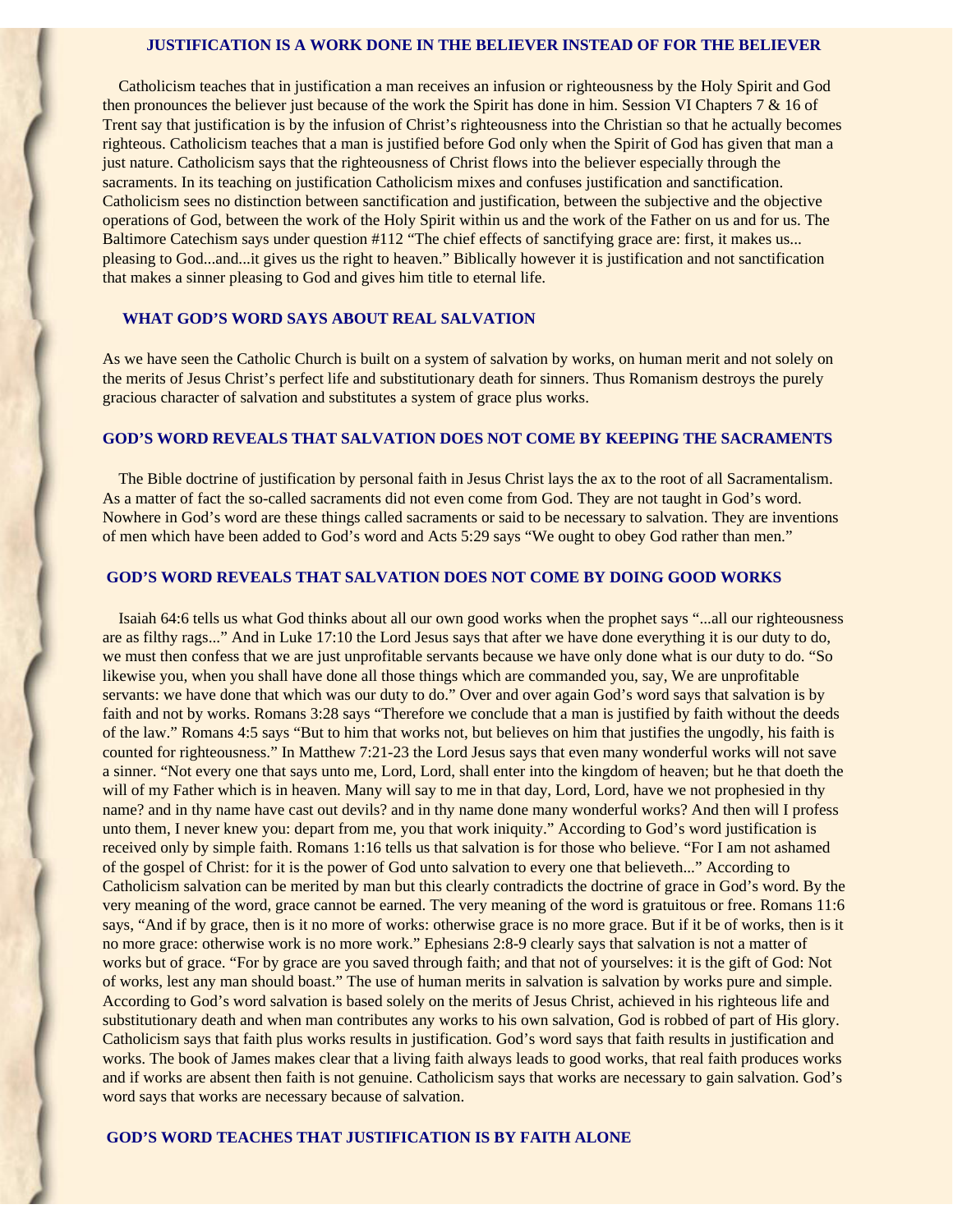Justification is the article of faith on which biblical Christianity stands or falls. This fundamental doctrine had been the battleground between Catholics and Christians and all other Christians for many centuries and the battle still rages today. Justification is a legal term. It is a legal transaction which takes place completely outside ourselves. All of it is done by god and nothing is done by the one being justified. Justification is the opposite of condemnation. In it the sinner is declared righteousness and pardoned and given title to heaven. Justification is based upon the righteousness of Jesus Christ and not on anything in the sinner or done by the sinner. Guilty sinners need two things: They need removal of the guilt of their sins and they need a perfect righteousness in which to stand before God. Believing sinners receive both of these things in justification. An essential aspect of biblical justification is the matter of imputation. To impute something means to credit that something to a person's account or to reckon it as belonging to that person. Justification involves the non imputation of sin and the imputation of righteousness to a person. In justification a person's sins are no longer imputed to him, they are no longer credited to his own account and at the same time the righteousness of Jesus Christ is imputed or credited to his account. Catholicism says that justification is the act by which a man is made just while God's word says that justification is the act of God by which the believer is declared and accounted righteous. God's word rejects the teaching that a sinner is made just or that he works out his salvation by his own works. Sanctification is the process by which believers are made partakers of God's holiness. The author and producer of sanctification is God the Holy Spirit. Sanctification is begun in regeneration and continues till consummated in the glorification of the believer's body in the future at Christ's coming. Justification and sanctification are not one and the same. Justification and sanctification must be distinguished from one another if either or both is to be properly understood. God's word teaches that justification is the imputation or reckoning of Christ's righteousness to, not the infusion of Christ's righteousness into the believer. Note in Romans 3:21-22 the important prepositions unto and upon. "But now the righteousness of God without the law is manifested, being witnessed by the law and the prophets; Even the righteousness of God which is by faith of Jesus Christ unto all and upon all them that believe..." In the book of Romans Paul sets forth the gospel truth that the sinner is not justified by an infused righteousness but by an imputed righteousness, one found wholly outside of ourselves, and credited to us. According to God's word a believer is not justified by what God has worked in him but because of what Christ has done for him. Christ's work for us was done entirely outside of and apart from us. Christ lived a perfect life for us and died for our sins. God's word says that justification is Christ's work for us while sanctification is the Spirit's work in us. In justification God imputes the righteousness of Christ. In sanctification God the Spirit infuses grace and enables the believer to do good works. In justification sin is pardoned while in sanctification sin is subdued. Justification is an act done only once while sanctification is a continuing process. The gospel is the good news of what God has done for us in Christ's life and death. Truly justified persons do not look within themselves to find assurance that God has accepted them. They look away from themselves to the perfect righteousness of Christ as their hope of being accepted with God. God accepts sinners and pronounces them righteous when we accept his gift by faith. Justification by faith is one of the leading thoughts of the book of Romans and all of Paul's writings. John 3:18 is one important verse which says that sinners are justified by faith. "He that believeth on him is not condemned: but he that believeth not is condemned already, because he hath not believed in the name of the only begotten Son of God." Faith is the means by which God's justification is received. Faith itself forms no part of our justifying righteousness. It is not faith that justifies as far as being the cause of justification. Instead it is God who justifies as the cause of justification. Faith as our act or work is not what justifies us because then we would be justified by works, by something we do, something of our own. Faith has no special worth in itself which would earn justification for us. It is effective only as an instrument, only as it lays hold on Christ and His righteousness. Someone else has said that it does not make a beggar worthy of food when he takes from the hand of the giver and it does not make a sinner worthy of salvation when he receives it as a gift from Jesus Christ. According to God's word justification is by faith alone. Sola Fide as this fact has been described in Latin. Catholicism says that justification is by faith plus works. God's word says that justification is by faith alone. Catholicism says that justification is by Christ and the sinner. God's word says that it is by Christ alone. The Council of Trent condemned the doctrine of Sola Fide or by faith alone as "an idle trust of heretics." Trent also said this about justification being by faith alone in Session 6 Canon IX: "If anyone says that by faith alone the impious is justified, in such wise as to mean, that nothing else is required to cooperate in order to the obtaining the grace of justification, and that it is not in any way necessary, that he be prepared and disposed by the movement of his own will, let him be anathema." To the contrary however God's word says in Galatians 2:16 that we are not justified by works but by faith. "Knowing that a man is not justified by the works of the law, but by the faith of Jesus Christ, even we have believed in Jesus Christ, that we might be justified by the faith of Christ, and not by the works of the law: for by the works of the law shall no flesh be justified." Justification is received by faith alone. Romans 4:6 says that "God imputes righteousness without works..." One more quote from the Council of Trent. This is from Session VI Canon 12. "If anyone says that justifying faith is nothing else but confidence in the divine mercy which remits sin for Christ's sake alone; or that this confidence alone is that whereby we are justified, let him be anathema." The fact that justification is by faith alone is of crucial importance to a sinner's salvation and even some Catholics realize this. The Catholic writer Philip Hughes in his book A Popular History Of The Catholic Church says on page 176 that if faith alone saves "the whole traditional structure of (Catholicism) is a needless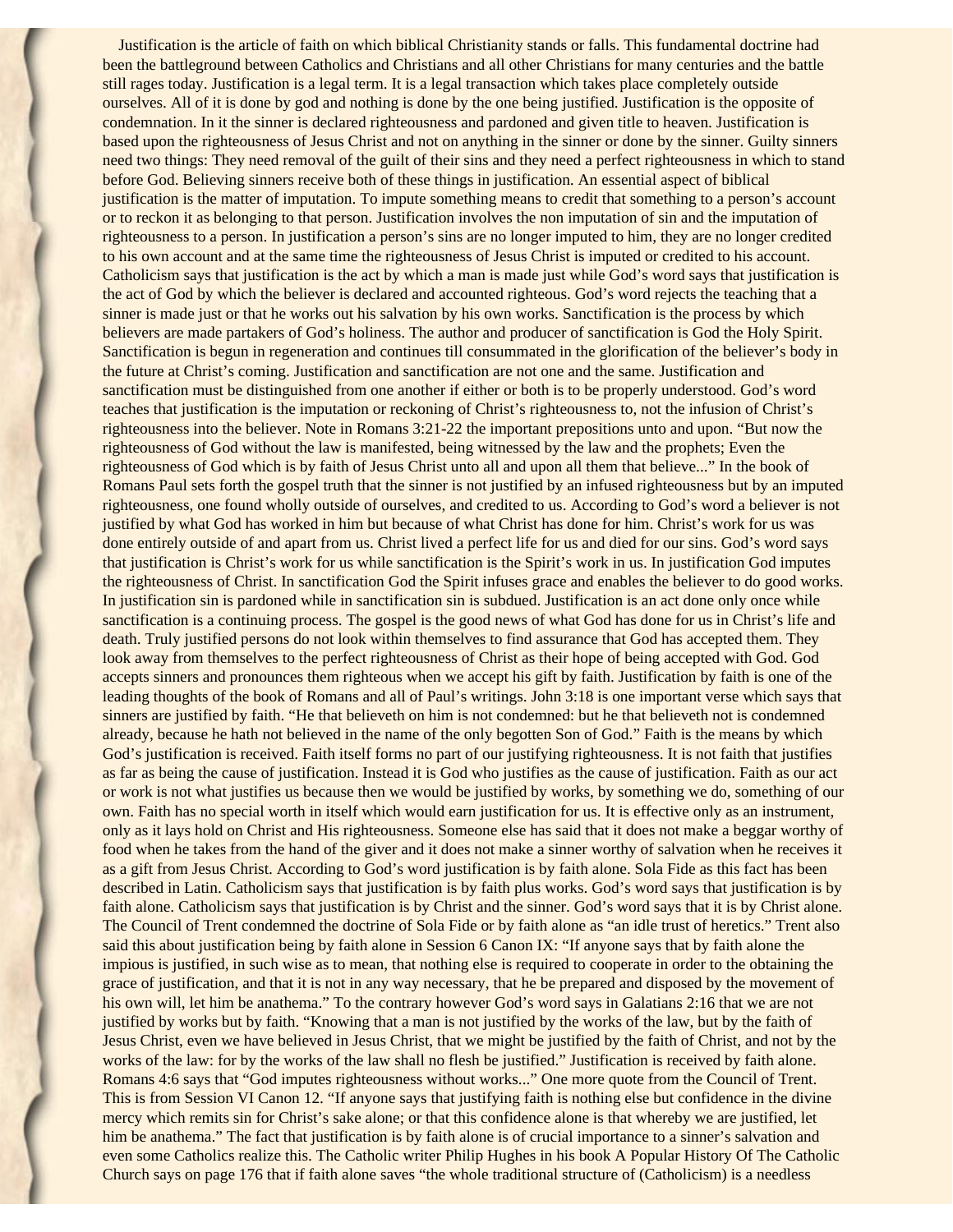empty show, the Mass, the sacraments, the sacrificing priesthood, the teaching hierarchy, the practices of penance, asceticism, habits of self restraint, prayer. Nay, these things are a hindrance, an enormous sham, a terrible system of lies and therefore to be utterly swept away and destroyed."

### **CONCLUSION of Chapter 9**

 The book of Romans has much to say about justification by faith without works. It is written to the church in the city that later became the center of the Catholic religion. Romans is intended as God's permanent protest against the errors of Catholicism. Either you will believe the gospel and receive God's free gift of salvation by faith or you will believe the traditions of the Catholic Church that salvation must be earned by good works. The simplicity of the scriptures is in stark contrast to the complex answers of Rome to the question of What must I do to be saved? God's word answers this question in Acts 16:31. "Believe on the Lord Jesus Christ and thou shall be saved."

# **Danger 10 CATHOLICISM - CHURCH AND STATE**

John 18:36 Jesus answered, "My kingdom doesn't belong to this world. If it did, my followers would have fought to keep me from being handed over to the Jewish leaders. No, my kingdom doesn't belong to this world."

 Catholicism has always believed and taught that the Catholic Church headed up by the pope should control the civil governments of the nations of earth.

### **OFFICIAL STATEMENTS OF CATHOLIC BELIEFS CONCERNING CHURCH AND STATE**

Catholicism teaches that the pope rules both church and state in this world, that both spiritual and temporal power reside in the pope, that the pope should be over both church and state. Catholicism teaches that the state should be subject to the Catholic church and that the pope should be supreme over all civil rulers. In the thirteenth century Pope Innocent III said in two letters "The Lord gave Peter the rule not only over the universal church but also the rule over the whole world" and "No king can rule rightly unless he devoutly serves Christ's vicar (the pope)." The most authoritative of all statements of Catholic belief is the decrees of the Council of Trent which says this about the pope: "He hath all power on earth...All temporal power is his; the dominion, jurisdiction, and government of the whole earth is his by divine right. All rulers of the earth are his subjects and must submit to him." The Catholic Church does not believe in religious freedom for non-Catholics. The world should never forget that Pope Innocent III annulled and quashed the great Magna Carta and strongly denounced those who forced King John to sign it. In 1832 Pope Gregory XVI said in his encyclical Mirari Vos "From this political fountain of indifferentism flows the absurd and erroneous doctrine...which claims and defends Liberty of conscience for everyone...from this comes... the worst plague of all, the one most to be feared by the State, namely, unrestrained liberty of opinion and freedom of speech." Pope Leo XIII said in 1885 in his Libertos Praestantissimum, "From what has been said it follows that it is no way lawful to demand, to defend, or to grant, unconditional freedom of thought, of speech, of writing, or of religion, as if they were so many rights that nature has given to man." Such papal statements are never repealed because for the Church to do so would be to contradict the Catholic doctrine of papal infallibility. In 1939 George B. O'Toole, professor of Philosophy at Catholic University of America said in The Liberal Illusion, "It is clear then that no Catholic may positively and unconditionally approve of the policy of separation of church and state. But given a country like the United States, where religious denominations abound and the population is largely non-Catholic, it is clear that the policy of treating all religions alike becomes, al things considered, a practical necessity, the only way of avoiding a deadlock. Under such circumstances, separation of Church and State is to be accepted, not indeed as the ideal arrangement, but as a modus vivendi." Cardinal Gibbons on page 226 of his book The Faith Of Our Fathers says, "...Religious liberty may be tolerated when it would do more harm to the state or to the community to repress it." The Official News Magazine of the Jesuits of Rome which was published in April of 1948 said, "The Roman Catholic Church, convinced through its divine prerogatives, of being the only true church, must demand the right of freedom for herself alone, because such a right can only be possess by truth, never by error...in a state where the majority of the people are Catholic, the church will require that legal existence be denied to error and that if religious minorities actually exist, they shall have only a defacto existence without opportunity to spread their beliefs."

### **HISTORICAL EXAMPLES OF CATHOLIC PRACTICE OF CHURCH & STATE**

In 313 AD the politically astute and pragmatic Roman Emperor Constantine made Christianity the state religion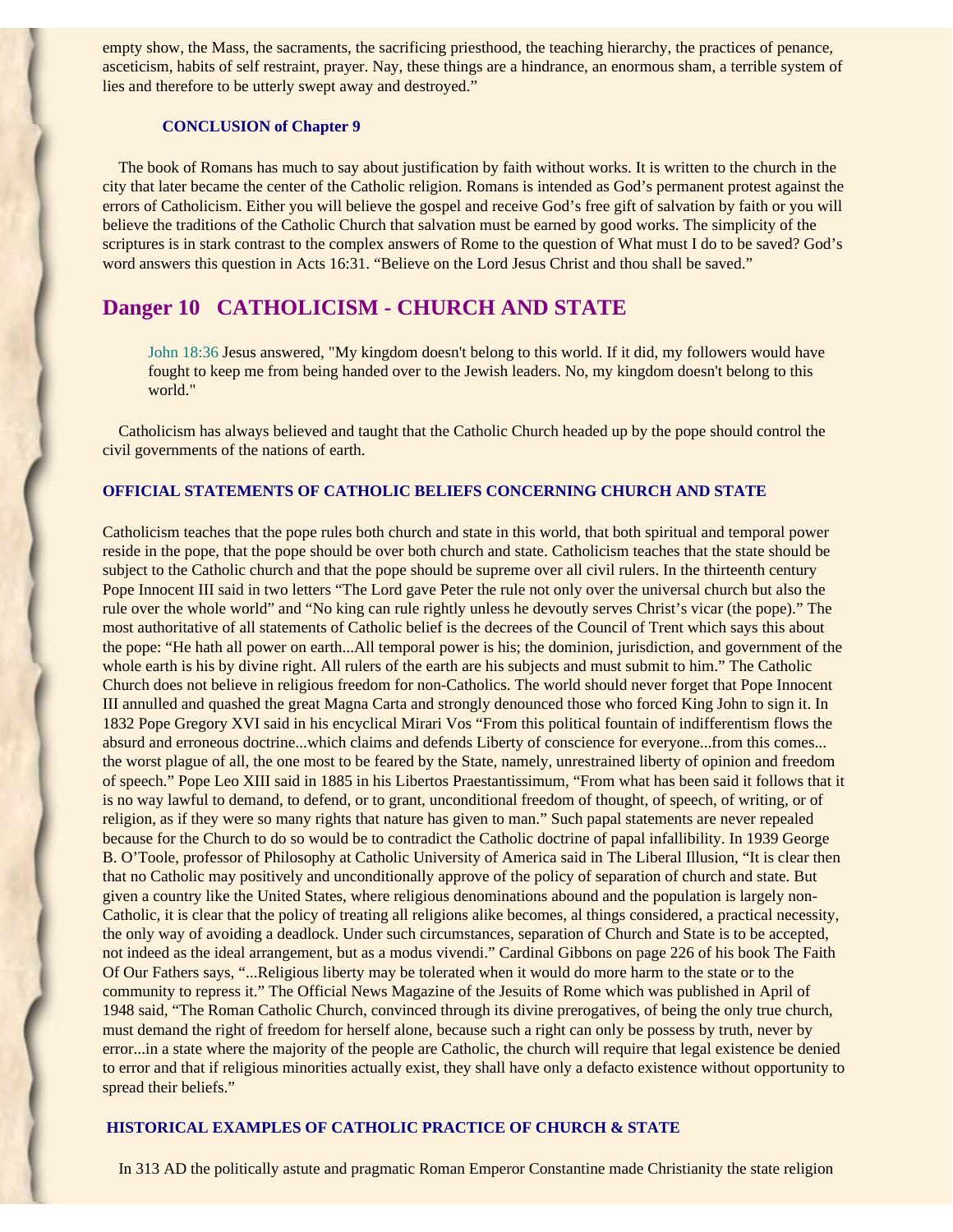of the Roman Empire and began to support it with the civil government. Soon some ambitious Christian bishops began to use the civil government to suppress all Christians who did not agree with them. Using the civil government these bishops set out to by force make everyone conform to their type of Christianity. Those who would not submit were called Novatians, Donatists, Paterines, Waldenses and AnaChristians. Augustine believed in, propagated and defended Constantine's uniting of church and state and when Catholicism came into existence in about 600 AD, it made Constantine's and Augustine's views its own. The invention of infant baptism has also played an important role in the uniting of church and state in Catholic practice. Infant baptism is inseparable from the union of church and state. As a matter of fact it is the grand foundation upon which the union of church and state rests. Whole nations are maintained as Catholic nations because Catholicism requires all children born in those nations to be baptized into the Catholic Church. If only regenerate persons who have repented of their sins and trusted in Jesus Christ for salvation were to be admitted into churches, there could never be a state church anywhere. There are countless well known examples in history of how Catholicism has used the union of church and state for its purposes. In 1076 AD Pope Gregory VII forced King Henry IV of Germany and Italy out of his office of king for not submitting to the pope's rule over him. He excommunicated him and told his subjects they did not have to honor their oaths to him and even forbade them to obey him as their king. Henry wanted desperately to hold onto his kingdom and was willing to do whatever it might take to do so. The pope forced King Henry to stand bareheaded and barefooted in the snow for three days waiting for the pope's forgiveness and reinstatement to the throne. As a further humiliation the pope forced Henry to kiss the pope's foot and beg his forgiveness. Times without number Catholicism has used armies of the nations to conquer kingdoms and spread the Catholic religion. All the crusades were inspired by the popes who ordered kings and emperors to lead the crusades. The main defense used by Catholicism to try to justify the crusades and the terrible slaughter of Jews and Muslims involved was that Christians must take back the holy sepulcher of our Lord in Jerusalem from the infidels. In more modern times Catholicism has worked to get the nations of earth to recognize her authority over civil government by getting them to send ambassadors to the Vatican and in turn to send ambassadors to the nations from the Vatican. Under Presidents Roosevelt and Truman it was the policy of the United States to appoint Roman Catholic ambassadors and consuls to represent the U.S. in Latin American countries. Truman appointed a U.S. ambassador to the Vatican but the Senate defeated the plan. President Reagan finally succeeded in appointing an ambassador to the Vatican and it was confirmed by the Senate. Appointing an ambassador to the Vatican is a gross denial of our American belief in separation of church and state. Sending such an ambassador recognizes the Vatican and the Roman Catholic Church as a political entity as well as a religious one. This unbiblical and un-American practice confuses and breaks down the basic separation of church and state. Such a policy plays favorites with the Catholic Church over others. It insults non-Catholic churches and is reminiscent of medieval times. There are four very serious consequences of the union of church and state where ever it has occurred in history: 1. The union of church and state results in the use of force rather than of love to spread Christianity. When church and state are united under the pope, coercion is used rather than persuasion to get people to conform to the church's doctrine. Catholicism advances its cause with the aid of the civil government and through that means forcing people, against their convictions, to accept the Church's religious beliefs and practices. 2. Another result of the union of church and state is that under this system false doctrine becomes an offense against the state as well as against the Church. False doctrine becomes a crime which must be punished by the government because the government is in union with the Church and carries out the will of the Church. Countless times through the centuries Catholicism has used the State to stop the teaching of God's word by those outside the Catholic Church. 3. A third result of the union of Church and State is the death penalty for non-conformity to the teachings of Catholicism. Catholicism has decreed time and again that those who favor letting the church find its own way without the benefit of a cooperating State should be punished by death. In 1558 Pope Paul IV in his papal bull Cum Ex Apostalatus Officio said "The Pope as God's representative has full power over nations and kingdoms; he judges all, and can be judged in this world by none. All princes and monarchs, as soon as they fall into heresy, are deposed, and incur sentence of death." The Roman Catholic Church through the centuries has called on the civil government to execute untold millions of Christians and others who disagreed with them and would not conform to their teachings and wished only to follow Christ in holiness and obedience. 4. The union of the Catholic Church and the State also politicizes and secularizes the Church. The pope and Catholicism reign over an earthly kingdom. The history of the papacy has been far more the history of a political institution than of an spiritual institution. The Vatican is a State with a civil government of its own. It has a flag and postage stamps and a police force and courts of law and gold and silver coins and it issues passports to its citizens. The Vatican has its own diplomatic corps with a Secretary of State and ambassadors called nuncios. The Roman Catholic Church is a political organization that has established international relations with other political communities. It has partitioned countries and continents and oceans and as we have seen has humiliated kings and warred against nations.

### **GOD'S WORD CONCERNING CHURCH AND STATE**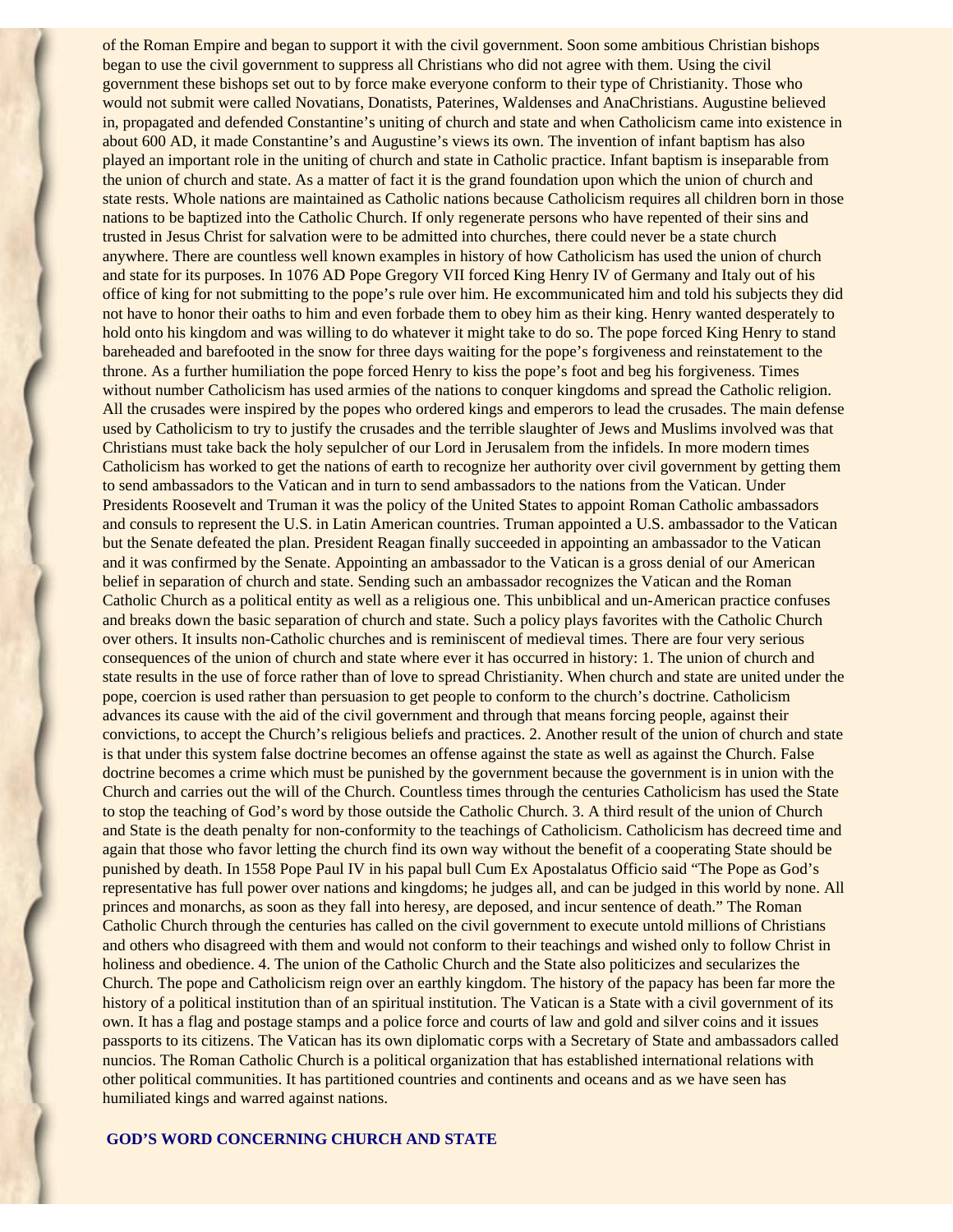The word of God presents a totally different view of the relationship Church and State to that of Roman Catholicism. God's word teaches that Christ's kingdom in this world is a spiritual kingdom. Let's look now at John 18:36. "Jesus answered, My kingdom is not of this world: if my kingdom were of this world, then would my servants fight, that I should not be delivered to the Jews: but now is my kingdom not from hence." In this verse the Lord Jesus is answering Pilate who has just asked him if he was the king of the Jews and the Lord explains the character of the kingdom over which he presides in this world. He is telling Pilate that he made no claim to civil authority in this world. He is denying any claim to civil authority in this world. It is important to note here that the Lord does not say, My kingdom is not in this world. He says rather, My kingdom is not of this world. Christ's followers are not of this world but they are still in this world. The Lord's point in this statement was that he was not seeking to establish an earthly kingdom. The Lord's statement here of "My kingdom is not of this world" is the direct antithesis of the teachings and practice of the Roman Catholic Church. According to our Lord in this text His servants do not fight wars and crusades to bring in His kingdom and accomplish His will on earth. "...My kingdom is not of this world: if my kingdom were of this world, then would my servants fight, that I should not be delivered to the Jews..." The world's kingdoms are propagated and maintained by the world's weapons, by force. Christ's kingdom is propagated and maintained by heavenly principles. My servants would fight. They would resist my arrest and use force to rescue me if my kingdom were an earthly kingdom the Lord was saying. My kingdom will not be brought in by fighting and terror and force of arms. The Lord Jesus Christ never employed force to spread his kingdom in this world even though Catholicism has. When the Lord Jesus was taken by the mob and Peter drew his sword to defend Him, the Lord Jesus told Peter in John 18:11 to "...Put up thy sword into the sheath..." The New Testament teaches Christians to completely abandon the use of carnal weapons for furthering His spiritual ends. II Corinthians 10:4-5 says "(For the weapons of our warfare are not carnal, but mighty through God to the pulling down of strong holds; Casting down imaginations, and every high thing that exalts itself against the knowledge of God, and bringing into captivity every thought to the obedience of Christ..." Christ's true servants will neither fight to promote His kingdom nor will they ask political rulers to fight for them. The gospel of Jesus Christ strictly prohibits resorting to the use of the civil or secular government to advance the cause of Christ in this world. The New Testament tells us that Christ's kingdom conquers by choice and not by force. New Testament religion is a voluntary matter. A willing mind is required for religious acts or worship to be pleasing to God and meaningful to the worshipper. No amount of government power can change the hearts of men. Only God has that kind of power. Legal and political and military and police coercion are powerless to command the agreement of souls to Christ's doctrines and laws. Christ's kingdom is held together by love and discipline rather than by force. The churches of the New Testament never called on the secular government to maintain the true faith by law or by force nor to punish dissenters with death. The State has no right to punish religious dissenters. The government is not responsible for protecting the church against false teachers. The church protects itself by its own constant vigilance and preaching the true gospel and by expositing the scriptures. The church protects itself against those within who won't be ruled by the truth by excluding those persons from its fellowship. Christians do not use the sword which is worldly and temporal. They use church discipline as taught in the New Testament. New Testament Christians never resort to force in order to enforce their discipline. The extent a church's power over an erring member is to exclude him from membership as God's word teaches in Romans 16:17, Matthew 18:15-17 and II Thessalonians 3:6, 14-15. The Lord Jesus Christ, the Great Head of the church, taught the separation of church and state and made no effort to relate His kingdom and his churches to the civil government. The Lord Jesus Christ never instituted the papacy, never gave it either spiritual or temporal control over the nations, and never even hinted that his people should be subject to it. According to the New Testament the jurisdiction of the State is purely secular and civil. Religious matters are outside its realm. The church should never turn to the State to carry out the church's work. It should never use the State to fight wars or spread its beliefs or punish those who disagree with or refuse to submit to the church. The word of God teaches the complete freedom of every church from all State control. A New Testament church is a church independent of the State. A New Testament church cannot possibly be in alliance with a nation or government and remain a spiritual church. The churches of Jesus Christ are independent, self governing, self supporting and self propagating bodies. For a long time I wondered about and was troubled by the fact that through the centuries many Christians in Europe refused to serve in the military, to take oaths in court or to hold political office. But in studying Baptist history I found that the reason these Christians refused to do these things was because of the union of the Catholic Church with the civil governments where they lived. This ungodly alliance of Catholic Church and civil government punished and persecuted the Christians and others for daring to disagree with the Catholic Church and so to take an oath or to serve in the military or to hold public office was seen as cooperating with and participating in the State religion.

### **CONCLUSION of Chapter 10**

 Great harm has been done to the cause of Jesus Christ in this world by the union of church and State under Catholicism. The unchristian connection of church and State has done more harm to the cause of Christ than all the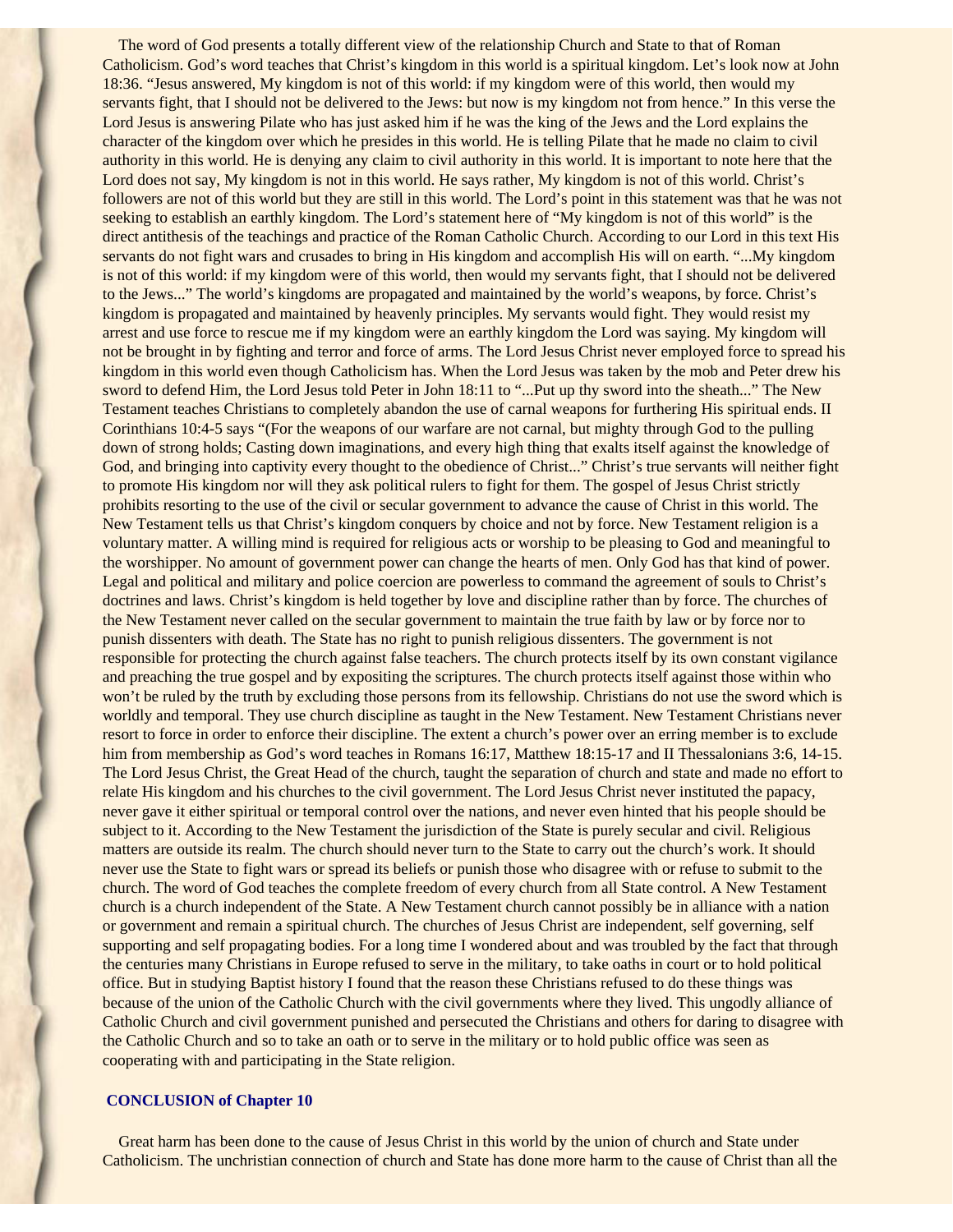attacks by evolutionists and humanists and atheists combined. The good reputation of true Christianity continues to suffer around the world, especially among Muslims and Jews because of Catholicism's efforts to control the State and to eliminate those who won't submit. The practices of Catholicism in the past and their teachings in the present should urge people in every nation to a constant vigilance lest we once again have our liberties taken away. Judging by Rome's statements we have considered today and by her fifteen centuries of practice we must conclude that her attitude is, You must think what we think and never think for your self. Christians on the other hand believe in and insist on religious liberty for all. Religious liberty is the right of every individual of the human race to think, examine, decide and choose for ourselves in all matters between the conscience and God. Every person has the right to believe or not to believe, to be a Muslim, a Jew, a Baptist or a Catholic. Christians with God's word teach that no person ought to be harmed for following God's word as he understands it. Today's Catholics and liberals often talk about religious tolerance as one of the virtues for which they stand. But toleration is not synonymous with religious freedom. Tolerance implies disapproval tempered with charitable restraint. Toleration means allowing something which is not totally approved of. It presupposes that the one tolerating has power to grant or limit freedom t those tolerated in the realm of religion. This is the essence of popery. Religious liberty recognizes in no human organization the right or the power to tolerate. Toleration is a concession. Liberty is a right.

## **Danger 11 CATHOLICISM & THEIR PERSECUTIONS**

Revelation 17:4 The woman was dressed in purple and scarlet robes, and she wore jewelry made of gold, precious stones, and pearls. In her hand she held a gold cup filled with the filthy and nasty things she had done.

Revelation 17:5 On her forehead a mysterious name was written: I AM THE GREAT CITY OF BABYLON, THE MOTHER OF EVERY IMMORAL AND FILTHY THING ON EARTH.

Revelation 17:6 I could tell that the woman was drunk on the blood of God's people who had given their lives for Jesus. This surprising sight amazed me,

 Roman Catholicism claims to have civilized and Christianized the people of the nations where they have dominated. Catholics love to dwell on the wonderful deeds of charity performed in the name of the Catholic Church. But when Catholics talk about the good they are doing it always needs to be asked, What about the terrible wicked things they have done in the past in their persecution of those who have disagreed with them. The history of the Catholic Church has been one huge horror for fifteen hundred years because of this. Catholicism has put people to death for the religious opinions those people have held. We need to warn and instruct future generations about the dark deeds of Catholicism in the past so that these horrendous deeds will never be forgotten. Religious persecution is the logical outworking of the union of the Catholic Church with the State in nations where they have been in the majority. Roman Catholicism has always thought and taught and practiced that those who disagree with them must be silenced. On page 766 in Volume XIV of the Catholic Encyclopedia we read "The true Church (by which they mean the Catholic Church) can tolerate no strange churches besides herself." The fourteenth article of the creed of Pope Pius IV which is an abbreviated form of the decrees of the Council of Trent is quoted on page 768 of Volume XIV of the Catholic Encyclopedia as stating "Heretics may be not only excommunicated but also justly put to death." The sword, the torch and the rack have been the instruments of the Catholic Church through the centuries for evangelizing and disciplining.

### **HISTORY OF CATHOLIC PERSECUTION**

 Catholic persecution of those who disagree with them goes all the way back to the beginning of the papacy in about 600 AD. Peter of Bruys was burned alive by the Catholic Church in France in 1126 for believing that the church should be made up only of regenerate persons, for teaching that people should not be baptized until they come to the use of their reason, and for denying that the Lord's Supper is a sacrament. In 1177 Pope Alexander III commanded the extermination of some people called Waldenses. At the beginning of the thirteenth century Pope Innocent III ordered a crusade against the Albigenses largely because they rejected infant baptism and baptismal regeneration. The Albigenses were Waldenses who took their name from Albi, the city in Southern France which was at the center of their influence. During Pope Innocent III's crusade against the Albigenses an army of 24,000 soldiers attacked Beziers, France and killed 60,000 men, women and children. According to Thomas Armitage's book "History Of The Christians" many Albigenses were frozen to death, thrown off cliffs, driven into caves where fires were built at the mouths of those caves so that their victims were suffocated by smoke. Some were hanged, drowned, ripped open, disemboweled, pulled limb from limb on the rack, stabbed and crucified head down. Foxe's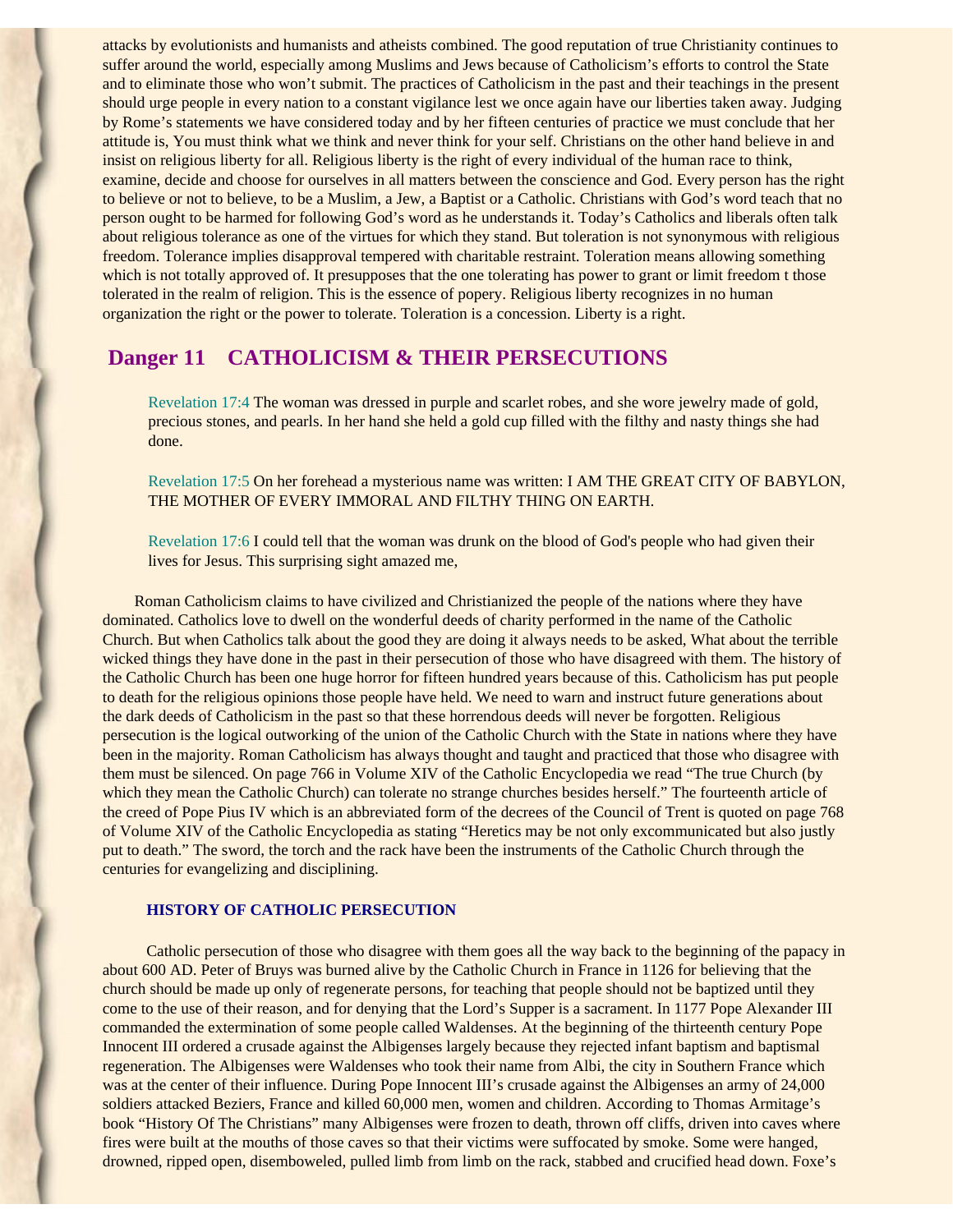Book Of Martyrs tells of an instance in which four hundred mothers who had hidden in the Cave of Castelluzzo were smothered by smoke with their infants in their arms. Catholicism executed at least one million Albigenses in thirteenth century Europe alone according to David Benedict on page 29 of his "A General History Of The Baptist Denomination." Another historical example of religious persecution by Catholics is the Inquisition. The Inquisition was the program and official office of the Catholic Church responsible for finding and rooting out and punishing all heretics and others guilty of disagreeing with Catholic doctrine. Pope Gregory IX established the Inquisition in 1233. The Catholic Church used the civil authorities to fine, imprison, torture, confiscate the property of and execute heretics. The people who disagreed with the Catholic Church were treated more severely by the Inquisition than murderers were treated. The Inquisition tortured and executed people for such high and heinous crimes as refusing to offer prayers for the dead, refusing to attend mass, teaching that only believers should be baptized and refusing to believe in purgatory after death. John Huss was burned alive on July 6, 1415 for daring to criticize the immorality and corruption of the pope, the cardinals and the priests of the Catholic Church among other things. The Catholic Church burned William Tyndale alive in 1536 for the crime of translating the Bible into English. On August 22, 1572 there occurred what has come to be called the St. Bartholomew's Day Massacre. On this day Catholics in France slaughtered 35,000 non-Catholics called Huguenots. So greatly did the Catholics hate the Huguenots that when word of this massacre reached the city of Rome they rang the church bells and danced in the streets. In speaking of the Inquisition we are talking about a holocaust that makes Hitler's exterminations of six million Jews look almost insignificant beside it. According to Thomas Armitage in his History Of The Christians, fifty million people were cruelly martyred by the Roman Catholic Church during the middle ages. Armitage goes on to estimate on page 295 of his book that during this time Catholicism shed enough blood to fill a stream ten feet wide, ten feet deep and twenty-five miles long. The Holy Office of the Inquisition as it was called still exists today though its name has been changed to The Congregation For The Doctrine Of The Faith. It is headed up at present by Cardinal Joseph Ratzinger. The crusades were holy wars inspired and led by the Catholic Church. The Seljuk Moslem Turks had captured the city of Jerusalem in the youar 1071. The crusades were military expeditions organized and promoted by the Catholic Church for the expressed purpose of taking the Holy Land and the tomb of Christ from the hands of the Mohammedan Turks. The crusades took place between 1096 and 1296 and involved troops raised in Italy, France, England, Germany and Spain. Crusade comes from the word cross. Crusaders were soldiers of the cross of Christ and each soldier in the crusades wore a cross of red cloth sewn on his sleeve and on his chest. Literally the word crusade means wearing a cross. The Catholic Church gave these military campaigns the name of crusades in order to sanctify their ambitions and efforts in the Middle East. Most historians believe there were nine crusades including the more infamous Children's Crusade in 1212. Pope Urban II initiated the first crusade to the Holy Land. To promote this crusade Urban encouraged the notion that it was an insult to Christianity for the Holy Land and especially the holy sepulcher to be in the hands of the infidel Turks. Urban called on all Christians to go to the Holy Land and rescue the tomb of Christ from the infidels. He promised that all who died in this crusade would go directly to heaven. Nearly a million Catholics responded to Urban's call and took part in the first crusade. When the Catholic armies of the first crusade conquered Jerusalem they executed both the Jewish and Muslim populations of the city. Historian H.G. Wells described the capture of Jerusalem in the first crusade like this: "The slaughter was terrible; the blood of the conquered ran down the streets, until men splashed in blood as they rode. At night fall, sobbing for excess of joy, the crusaders came to the Sepulcher from their treading the winepress, and put their blood stained hands together in prayer." All during the crusades the Catholic Church ordered both Jews and Saracens (what they called their Muslim enemies) to wear distinctive clothing to make sure everyone knew what they were. The Albigenses and Waldenses stood up against the first crusade and wrote against it. The result of their stand was that Pope Innocent III ordered a crusade be held against them. Rome has been unsparing in her persecution of those who have attempted to maintain the true faith of Jesus Christ and all this persecution and carnage they have done in the name of Christ. Foxe's Book Of Martyrs tells how Christians and others who disagreed with Rome have been shot, stabbed, stoned, drowned, beheaded, hanged, quartered, impaled, burned, buried alive, roasted on spits, baked in ovens, thrown into furnaces and hundreds of other atrocities. Is it any wonder that in the Philadelphia Confession of Faith of 1742 our Baptist forefathers said that "...the pope of Rome...is antichrist, that man of sin and son of perdition, that exalts himself in the church against Christ, and all that is called God"?

### **MODERN CATHOLIC PERSECUTION**

 Religious persecution by Roman Catholics did not end with the Christian Reformation in the fifteen and sixteen hundreds. It has continued to modern times though to a lesser extent and even to this very day in some places. As recently as 1959 the Evangelical Confederation Of Columbia in South America reported seven hundred cases of violence by Catholics against non Catholic Christians. Forty nine church buildings were partially or totally destroyoud and thirty four others were confiscated. In the great majority of these cases mobs were led personally or indirectly by local Catholic priests. Eighty nine non-Catholic church members were murdered during this period in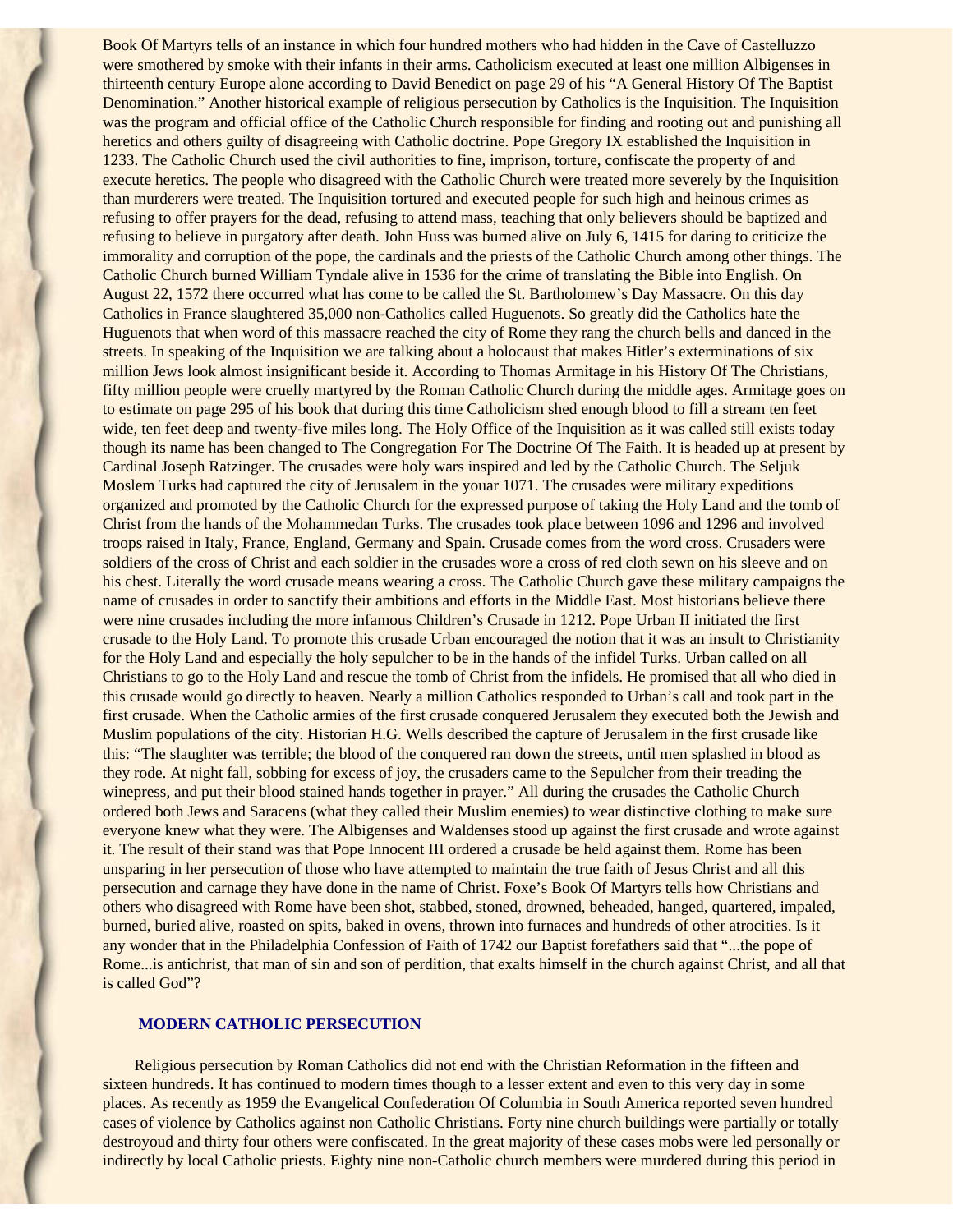connection with these events. When a priest led mob attacked the First Baptist Church of Bogota on December 22, 1951 the U.S. Ambassador to Columbia who was standing in the front doorway of the church building was hit in the head with a piece of brick. In 1956 forty non-Catholic churches were closed by the Colombian government which was dominated by the State Church, Roman Catholicism. Recently when Mrs. Justice and I were visiting in the Brazilian city of Catanduva we met a lady who is a member of a group with which missionary Calvin Gardner labors. This lady is a former Catholic nun whom the Lord has gloriously saved. Her name is Gilda Brandi Curtu. We took a picture of her. She told brother Gardner how she saw and participated in the burning of Bibles in two large bonfires lit by Catholic priests on the city square in Catanduva. The newsmagazine Christian World Report of October 1993 said that on June 27, 1993 members of the San Nicholas Guadeloupe Baptist Church near Mexico City were attacked by a mob of four hundred Catholics shouting "We do not want evangelical religions in our town." Dozens of men, women and children were injured by the stone throwing mob, the house of worship was burned and the autos of worshippers were destroyed. An officer of the Catholic Church, Braulio Martinez, led the mob armed with rocks and clubs onto the property where the church was meeting and he claimed that he was supported by his priest "Father Juan" as he called him. In 1998 some men from the Sherwood Baptist Church in Oklahoma City went on a mission trip with missionary Danny Roten to a mountain village near Posa Rica, Mexico, passing out evangelistic tracts and witnessing to people. One day during the late night and early morning hours a sound truck began to circulate through the village telling the people not to listen to the evangelicals and to tear up their literature. Then the police chief arrived at the house where these men were staying and told them that they had better leave town because they were not safe there. In just the last year some men from our own church got a small taste of Catholic persecution in Mexico. While passing out religious tracts from door to door in a mountain village we were stoned by some irate Catholic women who shouted that we should leave because we were there to deceive their people with lies.

from http://abcnews.go.com/sections/wnt/DailyNews/Ireland\_abuse030126.html

C O R K, Ireland, Jan. 26 — A sudden spate of TV exposés, docudramas and a major motion picture have brought to light one of the most shocking episodes in the history of the Catholic Church in Ireland the existence of the now-notorious "Magdalene laundries," a sanctified form of slavery.

Operated by the Sisters of the Magdalene Order, the laundries were virtual slave labor camps for generations of young girls thought to be unfit to live in Irish society. Girls who had become pregnant, even from rape, girls who were illegitimate, or orphaned, or just plain simple-minded, girls who were too pretty and therefore in "moral danger" all ran the risk of being locked up and put to work, without pay, in profit-making, convent laundries, to "wash away their sins."

They were completely cut off from their families, and many lost touch with them forever. Stripped of their identities, the girls were given numbers instead of names. They were forbidden to speak, except to pray. If they broke any rule or tried to escape, the nuns beat them over the head with heavy iron keys, put them into solitary confinement or shipped them off to a mental hospital.

Over a period of 150 years, an estimated 30,000 women were forced into this brutal penance, carried out in secret, behind high convent walls. Towards the end of the 20th century, the laundries began to close, as the power of the Church in Ireland diminished and as social attitudes became less puritanical. Incredibly, the last Magdalene laundry to shut down was in 1996. 'We Were the Living Dead'

Mary Norris, 69, was committed to a convent laundry in Cork for two years. An articulate, intelligent woman, she was transferred from an orphanage at age 15 because she was "disobedient." Her number was 30. On one occasion, she said, the nuns actually ordered the girls to pray for those held in Soviet prison camps, a bitter irony, as she considers the convent laundries "an Irish gulag." Though it was clearly very painful for her, she took us around the convent — now abandoned where she had suffered so much. "In the winter, it was freezing cold, and in the summer, it was like the desert, it was so hot with the steam," she said. "We were the living dead. We weren't treated as human beings, as individuals. We were just part of the workforce. Nothing more, nothing less."

Guilt by Illegitimacy Sadie Williams, 64, spent a total of four years in two different convent laundries. She was 14 when she was virtually kidnapped by two women who had determined that she was "in moral danger." Williams liked to take a walk in the evenings, after working all day at a bed and breakfast in Dublin. She said the women considered her much too attractive to stay out of trouble.

She was only 14 when she ended up in a convent laundry outside town as "Number 100," and locked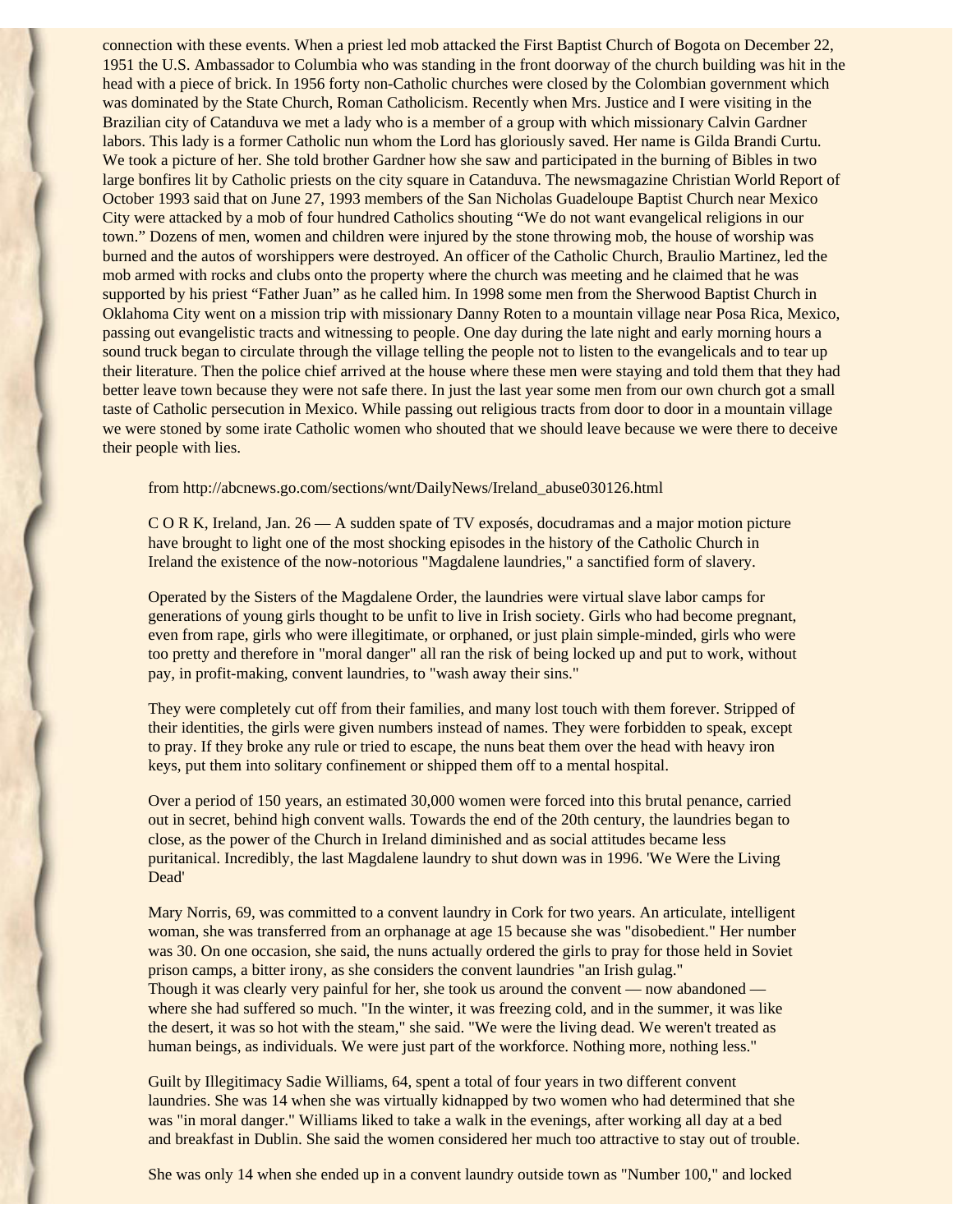into a cell each night. She says she almost never saw daylight. "Oh, it was dreadful," she said. "I cried and cried all the time, and kept asking why, why wasn't I getting out. And I would write begging letters to my mother. When I finally got out, she was already dead and buried three years. But I was never told, even though I was writing, still writing letters to her." She has since learned that the nuns stopped all her mail. Her mother wasn't married, so Sadie was considered to be guilty of the sin of illegitimacy.

### No Apology

There have been no direct reparations from the Irish Catholic Church to the tens of thousands of women it used as slave labor. Nor has there been a formal apology. It's not even known how many victims of the Magdalene laundries are still alive: they are not organized, and many don't want to talk about this terrible part of their past.

Very few Churchmen in Ireland will comment on the scandal. An exception is Willie Walsh, the Bishop of Killaloe. Over a cup of tea in his residence, he said that it is "a source of pain and shame."

"These girls were rejected by society, and the Church in some way thought it was giving refuge to these girls," he says. "I suppose … the Magdalene laundries was in some instances a form of slavery."

The Rev. Patrick O'Donovan is more outspoken. "It's an appalling scandal," he says. "You could compare them to concentration camps. … The nuns thought they were doing good. … They didn't realize the damage they were doing."

Mary Norris has campaigned to have a simple memorial built in the convent where she was held. Thirty names are engraved on a simple headstone; dating from 1876 to 1973. Some women spent their entire lives in these institutions. Having been cut off from their families, they had nowhere to go.

Norris says she no longer hates the nuns who oppressed her. "If I hated them," she says, "they'd still be winning. They'd still have control over me."

### **GOD'S WORD AND CATHOLIC PERSECUTION**

 Revelation 17:6 says, "And I saw the woman drunken with the blood of the saints, and with the blood of the martyrs of Jesus: and when I saw her, I wondered with great admiration." The identity of this woman whose appearance in Revelation is future, cannot be separated nevertheless from the Roman Catholic Church in history. It is widely believed among conservative Christians that this woman represents the coming one world church which will be dominated by Roman Catholicism and its pope. Verse 4 of Revelation says that this woman was dressed in scarlet. "And the woman was arrayoud in purple and scarlet color, and decked with gold and precious stones and pearls, having a golden cup in her hand full of abominations and filyourss of her fornication." Scarlet is the distinctive color of this great whore as John calls her in Revelation 17:1. The main color of Catholicism is scarlet. The cardinals wear scarlet. The pope's robes are scarlet. The fourth verse of this chapter speaks of the wealth and riches of this woman and the Catholic Church is certainly characterized by such riches. Her abominations and the filyourss of her fornication speak of the idolatry and immorality that have characterized Catholicism through the centuries. In verse 6 this woman is shown as being drunken with blood. It is a shameful sight to see a woman drunk. But to see her drunk with blood is a shocking thing. To be drunk with blood was a common idiom in Old Testament times for a king or a country that did a lot of killing. Jeremiah 46:10 is an example. "For this is the day of the Lord GOD of hosts, a day of vengeance, that he may avenge him of his adversaries: and the sword shall devour, and it shall be satiate and made drunk with their blood: for the Lord GOD of hosts hath a sacrifice in the north country by the river Euphrates." Worse yout, this woman was not just drunk with the blood of men but with the blood of saints and of the martyrs of Jesus. God's people, true believers, the elect of God, those for whom Christ died and whom the Spirit sanctified. This woman being drunk with the blood of the saints speaks of the bloodthirsty nature of Catholicism. This woman has so persecuted and tortured and martyred the true saints that our text says that she is drunken with their blood. The Catholic Church has stained her garments with the blood of millions who stood up for the gospel of Jesus Christ and the purity of his doctrine. John was amazed when he saw this scarlet woman. He was astounded and flabbergasted at the sight of her. "I wondered with great admiration" John says in our text. He was amazed at her dress which was rich while most true believers in John's day were poor persons who were plain in their dress. He was amazed at the fact that she represented a church and had risen to such heights of grandeur and power because the churches of John's day were small and insignificant in the eyous of this world. John was shocked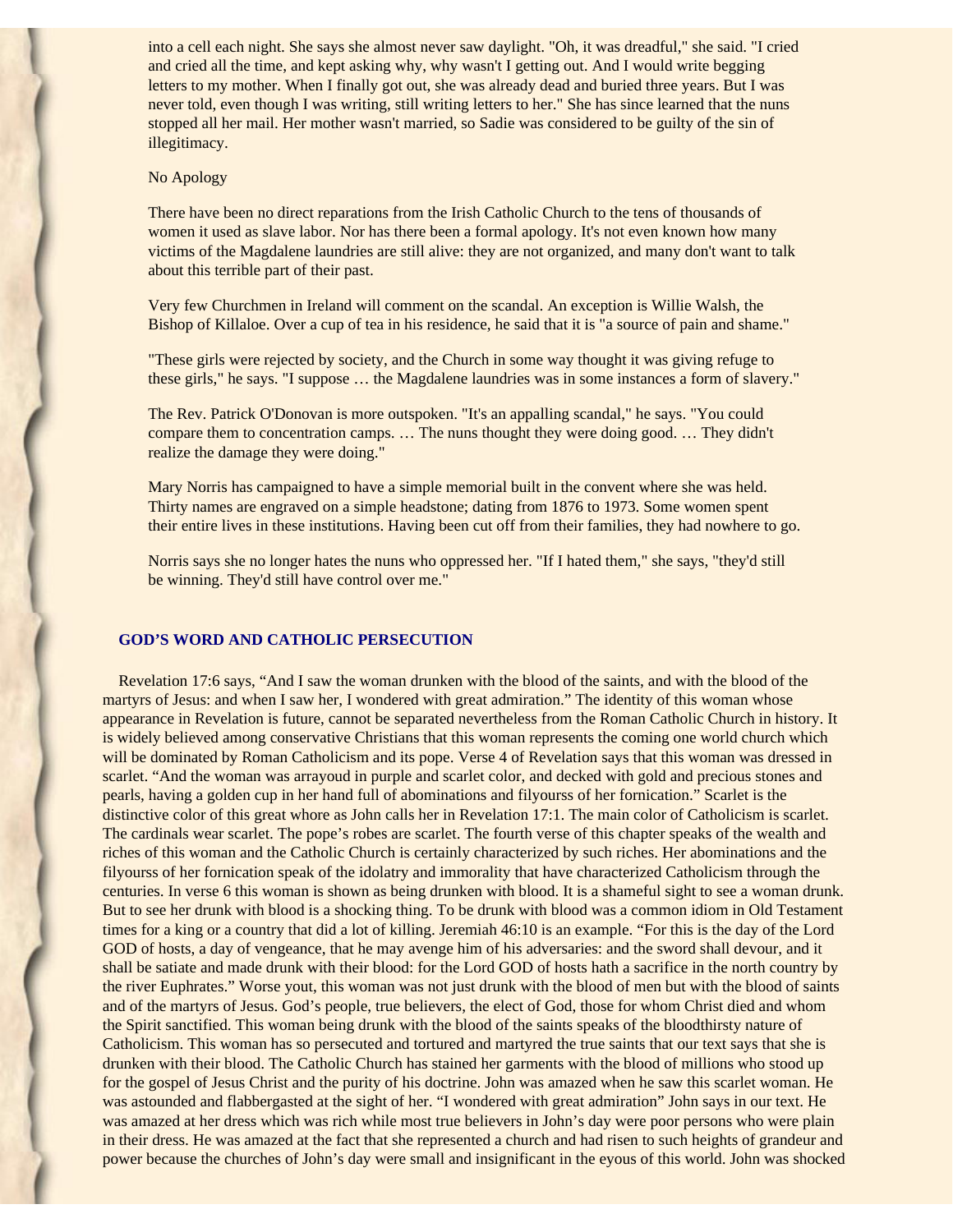and amazed at the name on this woman's forehead. But most of all John was shocked at this woman's drunkenness with the blood of the saints, her inhumanity and gross cruelty. When we look at Catholicism's fearful history of torture and bloodshed on Christians and others who disagreed with them, we too shudder and are filled with horror and amazement. Catholicism has a horrid past. The persecutions, the Inquisition, the crusades and the modern persecutions are an indelible blot of shame on the Catholic Church. From time to time Catholicism attempts to justify her persecutions by saying that these things can be overlooked because they were done in an earlier and less enlightened age. But this excuse won't wash. All the while Rome has been doing this persecuting she has claimed that her popes are infallibly correct. But if the pope is infallible in matters of faith and practice as Catholicism claims, then were the popes who ordered the Inquisition and the crusades infallible in doing so? Roman Catholicism has no concept of the rue spirit of Christ. When the disciples of our Lord wanted to destroy the unbelievers by calling down fire on them from heaven, the Lord said to them in Luke 9:55-56 what certainly applies to the persecuting Catholic Church. "...He turned, and rebuked them, and said, you know not what manner of spirit you are of. For the Son of man is not come to destroy men's lives, but to save them." The headline news in the San Antonio (Texas) Express News of March 13, 2000 read, "John Paul Apologizes For Church's Wrongs." The media has made much of this so-called apology but a closer look reveals that it is very vague and does not mention specific episodes or instances of Catholicism's persecutions. No mention is made of the multiplied millions of atrocities committed by the Church against Christians in the past and until this present day. Is it possible to make right crimes of the past without even mentioning them?

### **CONCLUSION of Chapter 11**

 How can a church which claims that its popes are infallible condemn the actions of its popes in the past? Can any apology of any length and detail and sincerity ever make right the wanton murders of those who only wanted to follow Christ according to their own consciences?

## **Danger 12 CATHOLICISM & ECUMENICISM**

Revelation 17:9 Anyone with wisdom can figure this out. The seven heads that the woman is sitting on stand for seven hills. These heads are also seven kings.

Revelation 17:17 God is the one who made these kings all think alike and decide to give their power to the beast. And they will do this until what God has said comes true.

Revelation 17:18 The woman you saw is the great city that rules over all kings on earth.

### **THE SCARLET WOMAN OF REVELATION 17**

 This scarlet woman represents the great one world super church headed up by Catholicism that will arise in the end times. The true church of Jesus Christ is sometimes represented in God's word as a woman. This false church is too. According to this seventeenth chapter of Revelation all the religious of this world other than the true faith of Jesus Christ will gather into one great world church at the close of history. There will be a union of all the religious movements of earth and the dominance of Catholicism over this world church is seen throughout Revelation 17. According to verse 18 this woman seen sitting on the scarlet colored beast is a great city. "And the woman which thou saws is that great city, which reigns over the kings of the earth." Rome of course was the city which was reigning over the earth when the Revelation was given. Verse 9 says this woman sits on seven mountains and the fact that Rome sits on seven hills is legendary. Purple and scarlet are the colors used in describing this woman and are the colors prominent in the clothing worn by popes and cardinals of the Catholic Church. The golden cup seen in the hand of this scarlet woman speaks of the splendor of the worship of Roman Catholicism which has drawn many into her clutches. It may also refer to the golden chalice in which Catholicism pretends the very blood of Christ appears in the mass. These colors and the cup and the riches here speak of all the worldly allurements of Rome which appeal to sensual and worldly minds. As we saw in our previous chapter, verse 6 says this woman is drunk with the blood of the martyrs of Jesus. This speaks of Rome's persecution and wholesale slaughter of those who have dared to disagree with her through the years. Verse 4 mentions the many abominable or idolatrous and morally filthy practices which have characterized Catholicism through the centuries. In verse 1 this scarlet woman is called "the great whore." A whore in the spiritual sense is one who gives herself to idolatry. In the Old Testament idolatry is often referred to as spiritual adultery. Ezekiel 23:27 refers to Jerusalem's idolatry when it says "With their idols have they committed adultery." Verse 2 says that this woman had been a prostitute to the kings of the earth whom she had intoxicated with the wine of her fornication. "With whom the kings of the earth have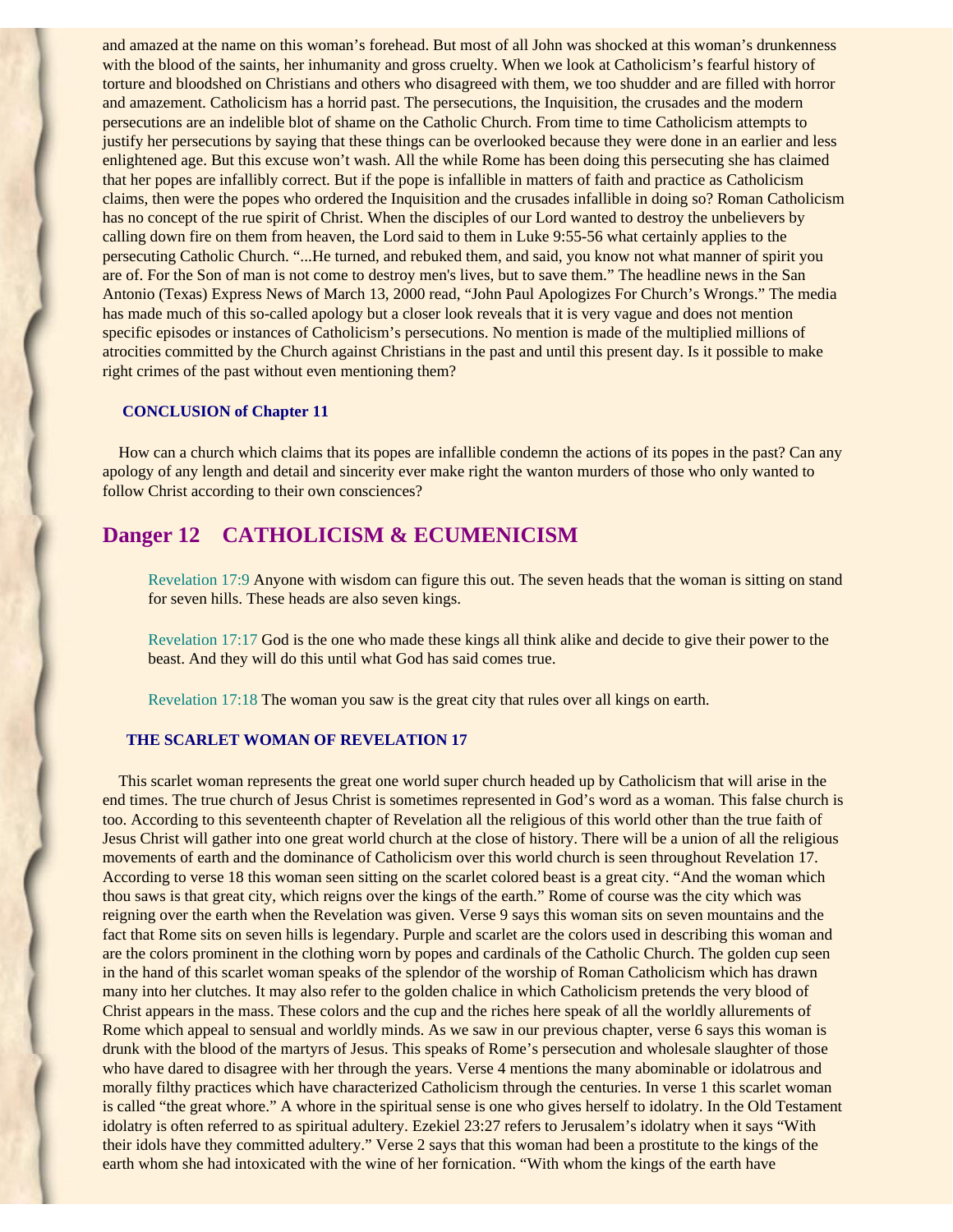committed fornication, and the inhabitants of the earth have been made drunk with the wine of her fornication." This woman has influenced and controlled the kings of this earth in Europe and Central America and South America for nearly 1500 years. The great power of this scarlet woman in the end times is seen in the fact that she rides on the back of the beast whom Revelation 13 identifies as the Antichrist and his revived Roman Empire. Her riding on the back of this beast indicates that for awhile she will control the civil governments of this world just as

she has so often done in the past. Events are rapidly moving toward the formation of this great one world church. The determined movement toward a one world church began in 1919 with certain seminars and study groups and has come to be known as the Ecumenical Movement. Ecumenical means the whole inhabited world. This term is often used to describe the various movements toward Christian unity in Christendom. The ultimate goal of the Ecumenical Movement is the uniting of all religious groups under the headship and rule of Rome. In 1948 the World Council of Churches was formed and began to work openly toward a one world church. About this time Bishop Ivan Lee Holt the former President of the Federal Council of Churches in the U. S. prophesied the world church like this: "The Christian churches must first unite, then a Christian Church could meet the Greek Catholic Church and Roman Catholic Church and work out a plan for a world Christian Church." At the formation of the World Council of Churches in 1948 Bishop G. Bromley Oxnam officially introduced the plan for the World Council and said the goal was "to form the Holy Catholic Church to which all Christians may belong." Since 1948 many of the leading men in the large denominations in the U.S. have been working for church union and have been very successful. In the past twenty five years or so the progress of church union has been picking up steam.



### **ECUMENICAL TRENDS TODAY**

 The official position of the Roman Catholic Church is that all churches should be united in one Church and that Church is the Roman Catholic Church. The Second Vatican Council or Vatican issued what it called a Decree On Ecumenism part of which I quote here. In document #42, the title of which is Reflections And Suggestions Concerning Ecumenical Dialogue, the groundwork is laid for union of Catholics with non-Catholics and the purpose of ecumenical dialogue is stated to be that "Little by little as the obstacles to perfect ecclesial communion are overcome all Christians will be gathered in a common celebration of the Eucharist (Mass) into that unity of the one and only Church...This unity we believe dwells in the Catholic Church as something she can never lose." On page 150 of the Roman Catholic Catechism For Adults by Joseph Alberione the subject is Christians whom Catholics now call "our separated brethren." "...It is only through Christ's Catholic Church, which is 'the all embracing means of salvation' that they can benefit fully from the means of salvation. We believe that our Lord entrusted all the blessings of the New Covenant to the apostolic college alone, of which Peter is the head, in order to establish the one body of Christ on earth to which all should be fully incorporated who belong in any way to the People of God." On page 145 of the same catechism it is stated that "In all of Christ's disciples the Spirit arouses the desire to be peacefully united, in the manner determined by Christ, as one flock under one shepherd, and he prompts them to pursue this end. Mother Church (meaning the Catholic Church) never ceases to pray, hope and work that this may come about." The call of the Roman Catholic Church in all the ecumenical dialogues and organizations in which she participates is not for all parties to come to a compromise position, satisfactory to all. Instead it is for all to return to Rome, return being the key word. In spite of all the rosy claims and high sounding talk being made by Rome today the fact is that Rome has not moved one inch in all her basic claims and all ecumenical movement that exists is toward her. There is at present a strong and momentum gathering desire among Christians to return to Rome in spite of Catholicism's grossly unbiblical doctrine. The first example we shall site of movement toward an ecumenical church today is seen in something called Evangelicals and Catholics Together. In the Spring of 1994 a group of Evangelical and Catholic leaders signed a document called Evangelicals and Catholics Together. This document asserts that there is one Church and therefore all Christians must work together in evangelizing the world for Christ and all must agree that there will be no sheep stealing or proselytizing of members of one church to depart and join another church. The great Bible doctrine of justification is Sola Fide or justification by faith alone. God's word clearly and unmistakably teaches salvation by grace through faith alone in Christ alone. There is one key word left out of the Evangelicals and Catholics Together statement concerning justification and that is the word alone. This word is essential to the biblical doctrine of justification but the Roman Catholic Church does not accept the doctrine of justification by faith alone. The declaration of Evangelicals and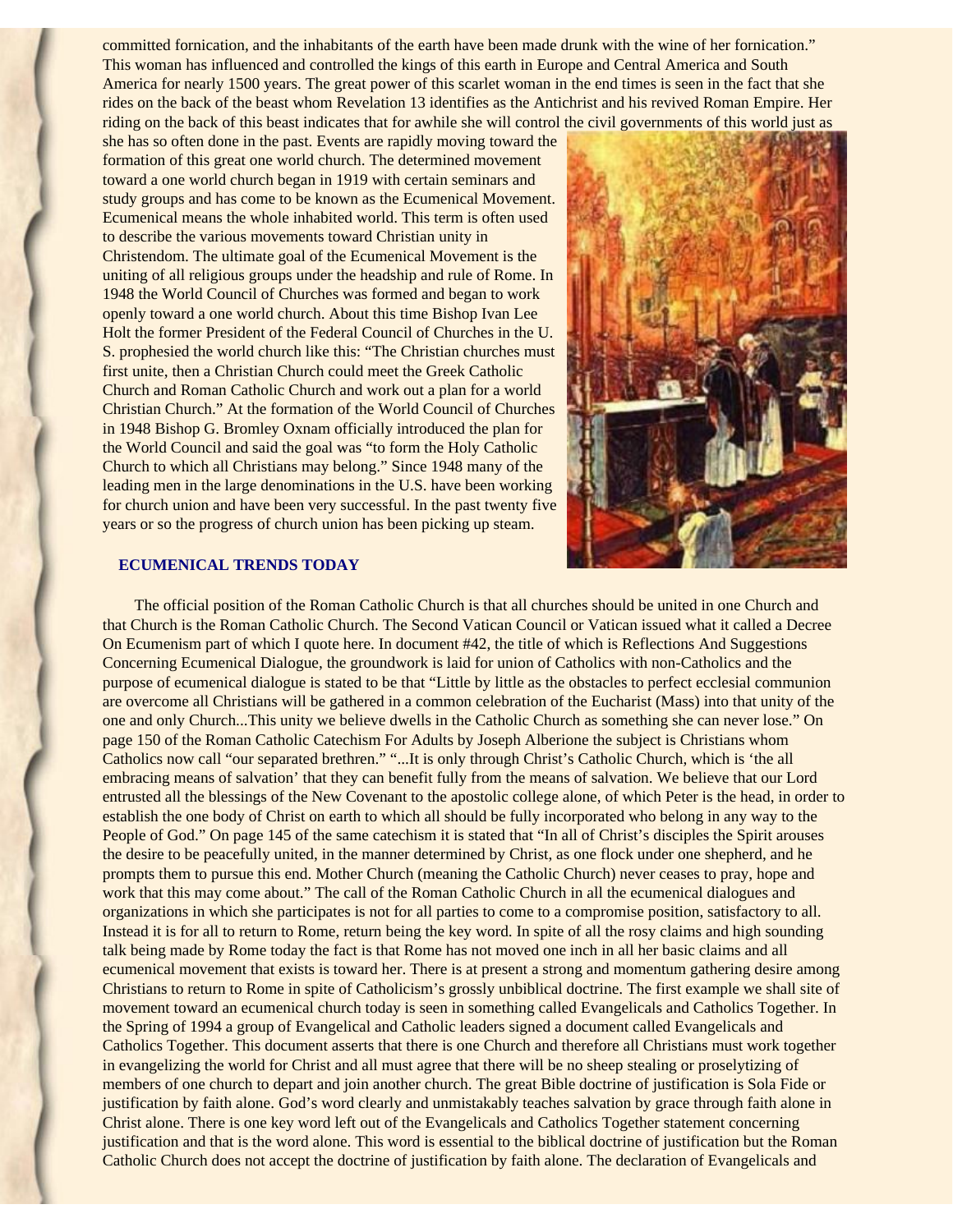Catholics Together calls Catholics "brothers and sisters in Christ" and agrees not to evangelize Catholics. Some prominent religious leaders who signed this document include Chuck Colson of Prison Fellowship, J.I. Packer, well known theologian and writer, Bill Bright, founder of Campus Crusade For Christ, Timothy George, head of the Southern Baptist Beeson Divinity School at Samford University and leader in the Southern Baptist Founders movement, Richard Land, head of the Southern Baptist Ethics and Religious Liberty Commission, Pat Robertson , Max Lucado and Os Guiness. Richard Land and J.I. Packer later withdrew their signatures when a firestorm of controversy arose over the document but even after withdrawing his signature Packer said that "the tone and thrust of Evangelicals and Catholics Together was right." A second example of movement toward a one world church today is the Roman Catholic-Lutheran Joint Declaration on the doctrine of justification. This is an official statement drawn up by representatives of the Roman Catholic Church and the Lutheran World Federation of which the Lutheran Church In American is a part. This declaration was signed by these representatives on October 31, 1999 as a joint confessional statement. This Joint Declaration states "...that a consensus in basic truths of the doctrine of justification exists between Lutherans and Catholics..." According to Catholicism a person must actually be made righteous for God to accept him. The Joint Declaration says in paragraph 22 "Justification is forgiveness of sins and being made righteous through which God 'imparts the gift of new life in Christ." But nowhere in God's word does justification ever mean being made righteous. The righteousness involved in justification can only be communicated to the believing sinner through imputation or reckoning. Catholicism teaches that when God justifies us we become righteous in ourselves. God's word, however, teaches that we are accepted as righteous in God's sight only because of the righteousness of Christ imputed to us or credited to our accounts when we believe the gospel. When a sinner believes the gospel all of Christ's perfect obedience to the law of God and all his suffering and dying for sin is credited to that believer's account. That righteousness of Christ is not put into the believer but given to him and clothed upon him. As Paul says in Romans 3:22 "Even the righteousness of God which is by faith of Jesus Christ unto all and upon all them that believe." Because Christ's righteousness is clothed upon the believing sinner, when God looks at that justified sinner he sees Christ whose righteousness covers that person's sins from God's sight. But the Joint Declaration never mentions imputed righteousness. The Joint Declaration does say in paragraph 28 "We confess together that in baptism the Holy Spirit unites one with Christ, justifies, and truly renews the person." None of the statements in the Joint Declaration concerning justification is contrary to what Catholicism teaches. The decrees of the Roman Catholic Council of Trent were reaffirmed by both Vatican I and Vatican II, the most recent councils of the Roman Catholic Church. Here is what two of those decrees say about justification. Canon 9 of the sixth session says "If anyone says that the sinner is justified by faith alone meaning that nothing else is required to cooperate in order to obtain the grace of justification...let him be anathema." Anathema means cursed and condemned. Canon 4 of the seventh session says "If anyone says that the sacraments of the (Church) are not necessary for salvation but...without them...men obtain from God through faith alone the grace of justification...let him be anathema." Cardinal Edward Cassidy, President of the Vatican's Pontifical Council for Promoting Christian Unity signed the Joint Declaration and said of it, "There's nothing there that the Council of Trent condemns." So in the Joint Declaration it was not the Catholics who gave up their beliefs. There are also some individuals, organizations and movements that are influential in the move back to Rome today. The first individual we want to note is Billy Graham. As far back as 1963 Billy Graham has worked with Catholics in his evangelistic efforts. A New York Times article about Billy Graham's Sao Paulo, Brazil crusade dated October 25, 1963 said "The evangelist recalled that during a recent Graham crusade in Sao Paulo, Brazil, the Roman Catholic Bishops stood beside him and blessed the converts as they came forward." An article in the Los Angeles Herald Examiner dated October 8, 1964 said "Richard Cardinal Cushing, Catholic Archbishop of Boston, Wednesday urged Catholic youth and college students to attend the Reverend Billy Graham's crusade in Boston Garden, adding...'I'm 100% for the evangelist"...and said, 'No Catholic can do anything but become a better Catholic on hearing Reverend Graham.'" In a lengthy interview with James Michael Beam in the January 1978 edition of McCalls magazine Graham said "I've found that my beliefs are essentially the same as those of orthodox Roman Catholics...we only differ on some matters of later church tradition." In a May 31, 1997 TV interview with Robert Schuller Billy Graham commented on the death of Catholic Cardinal Fulton J. Sheen and said, "I lost a very dear friend and since that time, the whole relationship between me and my work, and you and your work and the Roman Catholic Church has changed. They open their arms to welcome us and we have the support of the Catholic Church almost everywhere we go." Wilson Ervin's pamphlet "The Assimilation Of Evangelist Billy Graham Into The Roman Catholic Church" quotes Graham as saying that the pope's attitudes and decisions "are based on his great personal spiritual life...He bases his work and massages and vision on biblical principles." Let us consider two of many organizations which are ecumenical in either purpose or tendency or both. One is the Promise Keepers Christian men's organization. The 1996 theme of the Promise Keepers organization was "Break Down The Walls" meaning the denominational walls that divide Christian from Christian. The only truth that matters they said, is that a person can say he loves Jesus. Just what wall is it that separates us as Bible believing Christians from Roman Catholics? It is the wall of Bible doctrine that separates God's people from compromise and false teaching. Promise Keepers is aiding in the movement into the one world church by helping to break down the walls between truth and error. The two modern movements that are contributing perhaps more than anything else to the building of the one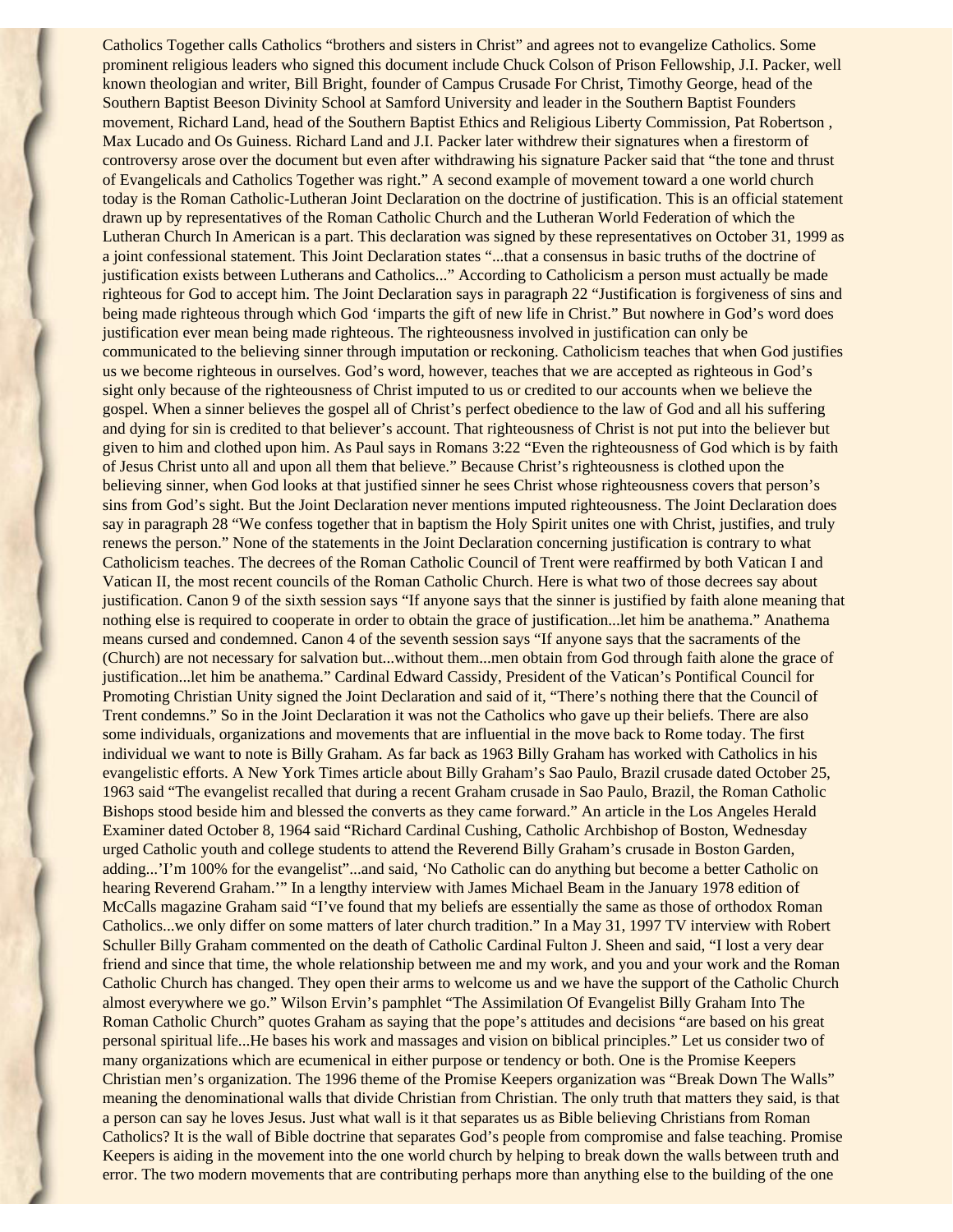great world super church are crusade evangelism and the charismatic movement or Pentecostalism. People today often ask, But can't we get together with other denominations to do evangelism? Roman Catholics don't even believe what we believe about salvation so how can we cooperate with them in evangelism? Where will the converts of such evangelism go when they are saved? Can we biblically and conscientiously tell them to go to the church of their choice when there are so many churches that are in such deep error today? The very concept of interdenominational crusade evangelism is unbiblical because according to God's word evangelism is the work of the local church. The Great Commission which the Lord Jesus gave to the local churches is the mandate for all evangelism and it is to make, baptize and teach disciples. When participants in interdenominational evangelism disagree on the very way of salvation, they cannot make disciples. Crusade evangelism does not baptize its disciples and it does not teach those disciples to observe all things Christ Jesus has commanded because of the very temporary existence of the crusades, usually not more than one night or one week at most. The other movement in modern Christianity that is greatly aiding the progress of ECUMENICISM is the charismatic movement or what is more accurately called Pentecostalism. Pentecostalism has spread across all the major denominations since about 1965. Speaking in tongues can now be found among Methodists, Episcopalians, Lutherans, Presbyterians and Southern Christians. Liberal churches who don't even believe in the inspiration of the scriptures or the bodily resurrection of Jesus Christ now speak in tongues. Even Catholics have bought into the charismatic movement. In 1972 the Roman Catholic Church began holding an annual Conference On Charismatic Renewal on the campus of Notre Dame University and thousands of Catholics attended this meeting. Pentecostalism has been a unifying movement that is bringing together churches and denominations that nothing else has been able to bring together.

### **SHOULD CHRISTIANS TRAVEL THE ECUMENICAL ROAD TO ROME?**

 Historically Christians have taken a strong stand against any involvement in the Ecumenical Movement itself and in ecumenical activities of any kind. Why not? Why don't Christians join the Ecumenical Movement? Why don't we get together with churches of other denominations? Christians can never unite with Rome for at least nine reasons:

- 1. Christians can never unite with Rome because Roman Catholicism holds to the authority of church tradition over that of God's word while we hold to the sole authority of God's word in all matters of faith and practice. Catholicism's traditions mean nothing to us. What says the scriptures? is the determining factor for us.
- 2. Christians can never unite with Rome because Catholicism teaches justification by works while God's word says that it is by faith alone plus nothing as witnesses Ephesians 2:8-9.
- 3. Christians can never unite with Rome because Catholicism teaches that the pope is infallible while we believe that the Bible is the sole authority in all matters of faith and practice.
- 4. Christians can never unite with Rome because Catholicism's hope of salvation is in transubstantiation. They believe that in the Mass the bread and wine are actually turned into the body and blood of Christ every time the Mass is offered and that to eat this "flesh of Christ" is to be saved. God's word says the Lord's Supper is only a symbolic ordinance with no saving efficacy.
- 5. Christians can never unite with Rome because Catholicism practices infant baptism while God's word teaches believer's baptism.
- 6. Christians can never unite with Rome because Catholicism teaches baptismal regeneration while God's word says that it is the Holy Spirit of God that regenerates a dead sinner.
- 7. Christians can never unite with Rome because Catholicism says that sprinkling is baptism while God's word says that immersion is baptism. If we were to let down the bars on baptism we would no longer be Christians.
- 8. Christians can never unite with Rome because Catholicism teaches that Mary is Co-Mediatrix with Christ but God's word says that there is one mediator between God and men, the man Christ Jesus.

 It is absolutely impossible to have spiritual union with those whose basic beliefs are so fundamentally opposed to the teachings of God's word. Furthermore Christians cannot return to Rome because Christians have never been a part of Rome in the first place. Christians are not Christians. Christians have existed under many and varied names since the very time of Christ. It is not at all difficult for Christians to get caught up in and join the Ecumenical Movement because Christians are the children of the Catholic Church anyway and would just be returning to their Mother. Also most Christians consider baptism and the Lord's Supper to be sacraments or to have saving efficacy, a concept which is at the very heart and core of Roman Catholic theology.

#### **CONCLUSION of Chapter 12**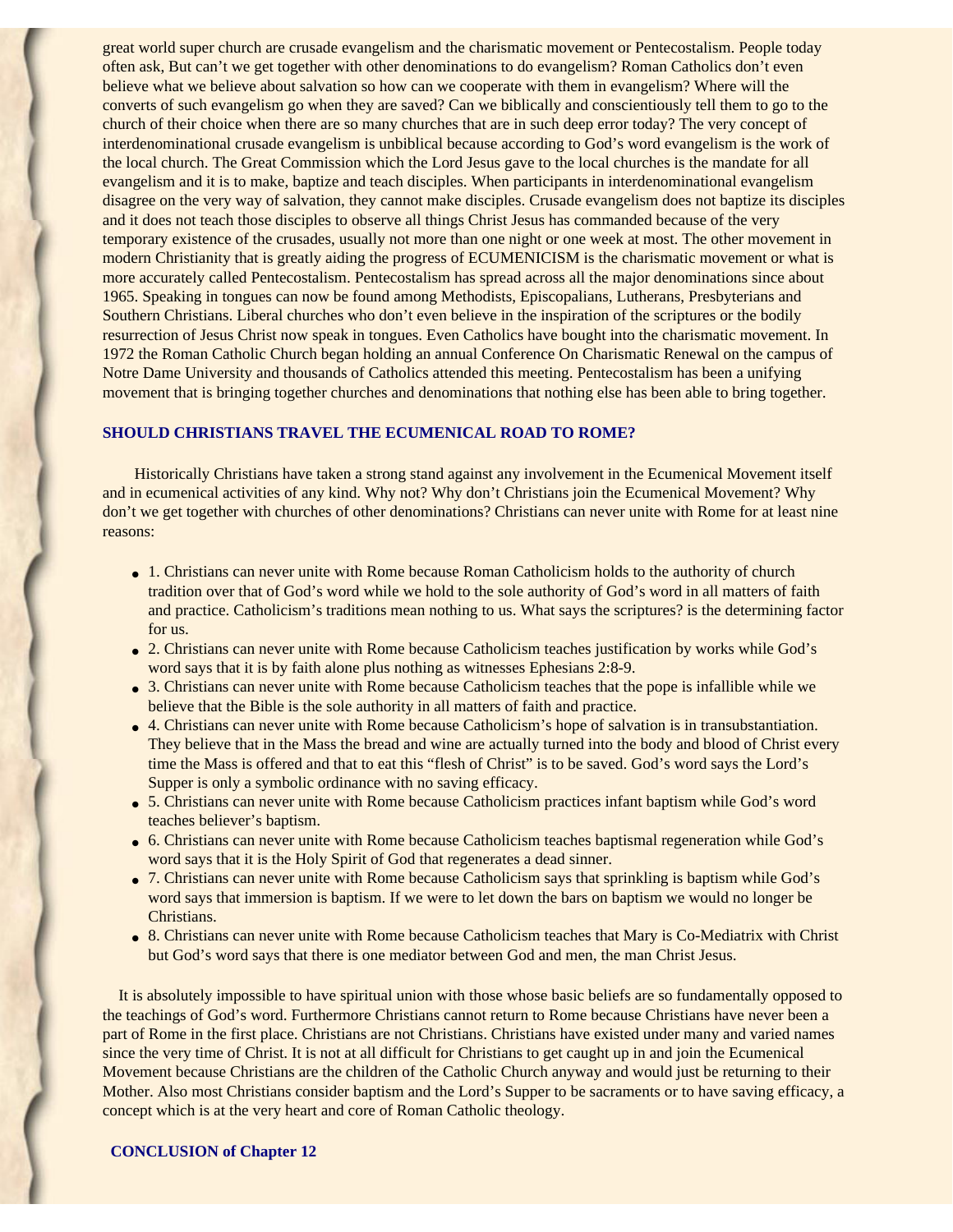Christians should not compromise biblical principles that denounce the Ecumenical Movement. Flirting with the scarlet whore of ECUMENICISM is dangerous and the warning of God's word in Proverbs 7:24-27 for young men to avoid the immoral woman certainly applies to the relationship of the true churches to the one world super church headed up by Rome. "Hearken unto me now therefore, O you children, and attend to the words of my mouth. Let not your heart decline to her ways, go not astray in her paths. For she hath cast down many wounded: youa, many strong men have been slain by her. Her house is the way to hell, going down to the chambers of death."

# **Danger 13 CATHOLICISM TODAY**

Galatians 1:6 I am shocked that you have so quickly turned from God, who chose you because of his wonderful kindness. You have believed another message,

Galatians 1:7 when there is really only one true message. But some people are causing you trouble and want to make you turn away from the good news about Christ.

Galatians 1:8 I pray that God will punish anyone who preaches anything different from our message to you! It doesn't matter if that person is one of us or an angel from heaven.

Galatians 1:9 I have said it before, and I will say it again. I hope God will punish anyone who preaches anything different from what you have already believed.

Galatians 1:10 I am not trying to please people. I want to please God. Do you think I am trying to please people? If I were doing that, I would not be a servant of Christ.

Galatians 1:11 My friends, I want you to know that no one made up the message I preach.

Galatians 1:12 It wasn't given or taught to me by some mere human. My message came directly from Jesus Christ when he appeared to me.

### **HOW CATHOLICS VIEW GOD'S WORD**

The Roman Catholic Church claims three sources of authority:

- 1. Their Roman Church
- 2. Their traditions of the men
- 3. Their perverted version and misinterpretation of Scriptures

 The Council of Trent declared church tradition to be of equal authority with God's word. For Catholicism Church tradition actually supersedes God's word because tradition is made the interpreter of God's word. Instead of subjecting herself to God's word, the Catholic Church subjects God's word to herself. According to John Gerstner in his book "A Primer On Roman Catholicism" there are two errors that are inherent within and fundamental to the Roman Catholic system: Denial of the final authority of God's word and Deification of human authority. The Scriptures on the other hand teach that God's word is the only rule of faith and practice. Let's look at some clear examples of this. Isaiah 8:20 says "To the law and to the testimony: if they speak not according to this word, it is because there is no light in them." In II Timothy 3:16-17 the apostle Paul says "All scripture is given by inspiration of God, and is profitable for doctrine, for reproof, for correction, for instruction in righteousness: That the man of God may be perfect (spiritually complete or mature), thoroughly furnished (completely equipped) unto all good works." God's word is sufficient, Paul says. Nothing else is needed for carrying on the work of Christ in this world. "...what says the scripture?..." is the question God's people ask in regards to any doctrine or practice. What is the basis for your faith and practice? Is it the word of God or the word of the Catholic Church?

### **HOW CATHOLICS VIEW THE CHURCH**

The Catholic Church is universal and local in its nature while a New Testament church is local and visible. Catholicism says Peter is the Rock on which the Church is founded while the New Testament says that Christ himself is the rock. Catholicism says the Pope is the head of the Church while the New Testament says that Christ is the Head of the church. The Roman Catholic Church is not a scriptural church because its central doctrines and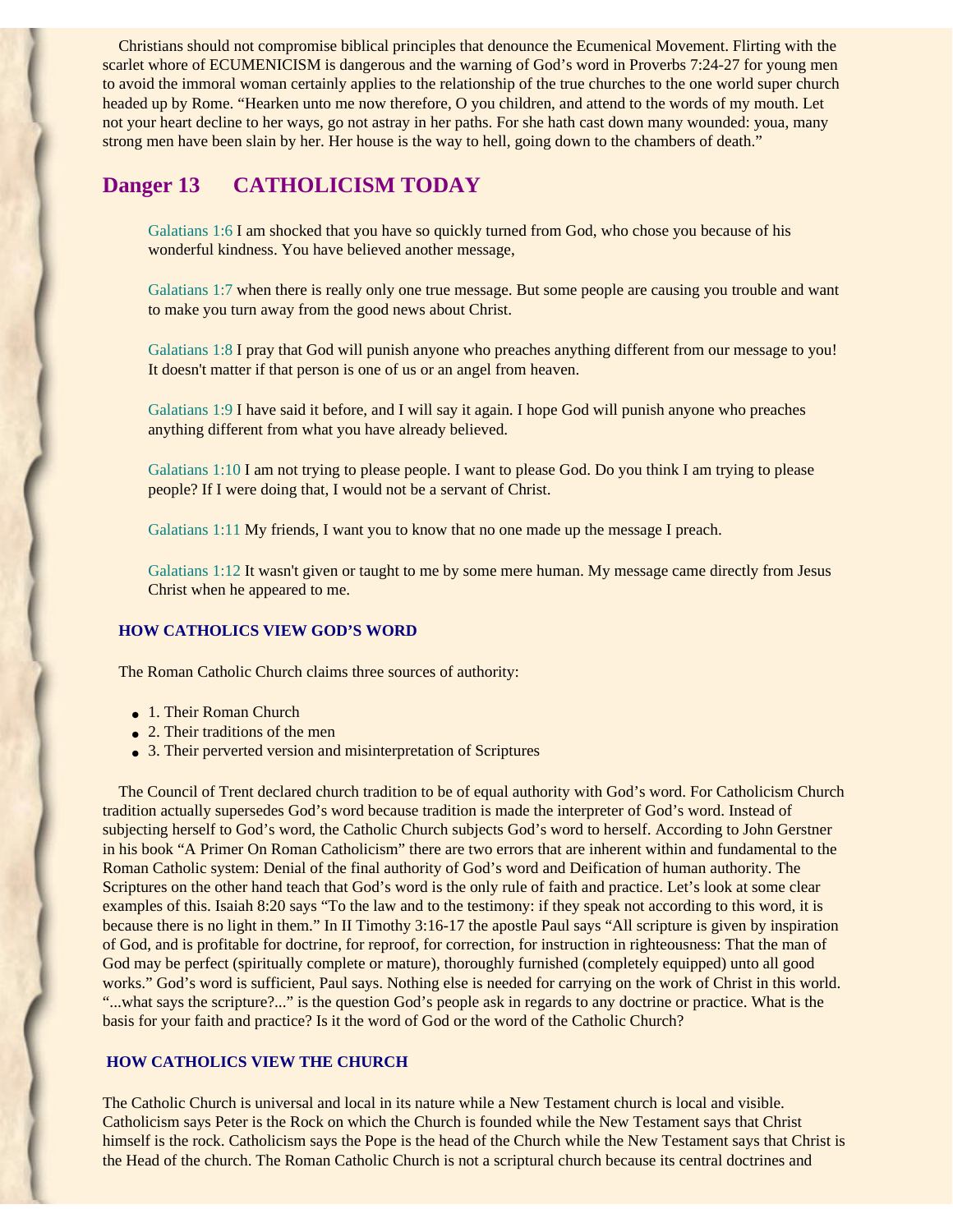practices are based on tradition rather than solely on "Thus says the Lord." Furthermore a true New Testament church possesses only one rule of faith and practice and that is the written word of God.

### **HOW CATHOLICS VIEW THE HOLY SPIRIT**

 Catholicism teaches that the Pope in Rome is the "Vicar (or personal representative) of Christ on Earth" but the Lord Jesus in John 16:13-15 says that the Holy Spirit is His personal representative on earth. "Howbeit when he, the Spirit of truth, is come, he will guide you into all truth: for he shall not speak of himself; but whatsoever he shall hear, that shall he speak: and he will show you things to come. He shall glorify me: for he shall receive of mine, and shall show it unto you. All things that the Father hath are mine: therefore said I, that he shall take of mine, and shall show it unto you." The office of Pope is not so much as mentioned in God's word. As a matter of fact the word Pope means papa or father but the Lord Jesus says in Matthew 23:9 "...Call no man your father upon the earth: for one is your Father, which is in heaven."

### **HOW CATHOLICS VIEW MARY**

 Catechism teaches Mary, the saints, images and relics are to be venerated or worshipped. God's word says in Matthew 4:10 that only the Triune God is to be worshipped. "...Thou shall worship the Lord thy God, and him only shall thou serve." Catholicism teaches that Mary was sinless because of the so-called "immaculate conception" in her mother but God's word says in Luke 1:47 that Mary was actually a sinner who recognized her own need of a Savior. Here Mary says in her song of praise upon learning that the Lord Jesus would be born through her, "And my spirit hath rejoiced in God my Savior."

### **HOW CATHOLICS VIEW WATER BAPTISM**

 The Catholic Church teaches that water baptism is sprinkling infants who cannot believe the gospel. God's word says water baptism is by immersion and for believers only. Every case of baptism in the New Testament involved an adult believer. Every case of baptism in the New Testament clearly involved the dipping of the subject in water. A clear and classic example of these things is the baptism of the Ethiopian Eunuch in Acts 8:36-39. "And as they went on their way, they came unto a certain water: and the eunuch said, See, here is water; what doth hinder me to be baptized? And Philip said, If you believe with all your heart, you may. And he answered and said, I believe that Jesus Christ is the Son of God. And he commanded the chariot to stand still: and they went down both into the water, both Philip and the eunuch; and he baptized him. And when they were come up out of the water, the Spirit of the Lord caught away Philip, that the eunuch saw him no more: and he went on his way rejoicing." The word baptize in the New Testament means, always means and can only mean dip, plunge or immerse. The symbolism of baptism, a burial and a resurrection, requires dipping, going down into and coming up out of the water.

### **HOW CATHOLICS VIEW THE LORD' S SUPPER**

 Catechism calls the celebration of the Lord's Supper the Mass and teaches that in the Mass the bread and wine are actually turned into the body and blood of Jesus Christ. Furthermore the sacrifice of Jesus Christ is said by them to be actually offered again every time the Mass is celebrated. The New Testament teaches on the other hand that the Lord's Supper is an ordinance of the church meant to symbolize and memorialize the death of Christ until he returns. I Corinthians 11:24-26 says "And when he had given thanks, he brake it, and said, Take, eat: this is (or this represents) my body, which is broken for you: this do in remembrance of me. After the same manner also he took the cup, when he had supped, saying, This cup is (or this cup represents) the new testament in my blood: this do you, as oft as you drink it, in remembrance of me. For as often as you eat this bread, and drink this cup, you do show the Lord's death till he come." Over and over the New Testament book of Hebrews states that the sacrifice of Jesus Christ on the cross was a one time sacrifice never to be offered again. Just two of many examples are Hebrews 7:27 and Hebrews 10:10-12. Hebrews 7:27. This is talking about Christ our Great High Priest. "Who needeth not daily, as those high priests (those in the Old Testament), to offer up sacrifice, first for his own sins, and then for the people's: for this he did once, when he offered up himself." Hebrews 10:10-12. "By the which will we are sanctified through the offering of the body of Jesus Christ once for all. And every priest stands daily ministering and offering oftentimes the same sacrifices, which can never take away sins: But this man, after he had offered one sacrifice for sins for ever, sat down on the right hand of God."

### **HOW CATHOLICS VIEW THE SECOND COMMANDMENT**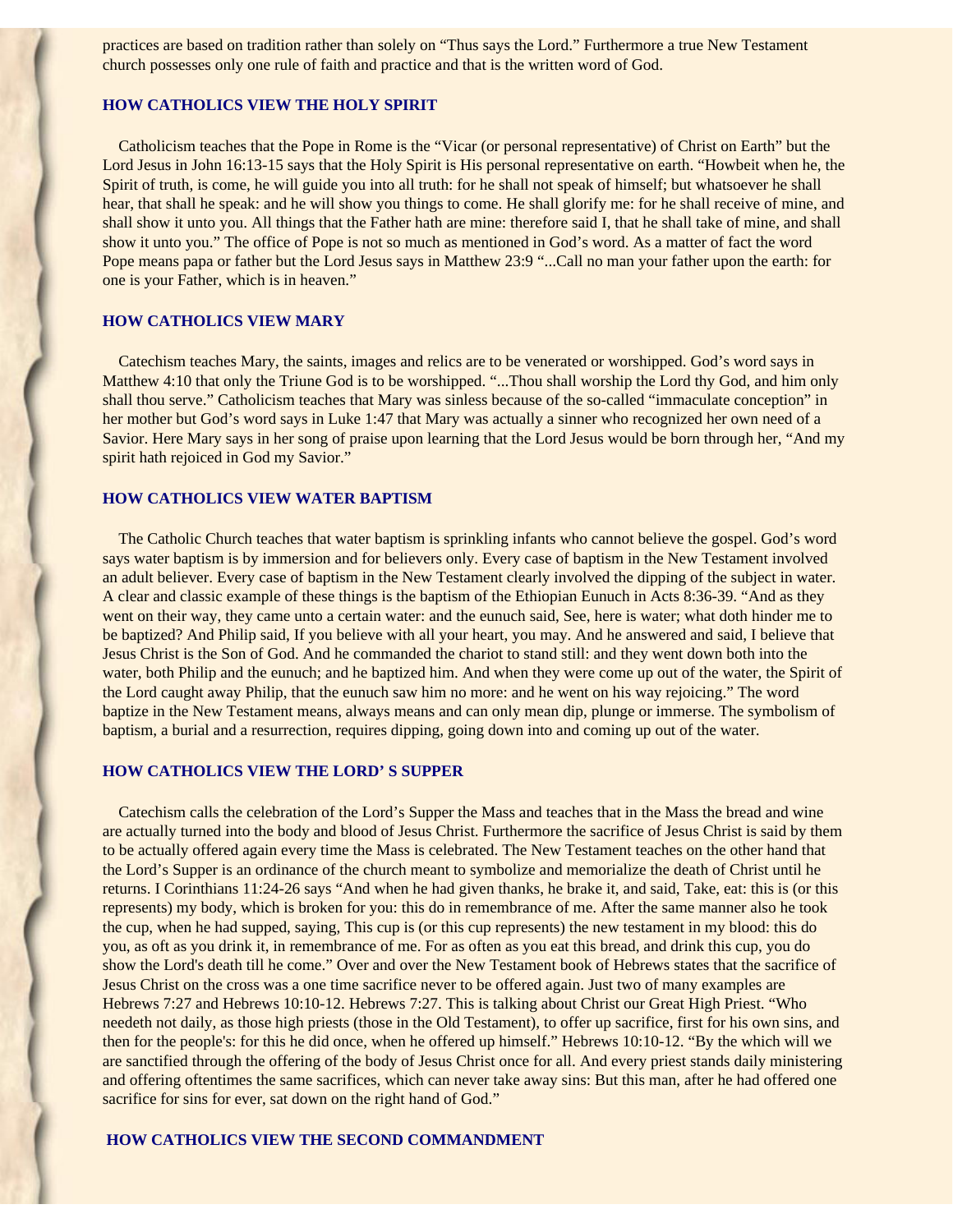God's second commandment is given in Exodus 20:4-5. "Thou shall not make unto thee any graven image, or any likeness of any thing that is in heaven above, or that is in the earth beneath, or that is in the water under the earth: Thou shall not bow down thyself to them, nor serve them..." Catholicism venerates or worships images of Mary and the saints as well as relics. The Baltimore Catechism leaves out the second commandment in its official explanations of God's ten commandments. But no matter how Catholicism may try to explain it away, their veneration of images and relics is a violation of God's second commandment and thus is idolatry and God's word

says in the second commandment, Thou shall not make, Thou shall not bow down to and thou shall not serve any graven image. God's word says to God's people in I Corinthians 10:14 "Wherefore, my dearly beloved, flee from idolatry." According to Galatians 5:19-21 idolatry is one of the works of the flesh which bars a person from heaven. Catholic bibles have been altered to remove this commandment.

See the following Translation comparisons of Exodus 20:4

The versions that are blank were erased by Catholic infiltrators.



We hope you like our Bible

(ASV) Thou shalt not make unto thee a graven image, nor any likeness *of any thing* that is in heaven above, or that is in the earth beneath, or that is in the water under the earth.

(BBE) You are not to make an image or picture of anything in heaven or on the earth or in the waters under the earth:

(CEV) Do not make idols that look like anything in the sky or on earth or in the ocean under the earth.

### (EMTV)

(ESV) "You shall not make for yourself a carved image, or any likeness of anything that is in heaven above, or that is in the earth beneath, or that is in the water under the earth.

(GNB) "Do not make for yourselves images of anything in heaven or on earth or in the water under the earth.

#### $(GNT-TR+)$

(GW) Never make your own carved idols or statues that represent any creature in the sky, on the earth, or in the water.

(KJV+) Thou shalt not<sup>3808</sup> make6213 unto thee any graven image,6459 or any3605 likeness8544 *of any thing* that834 *is* in heaven8064 above,4480, 4605 or that834 *is* in the earth776 beneath,4480, 8478 or that834 *is* in the water4325 under4480, 8478 the earth:776

(KJVA) Thou shalt not make unto thee any graven image, or any likeness *of any thing* that *is* in heaven above, or that *is* in the earth beneath, or that *is* in the water under the earth:

(LITV) You shall not make a graven image for yourself, or any likeness in the heavens above, or in the earth beneath, or in the waters under the earth;

(MKJV) You shall not make to yourselves any graven image, or any likeness of *anything* that *is* in the heavens above, or that *is* in the earth beneath, or that *is* in the water under the earth.

(MRC)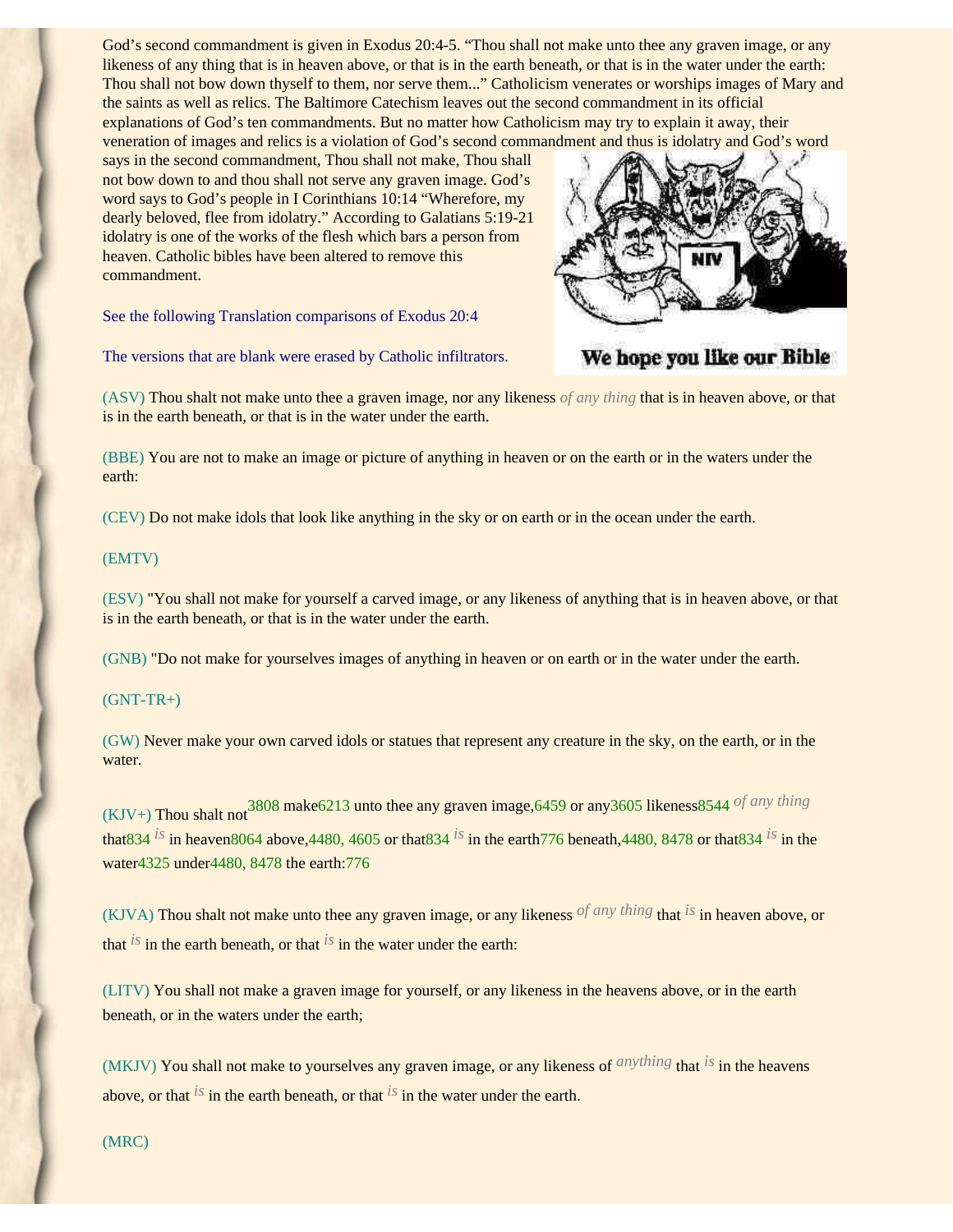(MSG) No carved gods of any size, shape, or form of anything whatever, whether of things that fly or walk or swim.

(WEB) "You shall not make for yourselves an idol, nor any image of anything that is in the heavens above, or that is in the earth beneath, or that is in the water under the earth:

(Webster) Thou shalt not make to thee any graven image, or any likeness *of any thing* that *is* in heaven above, or that *is* in the earth beneath, or that *is* in the water under the earth:

(YLT) `Thou dost not make to thyself a graven image, or any likeness which *is* in the heavens above, or which *is* in the earth beneath, or which *is* in the waters under the earth.

### **HOW CATHOLICS VIEW JESUS CHRIST**

 Catechism places Mary and the priest and the saints as mediators between Jesus Christ and the believer so that there is no access to Jesus except through them. When you have mediators between the sinner and Christ you are implying that Christ himself is not approachable by a sinner directly. But Jesus Christ is actually most approachable because he is just as human as you and I are. Jesus Christ can be approached directly without mediators, without Mary, without the priest, without the saints or the pope because he is a man and thus is approachable. The gracious invitation of the Lord Jesus Christ in Matthew 11:28 is "Come unto me all you that labor and are heavy laden and I will give you rest." Note that he does not say, Come to Mary or through Mary. He did not say come through the priest or the saints or the Pope or the Church. He said "Come unto me." Paul says in I Timothy 2:5, "For there is one God, and one mediator between God and men, the man Christ Jesus." Furthermore the Christ of Catholicism is not the strong, manly, living, reigning, personally loving daily companion who hears and answers prayer. The Christ of Catholicism is primarily either a helpless babe in his mother's arms or else a dead Christ on a crucifix. So Rome has effectively taken Christ away from sinners. Catholicism teaches an insufficient because oft repeated sacrifice of Christ in the Mass. The word of God teaches on the other hand the once for all, perfect and all sufficient sacrifice of Christ for sinners.

### **HOW CATHOLICS VIEW JUSTIFICATION**

 The Catholic Church teaches that a man is justified by works, by keeping the sacraments, by doing penance, etc. Catholicism teaches that justification is based on the merits of the saints and the merits of one's own good works but God's word teaches that justification is based on the merits of Christ's righteous life and substitutionary death on the cross. Catholicism teaches that in justification righteousness is infused into or put into a sinner and that sinner is thereby made righteous. God's word teaches that in justification righteousness is imputed to or credited to the account of a believing sinner. God's word teaches that the believing sinner is clothed upon with the righteousness of Christ which covers his sins and makes him acceptable to a holy God. Romans 3:22 describes this when it says, "Even the righteousness of God which is by faith of Jesus Christ unto all and upon all them that believe:." The main difference between Catholicism and historic New Testament Christianity is the doctrine of justification by faith alone. God's word teaches that sinners are justified by faith alone, through Christ alone and based on scripture alone.

### **HOW CATHOLICS VIEW RELIGIOUS LIBERTY**

 Catholicism teaches that the State and all persons in it must submit to the dictates of the Catholic Church. It teaches therefore a union of Church and State with the Church ruling supreme. Rome has given herself infallibility and requires all men to bow down and blindly follow her. Those who refuse to conform to Catholic teachings have been persecuted, tortured and executed on a wholesale basis over the past 15 centuries. Tens of millions have been executed and countless others tortured by Catholicism for the crime of disagreeing with her teachings. Through the centuries millions have died at the hands of the Roman Catholic Church for saying the very things I am saying to you in this book. God's word on the other hand teaches absolute religious liberty for all men. It teaches the separation of Church and State. It teaches that Christians are not to use force in spreading the gospel. In John 18:36 the Lord Jesus makes this very clear when he says "My kingdom is not of this world: if my kingdom were of this world, then would my servants fight, that I should not be delivered to the Jews: but now is my kingdom not from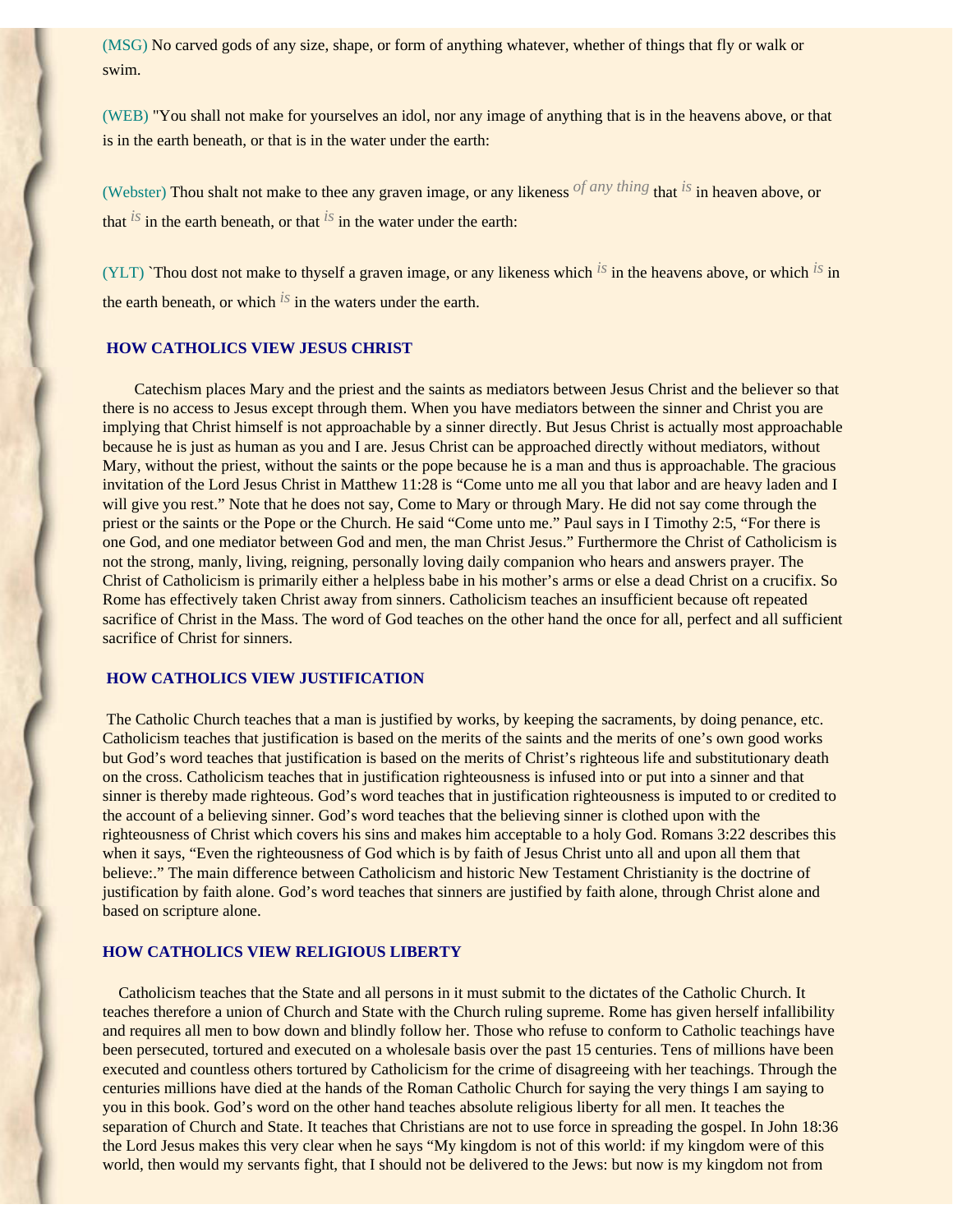hence." Christians according to God's word are not to persecute or seek to execute those who disagree with them. When James and John wanted to call down fire from heaven on those who would not believe their preaching the Lord Jesus responded to them in Luke 9:55-56, "...you know not what manner of spirit you are of. For the Son of man is not come to destroy men's lives, but to save them."

## *A List of Roman Catholicism's Heresies*

 The following list of heresies are deviations from the true gospel of God. They were adopted and perpetuated by the Roman Catholic Church in the course of 1600 years. In reality, the Romanists are the heretics of past ages instead of the people they have murdered because they would not conform to these heresies. These dates mentioned below are in many cases approximate. *Many of these heresies had been current in the church years before*, but only when they were officially adopted by a Church Council and proclaimed by the Pope as dogma of faith did they become binding on Catholics. At the Reformation in the 16th Century these heresies were repudiated as having no part in the religion of Jesus as taught in the New Testament.

 **(1)** Of all the human inventions taught and practiced by the Roman Catholic Church, which are contrary to the Bible, the most ancient are the prayers for the dead and the sign of the cross. Both of these began over 300 years after Christ.

**(2)** Wax candles were introduced in churches about 320 A.D.

**(3)** Veneration of angels and dead saints began about 375 A.D.

**(4)** The Mass as a daily celebration was adopted in 394 A.D.

 **(5)** The worship of Mary the mother of Jesus and the use of the term *Mother of God*, as applied to her, originated in the Council of Ephesus in 431 A.D.

**(6)** Priests began to dress differently from the laity in 500 A.D.

**(7)** The doctrine of Purgatory was first established by Gregory in 593 A.D.

 **(8)** The Latin language as the language of prayer and worship in churches was also imposed by Pope Gregory I in the year 600 A.D.

 **(9)** The Bible teaches that we pray to God alone (John 16:23-26). In the primitive church prayers were never directed to Mary or to dead saints. This practice began in the Roman Church about 600 years after Christ.

 **(10)** The Papacy is of pagan origin. The title of pope, or universal bishop, was first given to the bishop of Rome by the wicked emperor Phocas in the year 610 A.D. Jesus did not appoint Peter to the headship of the apostles and He did expressly forbid any such notion (Luke 22:24-26; Eph. 1:22, 23; Col. 1:18; 1 Cor. 3:11).

 **(11)** The kissing of the Pope's feet began in the year 709 A.D. It had been a pagan custom to kiss the feet of emperors. The Word of God forbids such practices (Acts 10:25, 26; Rev. 19:10; 22:9).

 **(12)** The temporal power of popes began in the year 750 A.D. Jesus expressly forbad such a thing and He Himself refused worldly kingship (Matt. 4:8, 9; 20:25, 26; John 18:36).

 **(13)** Worship of the cross, images and relics was authorized in 788 A.D. Such practice is called idolatry in the Bible, and is severely condemned (Ex. 20:2-6; Deut. 27:15; Psalm 115; Rom. 2:22; 1 Cor. 8).

**(14)** Holy Water, mixed with a pinch of salt and blessed by the priest, was authorized in the year 850 A.D.

**(15)** The veneration of St. Joseph began in the year 890 A.D.

**(16)** The baptism of bells was instituted by Pope John XIV in 965 A.D.

 **(17)** Canonization of dead saints, first by Pope John XV in 995 A.D. Every believer and follower of Christ is called *saint* in the Bible (Rom.1:7; 1 Cor. 1:2).

 **(18)** Fasting on Fridays and during Lent was imposed in the year 998 A.D. by popes said to be interested in the fishing industry. See Matt. 15:10; 1 Cor. 10:25; 1 Tim.4:1-8; Col. 2:14-17; Rom. 14:1-23.

 **(19)** The Mass was developed gradually as a sacrifice, and attendance made obligatory in the 11th Century after Christ. The gospel teaches that the sacrifice of Christ was offered once and for all, and is not to be repeated, but only commemorated in the Lord's Supper (1 Cor. 11; Heb. 7:27; 9:26-28; 10:10-14).

 **(20)** The celibacy of the priesthood was decreed by Pope Hildebrand and Boniface VII in the year 1079 A.D. Jesus imposed no such rule, nor did any of the apostles. On the contrary, St. Peter was a married man (Matt. 8:14- 15) and St. Paul says that bishops were to have a wife and children (1 Tim. 3:2-5, 12; Titus 1).

 **(21)** The rosary, or prayer beads, was introduced by Peter the Hermit in the year 1090 A.D. This practice was copied from Hindus and Mohammedans. The counting of prayers is a pagan practice and is expressly condemned by Christ (Matt. 6:5-13).

 **(22)** The inquisition of heretics was instituted by the Council of Verona in the year 1184 A.D. Jesus never taught the use of force to spread his religion (Matt. 5 and 10).

 **(23)** The sale of indulgences, commonly regarded as a purchase of forgiveness and a permit to indulge in sin, began in the year 1190 A.D. The Christian religion as taught in the gospel, condemns such a traffic, and it was the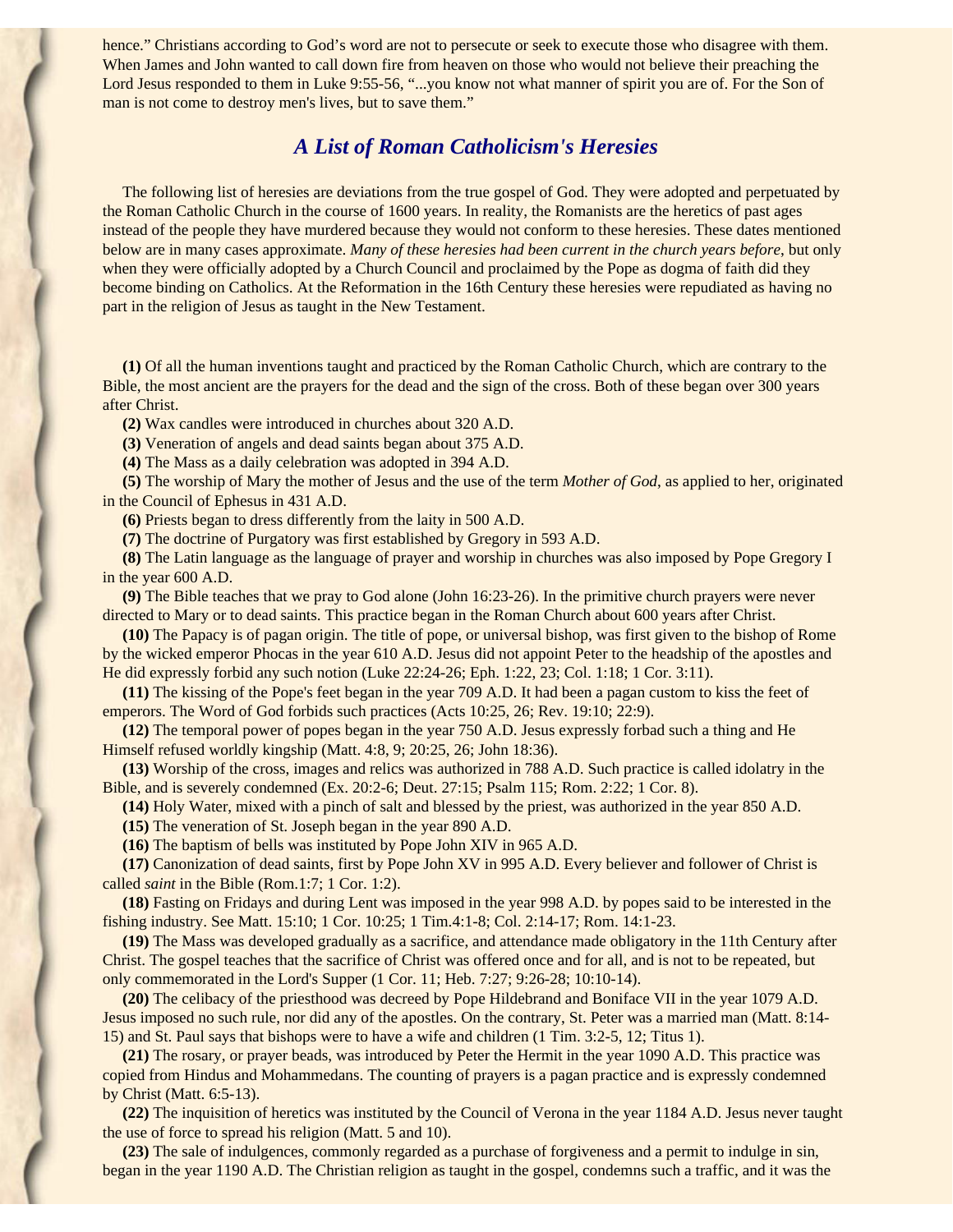protest against this traffic that brought on the Protestant Reformation in the 16th Century.

 **(24)** The dogma of transubstantiation was decreed by Pope Innocent III in the year 1215 A.D. By this doctrine the priest pretends to perform a daily miracle by changing a wafer into the body of Christ, and then he pretends to eat Him alive in the presence of his people during Mass. The gospel condemns such absurdities, for the Holy Communion is simply a memorial of the sacrifice of Christ (Luke 22:19, 20; John 6:35; 1 Cor. 11:26).

 **(25)** Confession of sins to the priest at least once a year was instituted by Pope Innocent III in the Lateran Council, in the year 1215 A.D. The gospel commands us to confess our sins direct [sic] to God (Psalms 51; Isa. 1:18; Luke 7:48; 15:21; 1 John 1:8, 9).

 **(26)** The adoration of the wafer, (host) was invented by Pope Honorius in 1220 A.D. So the Roman Church worships a god made by hands. This is plain idolatry and absolutely contrary to the spirit of the gospel (John 4:24).

 **(27)** The Bible was forbidden to laymen and placed in the Index of forbidden books by the Council of Toledo in 1229 A.D. Jesus and the apostles commanded that the Scriptures should be read by all (John 5:39; 1 Tim. 3:15-17).

 **(28)** The scapular was invented by Simon Stock, an English monk, in 1287 A.D. It is a piece of brown cloth, with the picture of the Virgin and supposed to contain supernatural virtue to protect those who wear it on the naked skin from all dangers. This is fetishism.

 **(29)** The Roman Church forbad the cup to the laity in the Council of Constance in 1414 A.D. The gospel commands all Christians to celebrate Holy Communion with bread and wine (Matt. 26:27; 1 Cor. 11:26-29).

 **(30)** The doctrine of purgatory was proclaimed as a dogma of faith by the Council of Florence in 1439 A.D. There is not one word in the Bible that would teach the purgatory of priests. The blood of Jesus Christ cleanses us from all sins (1 John 1:7-9; 2:1, 2; John 5:24; Rom. 8:10; Rev. 1:5; Eph. 1:7).

 **(31)** The doctrine of Seven Sacraments was affirmed in 1439 A.D. The gospel says that Christ instituted only two sacraments, Baptism and the Lord's Supper (Matt. 28:19, 20; 26:26-28).

 **(32)** The Ave Maria, or the addition of part of the last half, was made in 1508 A.D. It was completed 50 years afterward and finally approved by Pope Sixtus V, at the end of the 16th Century.

 **(33)** The Council of Trent, held in the year 1545 A.D., declared that tradition is of equal authority with the Bible. By tradition is meant human teachings. The Pharisees believed the same way, and Jesus bitterly condemned them, for by humans traditions they nullified the commandments of God (Mark 7:7-13; Col. 2:8; Rev. 22:18).

 **(34)** Six apocryphal books were added to the Bible by the Council of Trent in 1546 A.D. This is contrary to the Bible (Rev. 22:18, 19).

 **(35)** The creed of Pope Pius IV, was imposed as the official creed of Catholics in 1560 A.D. True Christians will retain the Holy Scriptures as their creed. Hence, their creed is 1,500 years older than the creed of Roman Catholics. (See Gal. 1:8; Rev. 22:18, 19; 2 Tim. 2:15; 3:15-17.)

 **(36)** The immaculate conception of the Virgin Mary was proclaimed by Pope Pius IX in the year 1854 A.D. The gospel states that all men, with the sole exception of Christ, are sinners. Mary herself had need of a Savior (Rom. 3:23; 5:12; Psalms 51:5; Luke 1:30, 46-47).

**(37)** In the year 1870 A.D. Pope Pius IX proclaimed the dogma of papal infallibility.

 **(38)** Pope Pius X, in the year 1907 condemned, together with "modernism," all the discoveries of modern science which are not approved by the church. Pius IX had done the same thing in the syllabus of 1864 A.D.

**(39)** In the year 1930 Pius XI condemned the public school.

 **(40)** In the year 1931 the same Pope Pius XI reaffirmed the doctrine that Mary is "the Mother of God." This doctrine was first invented by the Council of Ephesus in the year 431 A.D. This is a heresy which is contrary to Mary's own words (Luke 1:46-49).

What will be the next invention of the Roman Church? Catholics say their church never changes, yet it has done nothing but invent new doctrines which are contrary to the Bible, and it has practiced rites and ceremonies taken wholly from paganism. At least 95% of the rites and ceremonies of the Roman Church are of pagan origin.

### **WHAT TO DO ABOUT CATHOLICS AND CATHOLICISM**

 Roman Catholicism is a false and unbiblical religious system that teaches a false gospel. These errors in Catholicism at which we have looked are no minor errors. These are errors in connection with major doctrines of the Christian faith. The Catholic Church has always been quick to call others "heretics" but as we have seen she herself is riddled with heresies. It is incredible that a religious system so obviously in conflict with God's word should have gained such power and have spread so far. The papacy is the most successful of all systems of error in this world. The gospel preached by Catholicism is not the same gospel preached in the New Testament by Jesus Christ, Peter, Paul, John and the others. Catholicism preaches another gospel than the gospel presented in God's word, a gospel that conflicts with and contradicts the gospel of the New Testament. Paul says in Galatians 1:8-9, "But though we, or an angel from heaven, preach any other gospel unto you than that which we have preached unto